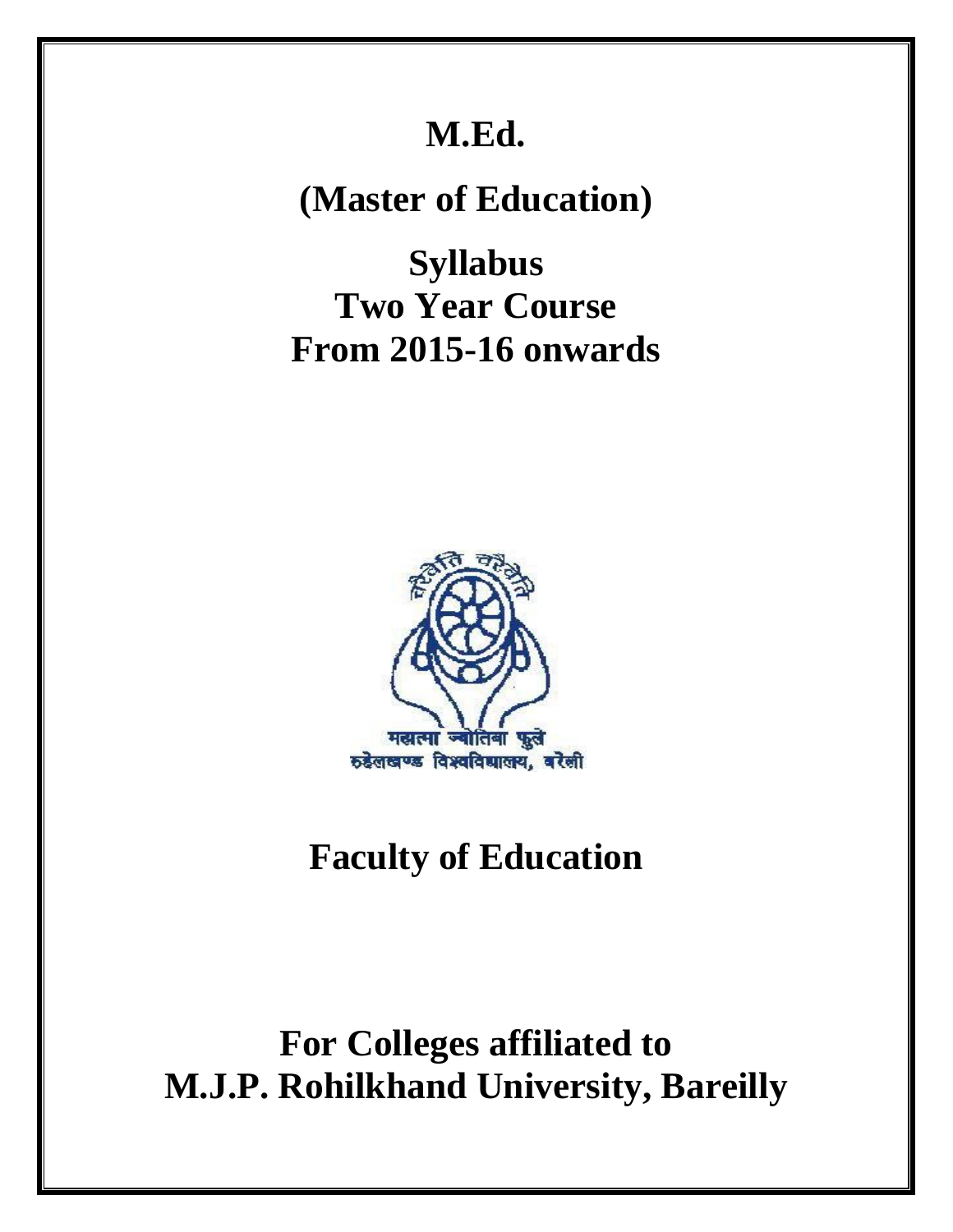# **M.Ed. Course Faculty of Education of Colleges affiliated to M.J.P. Rohilkhand University, Bareilly**

**Preparatory Note:** This Ordinance pertains to the two year Master of Education programme of the M.Ed course of colleges affiliated to M.J.P. Rohilkhand University, Bareilly. Upto session 2014-15 this programme was running in one year mode in the name of M.Ed. Keeping in view NCTE regulation -2014 the programme shall now be of two years (M.Ed. course) from the session 2015 onwards.

# **Ordinances for M.Ed.**

### **1.1 Eligibility and Admission :**

- (i) Candidates who after graduation have passed B.T. or L.T. or B.Ed. examination or any other examination recognized by the university as equivalent to B.Ed. Examination with at least 50% marks in the Bachelor's Degree of Education or any other qualification equivalent thereto of this or any other University/deemed university recognized by UGC, may be admitted for the degree of Master of Education. Relaxation in percentage of marks shall be given to S.C./S.T. students as per U.P. Government norms. Eligibility criteria shall vary as per NCTE/UGC/UP State Government norms.
- (ii) Rules of reservation shall apply to all admissions as per U.P. Government/University norms.
- (iii) No candidate shall be admitted to M.Ed. course of colleges affiliated to M.J.P. Rohilkhand University, Bareilly unless he/she has appeared in the Entrance Test to be conducted by the State Government/University.

# **1.2 Obligation of Admitted Candidates :**

- (i) Every admitted candidate shall be required to show a competent knowledge in various theory papers and required skills to be detailed hereinafter.
- (ii) Every admitted candidate shall be required to undertake field work, assignments, school observation, internship in a Teacher Education Institution etc. as given in the course.
- (iii) As far attendance is concerned the rules of NCTE/University shall prevail.
- (iv) A candidate, who desires to appear in examinations under these ordinances, shall have to submit his/her application after completing all said activities on a prescribed form and that upto a prescribed last date. The candidate shall have to submit application for both years.

# **1.3 The Mode of Examination :**

(i) The mode of examination may vary between annual system and semester system as per the decision of the University. The mode of examination prevailing at present is that of annual examination.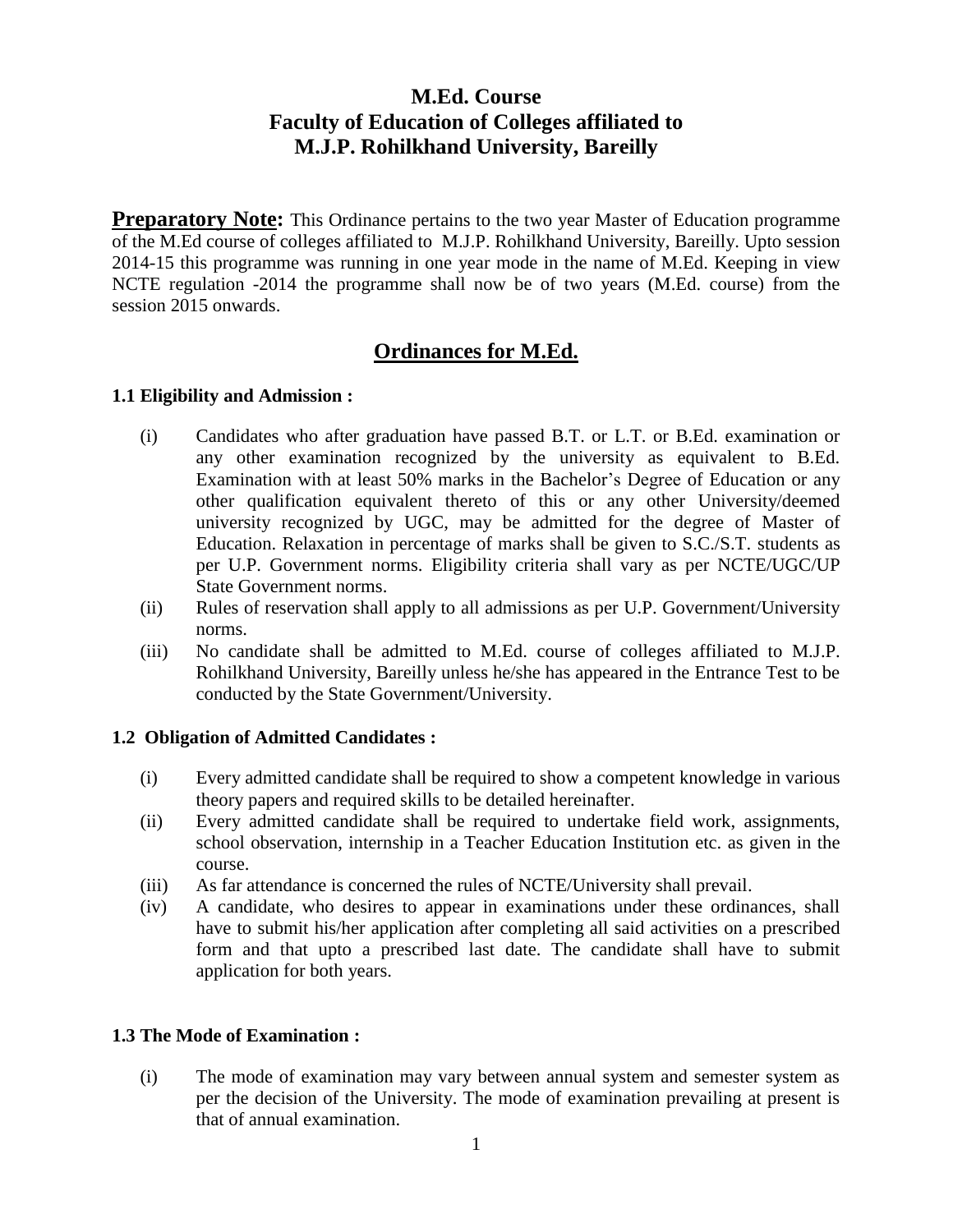- (ii) Students shall be allowed to appear for Back/Improvement examination in one paper only.
- (iii) A student can complete M.Ed. course in a maximum of three years from the date of admission in the course.

# **1.4 Course Structure of M.Ed.**

The course structure of M.Ed. two years programme is divided into four major categories as Perspectives (Core), Specializations (Optional), Practicum and Research. The structure is represented as below-

|                       | Paper<br>N <sub>0</sub> | <b>Title of Paper</b>                      | <b>Marks</b>                                   |                 |              |
|-----------------------|-------------------------|--------------------------------------------|------------------------------------------------|-----------------|--------------|
| <b>Core Courses</b>   |                         |                                            | <b>External</b>                                | <b>Internal</b> | <b>Total</b> |
|                       | $\mathbf I$             | Philosophical Perspectives of Education    | 80                                             | 20              | 100          |
|                       | $\mathbf{I}$            | Psychological Perspectives of              | 80                                             | 20              | 100          |
|                       |                         | Education                                  |                                                |                 |              |
|                       | III                     | <b>Introductory Methods in Educational</b> | 80                                             | 20              | 100          |
|                       |                         | Research                                   |                                                |                 |              |
|                       | IV                      | Historical and Political Perspectives of   | 40                                             | 10              | 50           |
|                       |                         | Education                                  |                                                |                 |              |
|                       | $\mathbf{V}$            | <b>Educational Measurement and</b>         | 40                                             | 10              | 50           |
|                       |                         | Evaluation                                 |                                                |                 |              |
|                       | <b>VI</b>               | <b>Advanced Educational Technology</b>     | 40                                             | 10              | 50           |
| <b>Specialization</b> | <b>VII</b>              | Any one                                    | 40                                             | 10              | 50           |
|                       |                         | i.<br><b>Curriculum Development</b>        |                                                |                 |              |
|                       |                         | ii. Pedagogy and Assessment                |                                                |                 |              |
|                       |                         | iii. Human Rights and Value                |                                                |                 |              |
|                       |                         | Education                                  |                                                |                 |              |
| Practicum             | <b>VIII</b>             | <b>School Observation</b>                  |                                                | 25              | 25           |
|                       |                         | <b>Field Based Activities</b>              | $---$                                          | 25              | 25           |
|                       |                         | Self Development and Communication         | Through grades (Minimum D<br>required to pass) |                 |              |
|                       |                         | <b>Skills</b>                              |                                                |                 |              |
|                       |                         |                                            | A-Excellent                                    |                 |              |
|                       |                         |                                            | B- Very Good<br>C-Good<br>D-Satisfactory       |                 |              |
|                       |                         |                                            |                                                |                 |              |
|                       |                         |                                            |                                                |                 |              |
|                       |                         |                                            | E- Unsatisfactory                              |                 |              |
| <b>Research</b>       | IX                      | Preparation of Synopsis                    |                                                | 50              | 50           |
|                       |                         | <b>Total</b>                               | 400                                            | 200             | 600          |
|                       |                         | <b>Total First Year</b>                    | 600                                            |                 |              |

# **(i) First Year**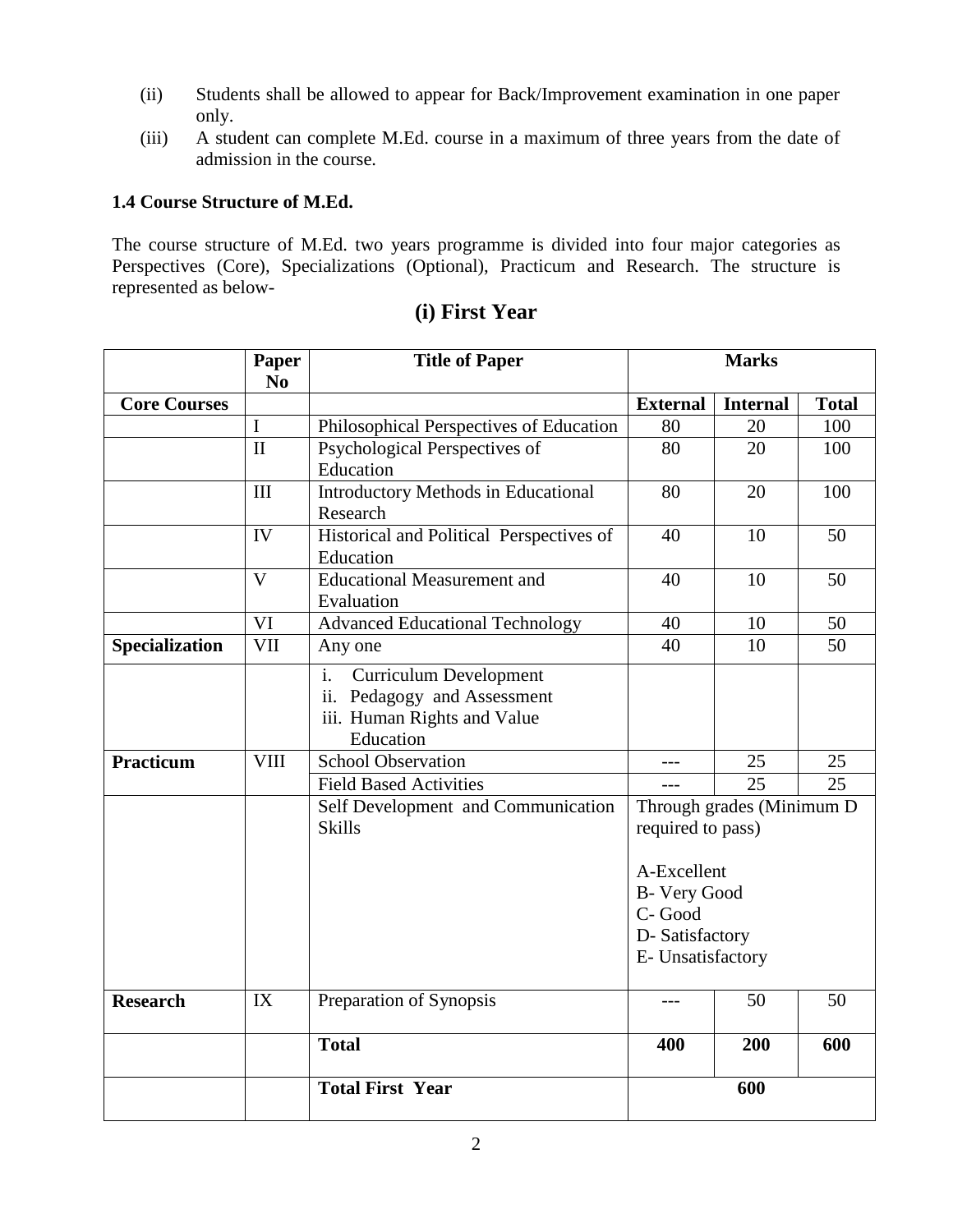# **(ii) Second Year**

|                       | Paper          | <b>Title of Paper</b>                                                                                                                               | <b>Marks</b>    |                 |              |
|-----------------------|----------------|-----------------------------------------------------------------------------------------------------------------------------------------------------|-----------------|-----------------|--------------|
| <b>Core Courses</b>   | N <sub>0</sub> |                                                                                                                                                     | <b>External</b> | <b>Internal</b> | <b>Total</b> |
|                       | I              | Socio-Economic Perspectives of<br>Education                                                                                                         | 80              | 20              | 100          |
|                       | $\mathbf{I}$   | <b>Advanced Psychological Perspectives</b><br>of Education                                                                                          | 80              | 20              | 100          |
|                       | III            | <b>Advanced Methods in Educational</b><br>Research                                                                                                  | 80              | 20              | 100          |
|                       | IV             | <b>Advanced Educational Measurement</b><br>and Evaluation                                                                                           | 40              | 10              | 50           |
|                       | V              | <b>ICT</b> and E-learning                                                                                                                           | 40              | 10              | 50           |
|                       | VI             | Teacher Education in Indian and Global<br>Perspectives                                                                                              | 40              | 10              | 50           |
| <b>Specialization</b> | <b>VII</b>     | Any one                                                                                                                                             | 40              | 10              | 50           |
|                       |                | $\overline{i}$ .<br>Gender and Inclusive Education<br>ii.<br><b>Educational Management and</b><br>Administration<br>iii.<br>Guidance and Counseling |                 |                 |              |
| Practicum             | <b>VIII</b>    | $\mathbf{i}$ .<br>Internship in Teacher Education<br>Institutions                                                                                   | ---             | 25              | 25           |
|                       |                | $\overline{ii}$ .<br>Field Based Administration of<br><b>Tools</b>                                                                                  | $---$           | 25              | 25           |
|                       |                | iii.<br>Seminar and workshop                                                                                                                        |                 | 50              | 50           |
| <b>Research</b>       | IX             | Dissertation and Viva Voce                                                                                                                          | 80              | 20              | 100          |
|                       |                | <b>Total</b>                                                                                                                                        | 480             | 220             | 700          |
|                       |                | <b>Total Second Year</b>                                                                                                                            |                 | 700             |              |
|                       |                | <b>Grand Total (First Year + Second</b><br>Year)                                                                                                    | 1300            |                 |              |

# **Note:**

- The students whose attendance were 80% (theory) and 90% (Practicum) and above and failed to take examination in that year will be given chance in the next year only once, without going through the process of Entrance Test. However, this should not affect the intake of fresh students in respective courses on the basis of seats available for that particular year.
- $\triangleright$  The external marks in each theory paper will be based upon the marks obtained in the annual examinations conducted by the University. The internal marks in each theory paper will be awarded to the student based upon his/ her performance in the internal tests, assignments, paper presentations and other co-curricular activities.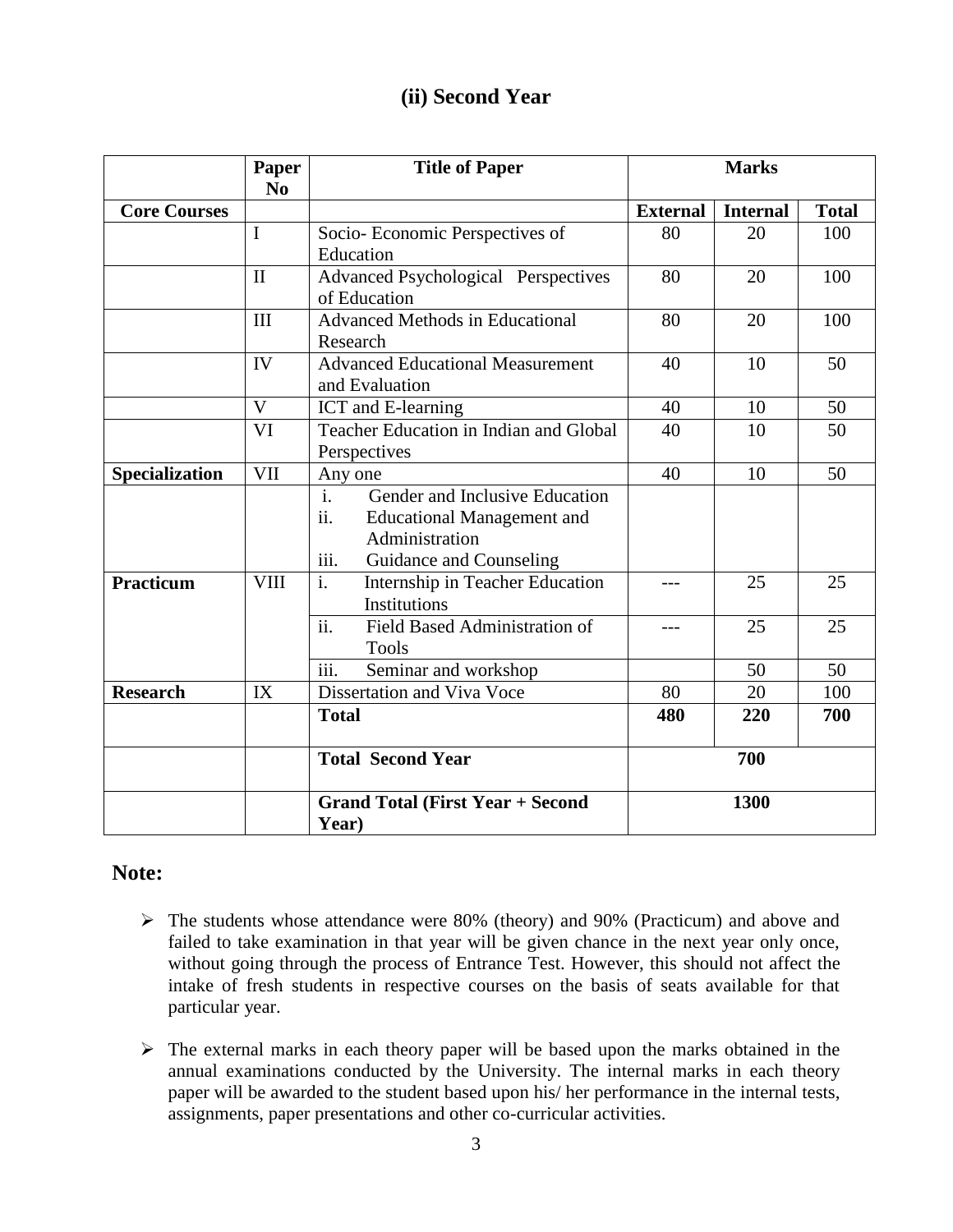- $\triangleright$  School observation will be of maximum 25 marks which will be evaluated internally on the basis of the report presented by the student of the observation done by him/her of the B.Ed. pupil teachers at the time of their practice teaching.
- $\triangleright$  Field Based Activities will be of maximum 25 marks which will be evaluated internally on the basis of an analytical report (qualitative/quantitative) of any educational issue in the surrounding of the student.
- $\triangleright$  School observation will be minimum 02 weeks full time activity in the educational institution imparting knowledge to the Secondary level. This observation will be supervised by the faculty of the concerned teacher education institutions. It will be of maximum 25 marks.
- $\triangleright$  Self Development and Communication Skills will be evaluated through grades (A= Excellent; B=Very Good; C=Good; D=Satisfactory; E=Unsatisfactory.) The Evaluation will be done internally by a board comprising of Head of the department and faculty members of the concerned teacher education institution or by a Committee formed by the Head of the department.
- $\triangleright$  Self Development and Communication Skills would include tasks aimed at enhancing Communication skills, Expository writing and Academic writing through short workshop courses. These are intended to enhance the ability of the students to listen, converse, speak, present, explain and exposit ideas in groups and before an audience. The workshops would also involve training in ICT and educational technology.
- Dissertation Synopsis will be of maximum 50 marks. The M.Ed. student will develop a synopsis for the dissertation in the first year which he/she will be pursuing and completing in the next year for the fulfillment of the M.Ed. Course. The synopsis will be presented in the Departmental Open Synopsis presentation (DOSP).The DOSP will comprise of the Head and all Supervisors. However the marks will be given by the Supervisor in consultation with the Head of the Department.
- $\triangleright$  Internship in Teacher Education Institution will be minimum 02 weeks full time activity. It will be of maximum 25 marks and will be a sort of attachment of the M.Ed. student with a Teacher Education Institution engaged in pre-service and/or in-service teacher education programmes.
- $\triangleright$  Field Based Administration of Tools will be of maximum 25 marks. It will involve the detailed knowledge of 05 Psychological Tools and the administration of 02 Psychological Tools along with preparation of a file.
- $\triangleright$  Seminar and workshop will be of maximum 50 marks and will involve the participation of the student in a seminar and/or workshop organized by the concerned Teacher Education Institution on a relevant topic.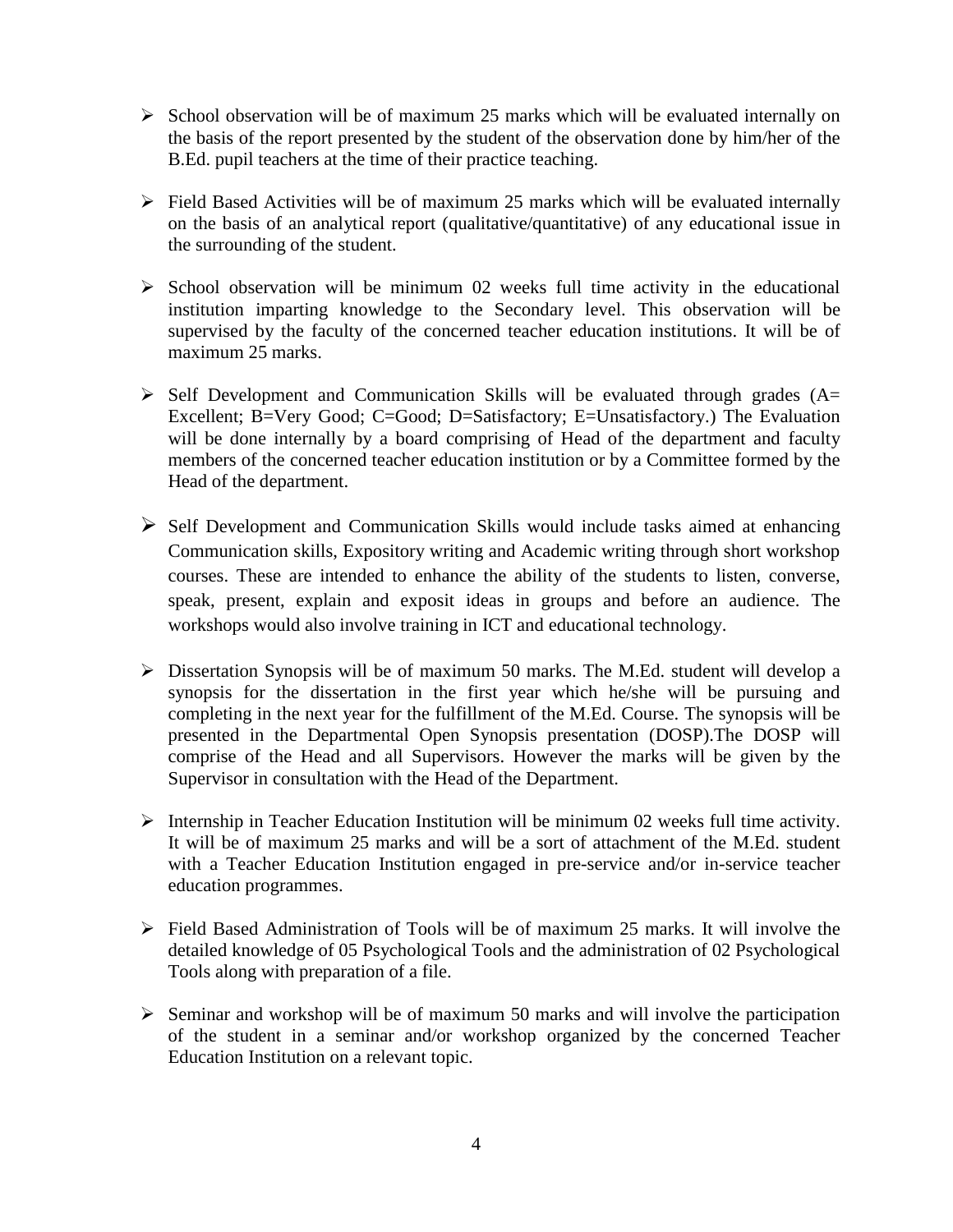- $\triangleright$  Viva Voce which will be of maximum marks 100 that will be conducted by the external examiner (80 marks) appointed by the University and internal examiner (20 marks) will be based on the Dissertation submitted by the student at the end of the second year.
- $\triangleright$  As per NCTE guidelines, it is strongly recommended that a department offering the M.Ed. programme develop a concept note on the dissertation component that clearly specifies the expectations, assessment rules and procedures, and guidelines for students. This note should also include aspects like style sheet, and the word limit for the dissertation.

# **1.5 Conduct of Examinations :**

- (i) The examination for two year M.Ed. shall be held once every year on such dates as may be fixed by the Department/University.
- (ii) A candidate shall be eligible to appear in the examination who has pursued the prescribed course of studies in the department and has completed all the activities related to field engagement as prescribed for each year.
- (iii) The examination at the end of the course shall be both in theory and dissertation. A candidate shall be required to pass theory examinations and dissertation separately.
- (iv) To pass in theory and practical/field engagement, a candidate must obtain 30% marks in each theory paper and 36% in the aggregate of theory papers. In practical/field engagement pass percentage shall be 40%.
- (v) There shall be separate divisions in theory and practical/field engagement. However, no division shall be awarded in the first year. Only Pass/Fail shall be given in the first year. Divisions shall be awarded on the basis of examination of both years.
- (vi) Classification of results (Theory as well as Practical/Field engagement) 60% and above - First Division 48% and above but below 60% - Second Division 36% and above but below 48% - Third Division (For Theory)

(A candidate shall be promoted to second year only when he/she has passed the first year examinations.)

- (vii) In each session, the candidate can appear in improvement/back exam in one paper only.
- (viii) A student of M.Ed. course, who has completed all the desired activities/internal tests/attendance etc. throughout the year but could not appear in the examination or appeared in the examination but failed in more than one papers, may be allowed to appear in the examination of next year as an ex-student. The internal marks received in previous session shall be carried over.
- (ix) In case of any obscurity, the general provision of the university shall prevail.
- (x) Mark sheet and Degree shall be awarded as Master of Education.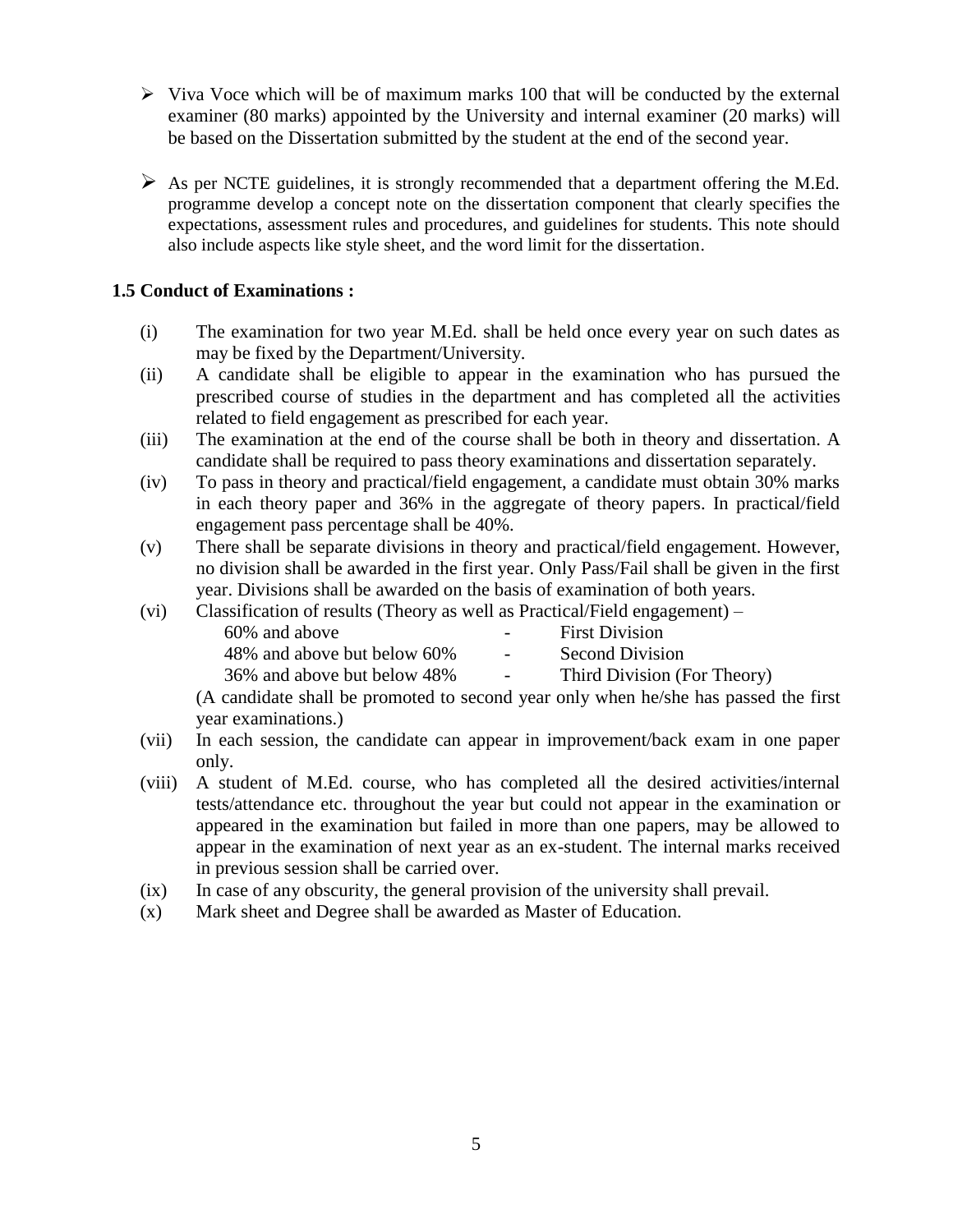# **M.Ed. Syllabus First Year 2015 onwards For Colleges affiliated to M.J.P Rohilkhand University, Bareilly**

### **CORE COURSES:**

- I. Philosophical Perspectives of Education
- II. Psychological Perspectives of Education
- III. Introductory Methods in Educational Research
- IV. Historical and Political Perspectives of Education
- V. Educational Measurement and Evaluation
- VI. Advanced Educational Technology

### **SPECIALIZATION (ANY ONE):**

- i. Curriculum Development
- ii. Pedagogy and Assessment
- iii. Human Rights and Value Education

# **PRACTICUM:**

School Observation

Field Based Activities

Self Development and Communication Skills

### **RESEARCH:**

Preparation of Synopsis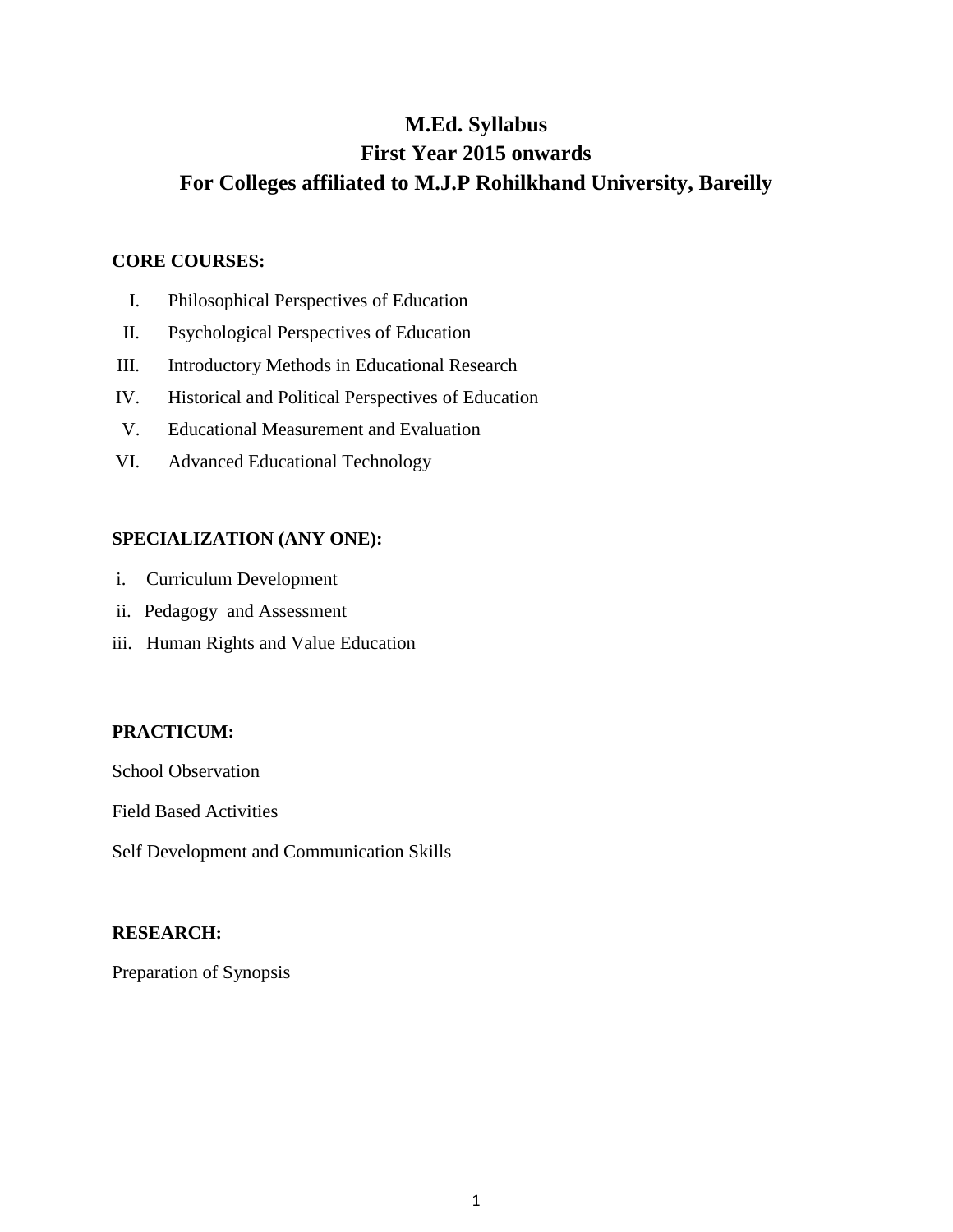# **PAPER I- PHILOSOPHICAL PERSPECTIVES OF EDUCATION**

### **Max Marks 100**

**Objectives -** After completion of course, the prospective teacher educators will be able to:

- Understand the conceptual framework, nature and functions of philosophy of education.
- Analyse, interpret and synthesize of various concepts, proposition and philosophical assumptions about educational phenomena.
- Compare concepts of education between/among various western philosophical schools/traditions.
- $\triangleright$  Understand various Indian schools of philosophy and their educational implications
- $\triangleright$  Critical appraisal of contributions made to education by prominent educational thinkers
- $\triangleright$  Develop philosophical insight for resolution of educational issues.

#### **Course Contents**

#### **Unit-I Education and Philosophy**

Concept of philosophy and Education, Relationship between Philosophy and Education, Concept of Educational Philosophy and Philosophy of Education, Scope of Philosophy of Education and its significance , Functions of Philosophy of Education

### **Unit-II –Western Educational Philosophies-**

Thoughts and educational implications revealed by western schools of philosophy -Idealism, Naturalism, Realism, Pragmatism, Existentialism, Humanism and logical positivism

### **Unit-III –Educational Thoughts of Western Thinkers-**

Plato, Herbert Spencer, John Dewey, Rousseau

#### **Unit-IV- Indian Educational philosophies**

Thought and educational implications revealed by Indian schools of philosophy – Sankhya, Yoga ,Vedanta and Educational supposition of Buddhism, and Jainism

#### **Unit-V- Educational Thoughts of Indian Thinkers-**

Mahatma Gandhi, Swami Vivekanand, Sri Aurobindo, Ravindra Nath Tagore, J. Krishnamurti, .

#### **Practicum- any Two**

- Presentation of paper related with philosophy of education on given topic.

-Study of any one thinkers' original literature (one book) and write review on it.

-Comparative Study of Indian and Western thinkers (Brief)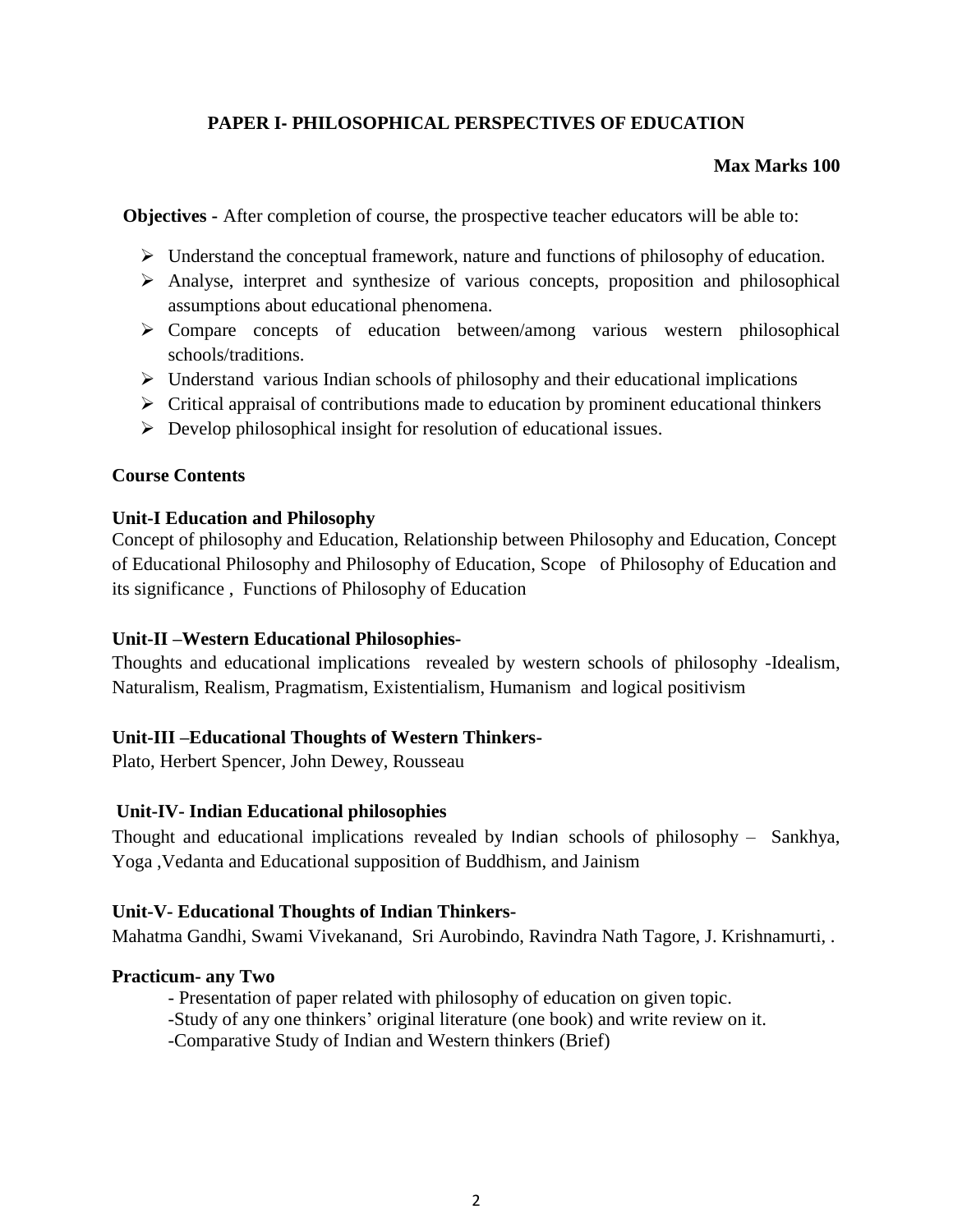### **References**

- Butler, J.D.(1968) *Four Philosophies and their practice in Education and Religion*, Third Edition , NewYork, Harper and Row co.,P.528.
- Brubacher, J.S. (1950) *Modern Philosophies of Education*, New Delhi-Bombay. Tata McGraw-Hill Publishing Co. Pvt. Ltd.,P.393.
- Cahn, S.M. *The Philosophical Foundations of Education*,P.433
- C.S. Shukla :Development of educational system in India. Loyal book depot, meerut.
- John Dewey (1963) Democracy of Education, Mac Millan, New York.
- Hiryana, M. ( ). *Introduction to Indian Philosophy*. K. Patirick (1963) Philosophies of education, Mac Millan & Co. New York.
- Kabir Humayun (1961) *Philosophy of Education*, Asia Publishing House Bombay.
- Kabir Humayun(1971) *Education in Modern India.* Middlesen. England.
- Kirilenko,G. And Korshunova,L.(1988).*What is philosophy*? (Hindi translation by J.C.Pandey),Jaipur:Rajasthan Pupils Publishing House,Pp.272
- Lal Avam Palode (2007) *Shaishik Chinton Avam Prayog*, R. Lal Book Depo. Meerut. (in Hindi).
- Mathur S.S. (2008) '*Shiksha ke Darshanik tatha Samajik Aadhaar'*, Agarwal Publications Agra-s.
- Park, J. *Selected Readings in the Philosophy of Education*, London, Macmillan and Co. Ltd.P.440.
- Radhakrishnan, S. (2004) *Uddeshyapurna Jeevan*, New Delhi, Hind Pocket Books., P.110.
- Radhakrishnan, S. (2004) *Bhartiya Sanskriti Kuchh Vichar*, New Delhi, Hind Pocket Books., P.116.
- Radhakrishnan,S. (2004) *Hamari Virasat*, New Delhi, Hind Pocket Books.,P.98.
- Rusk, R.R. (1928) *The Philosophical Bases of Education* ,London ,University of London Press Ltd.,P205.
- Rusk, R.R. and Scotland, J.(1979) *Doctrines of the Great Educators*, (Fifth Edition), NewYork, The Macmillan Press Ltd.,P.310.
- Sharma,Y.K.(2002)*The Doctrines of the Great Indian Educators*, New Delhi, Kanishka Publishers, P.371.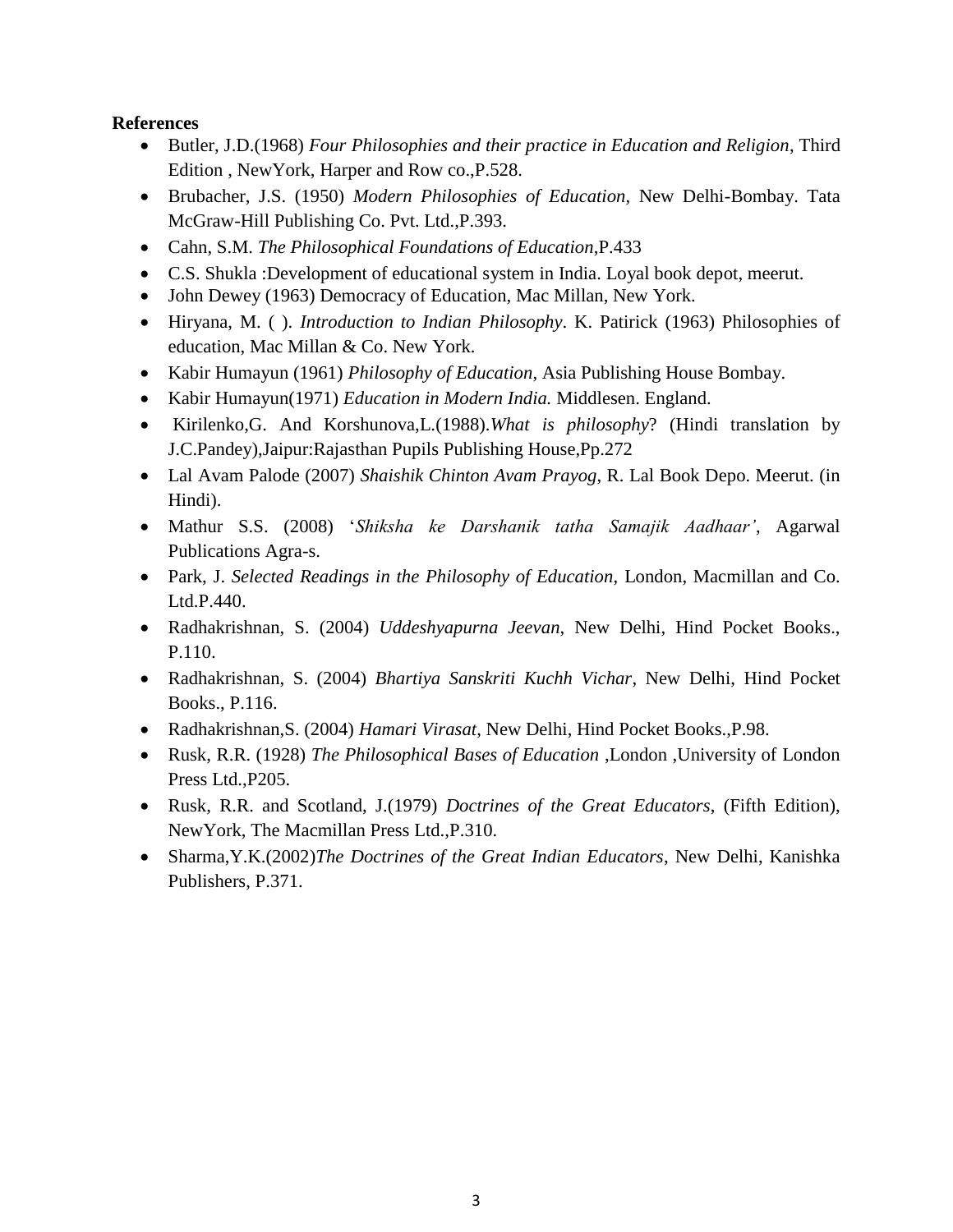# **PAPER II- PSYCHOLOGICAL PERSPECTIVES OF EDUCATION**

Max Marks: 100

**Objectives:** After completion of course, the prospective teacher educators will be able to:

- $\triangleright$  To develop understanding of the psychological bases of Education.
- $\triangleright$  To understand the Cognitive, Affective and Conative development of children.
- $\triangleright$  To develop the understanding of the theories of Personality and their use in the development of learner's Personality and its measurement..
- $\triangleright$  To understand the Changing Concept of Intelligence and it's applications.
- $\triangleright$  To understand the theories of Learning and their Utility in the Teaching Learning Process.
- $\triangleright$  To understand the Concept and Process of teaching.

# **Course Content**

# **Unit-I Introduction to Psychological Basis of Education**

- Educational Psychology: Concept ;Concern and scope of Educational Psychology.
- Major schools of psychology and their contribution to education-Structuralism, Associationism, Behaviorism, Gestalt, Psycho-analytic, Humanistic and Constructivist

# **Unit-II Child Development and its theories**

- Growth and Development Concept, Principles, Sequential stages of Development-Specific Characteristics and problems of each Stages
- Factors influencing development genetic, biological, environmental and physical and their relative role
- Theories of development
	- Piaget's Cognitive development
	- Freud's Psycho-sexual development
	- Erikson's psycho-social development
	- Kohlberg's moral development

# **Unit- III Learning**

- Learning :Concept ,its Kinds , factors influencing learning
- Theories of Learning
	- Operant conditioning (Skinner)
	- Hierarchy of Learning (Gagne)
	- -Information processing (Donald Norman)
	- Mastery learning (Bloom)
	- Hull's reinforcement theory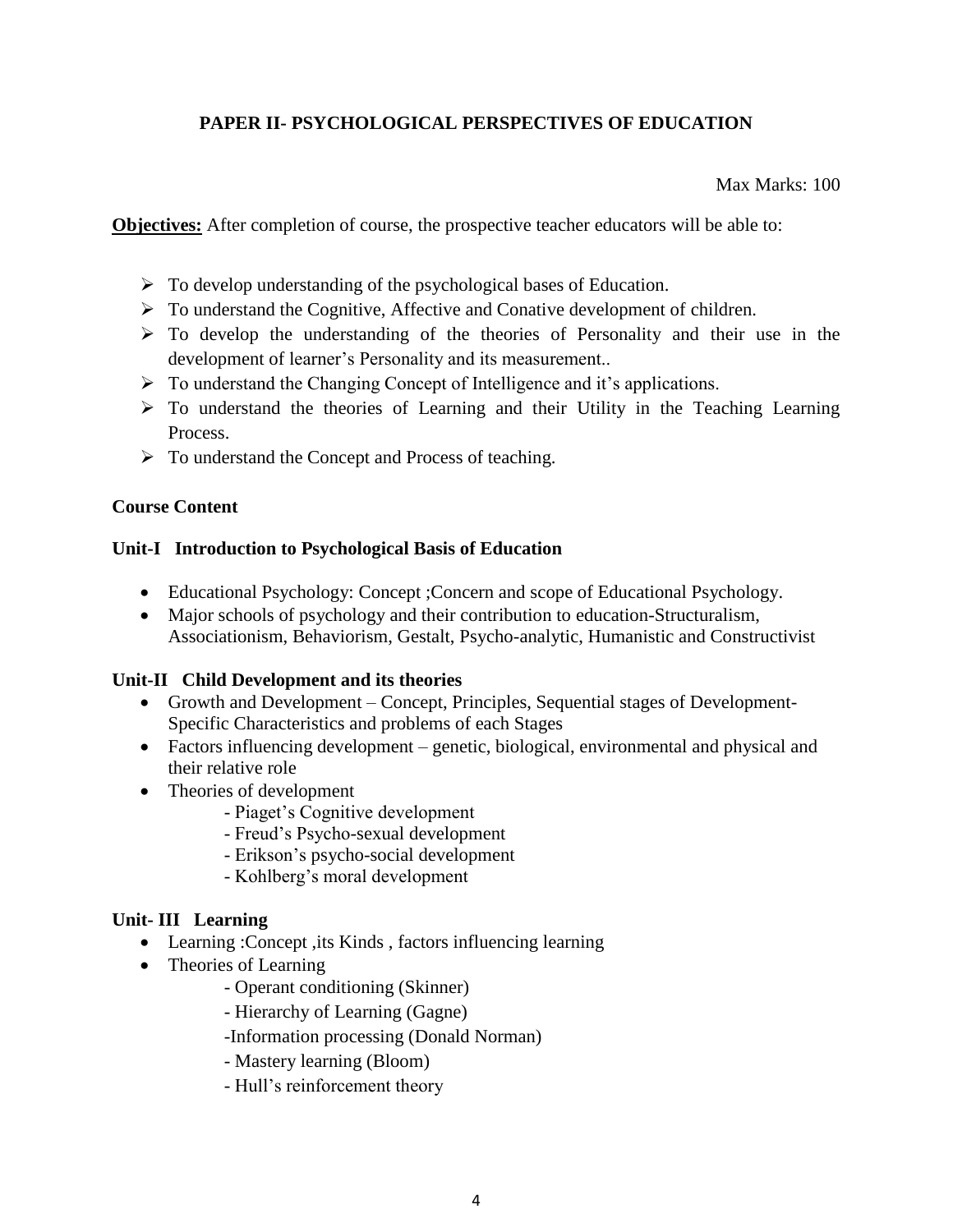- Toleman's theory of learning
- Lewin's field theory
- · Constructivism & learning.
- Brain base learning.
- · Educational implications of above theories of learning

# **UNIT-IV Intelligence**

- Intelligence and cognitive abilities, Nature and Theories of Intelligence-Guilford S.I model, Howard Gardner' Theory of multiple intelligence
- Measurement of Intelligence Verbal, Non-Verbal, Paper Pencil-Performance, Individual and Group
- Emotional Intelligence-concept and nature
- Goleman's Theory of Emotional Intelligence and Triarchic Theory of Stenberg

# **UNIT-V Motivation and Creativity**

- Correlates of learning-Maturation. Aptitude, Attitude and abilities
- Motivation-concept and types
- Theories of Motivation-Maslow, Herzberg
- Role of Motivation in Learning
- Creativity Nature , Process ,Identification ,fostering and Guiding Creative Children
- Techniques for development of Creativity- Brain-Storming, Attribute listing.

# **Practicum – Any Two**

-Critically review a research article on Psychological variables

 - Undertake a case study of a student at secondary level and assess intelligence, personality and aptitude

-Preparation of one Psychological Test ( Self Made)

# **Suggested Readings**

- Anastasi Anne: Psychological Testing, McMillan Co. New York.
- Ausubel D.P. and Robison F.G. : School learning An introduction to Educational Psychology ,New York Holt, Rinehart & Winston Inc 1969.
- Bernard H.W. : Psychology of learning & Teaching, New York Mac Graw Hill B
- Bichler R.F. and Jack Snowman : Psychology Applied to Teaching Houghton Miffin Company, Boston 1986
- Bigge M.L. : Learning Theories for Teachers, Harper and Tow publishers, 1971.
- Bower G.H. and Hilgard E.R. : theories of Learning New Delhi Prentice Hall india Pvt. Ltd.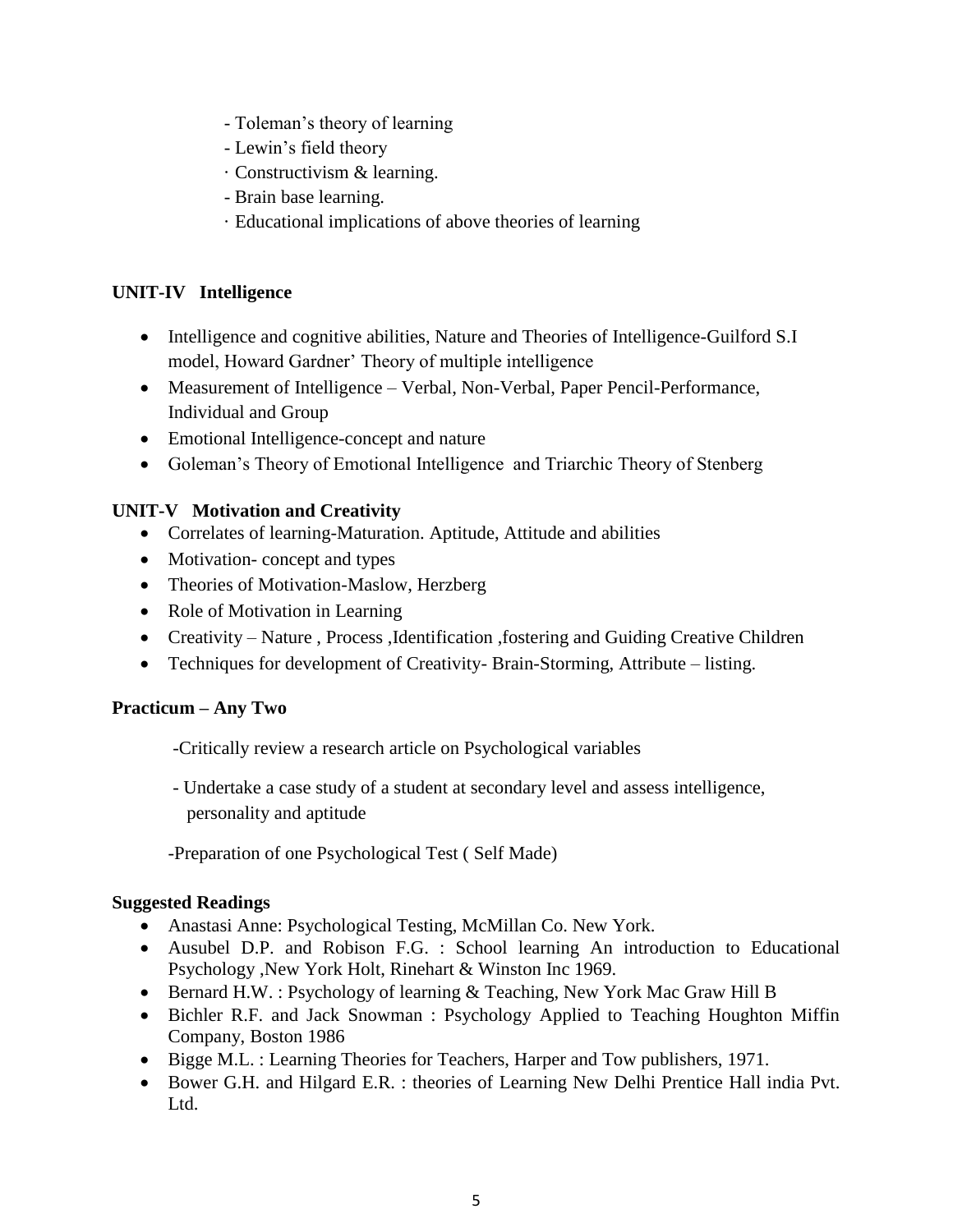- C.L. Kundu : Personality Development, Sterling publishers Pvt. Ltd., New Delhi, 1989
- C.S. Shukla : Modern Educational Psychology, Dhanpatrai Pub. Company Pvt. Ltd., New Delhi
- Charles N. Newmark : Major Psychological assessment Instruments : Allyn And Becan Inc.
- Daniel Goleman 'Working with Emotional Intelligence 1998'
- Dandpani, S. : A textbook of Advanced Educational Psychology, New Delhi, Anmol Publications Pvt. Ltd. 2010.
- Hays J.R. : Cognitive Psychology, Thinking and Creating. Homewood Illinoins. The Dorsey press 1978
- Hilgard and Atkinson : Introduction to Psychology, Oxford and IBH Publisher, Bombay.
- Jaiswal, R.L. : Foundation of Educational Psychology : Allied Publishers, Bombay. Jersy,1989
- Mangal S.K. : Advanced Educational Psychology; ( English and Hindi) New Delhi, Prentice Hall of India Pvt,Ltd
- $\bullet$  अरुण कुमार सिंह : उच्चतर सामान्य मनोविज्ञान, मोतीलाल बनारसी दास, वाराणसी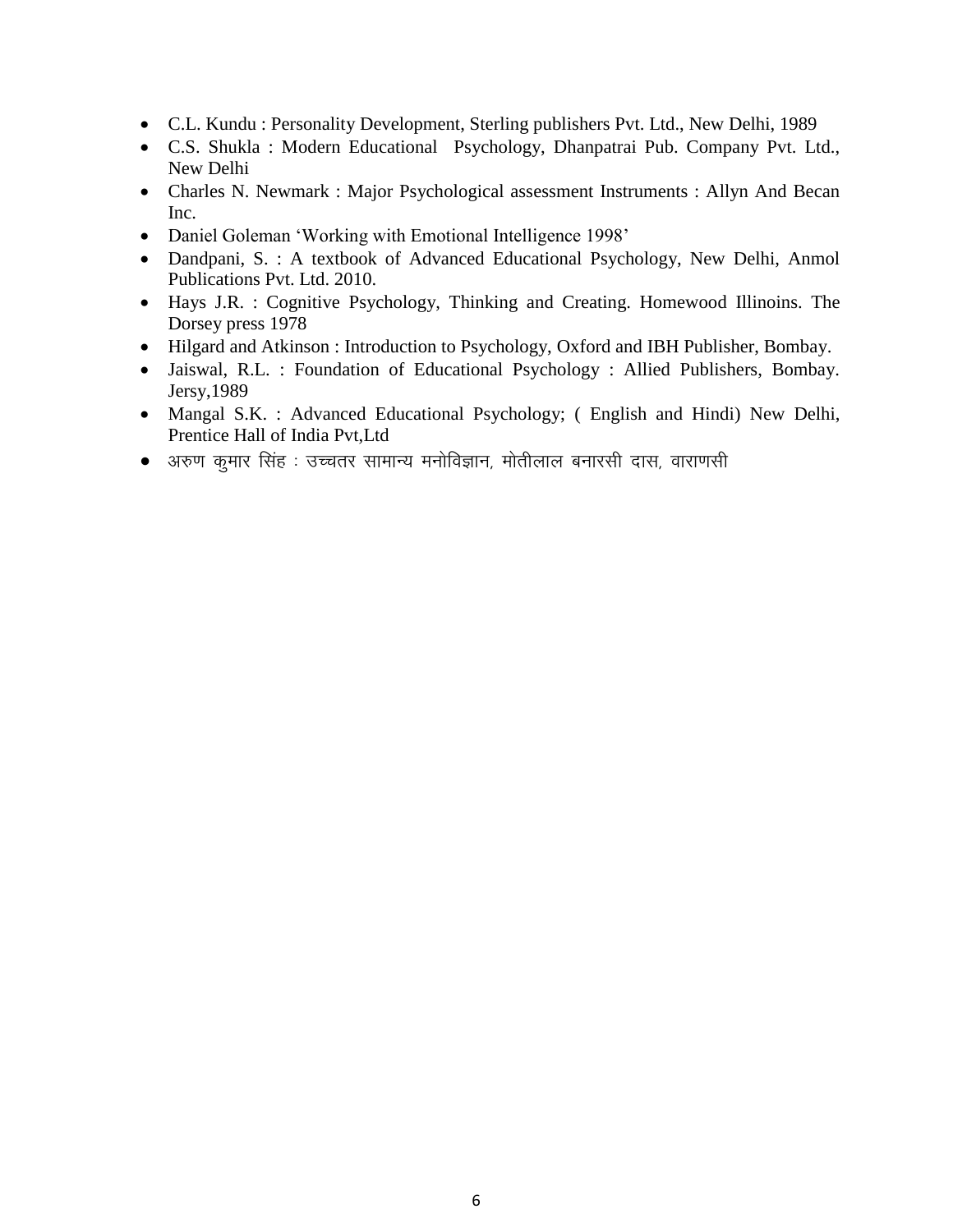# **PAPER III-INTRODUCTORY METHODS IN EDUCATIONAL RESEARCH**

Max Marks: 100

**Objectives:** After completion of course, the prospective teacher educators will be able to:

- $\triangleright$  Understand the concept of research and educational research.
- $\triangleright$  Understand the types and methods of educational research,
- $\triangleright$  Understand the steps involved in educational research,
- $\triangleright$  Review the educational research articles
- $\triangleright$  Understand the use of different tools and techniques in educational research
- $\triangleright$  Understand the role and use of statistics in educational research
- Develop a research proposal

#### **Course Contents**

### **Unit I – An Introduction to Educational Research**

- Sources of knowledge, scientific method of inquiry
- Meaning and nature of educational research, its need and scope
- Types of educational research basic and applied, qualitative and quantitative, their characteristics
- Research paradigms positivism and anti-positivism
- Interdisciplinary approach to Educational Research
- Hurdles in Educational Research, Priority Areas of Educational Research in India

#### **Unit II – Steps of Educational Research**

- Identification of a research problem-sources, criteria, selection, definition
- Review of literature- sources, critical evaluation
- Formulation of hypotheses- types of hypothesis
- Finalization of research design-variables, sampling
- Collection of data-tools and techniques
- Analysis of data- qualitative and quantitative
- Interpretation and report of results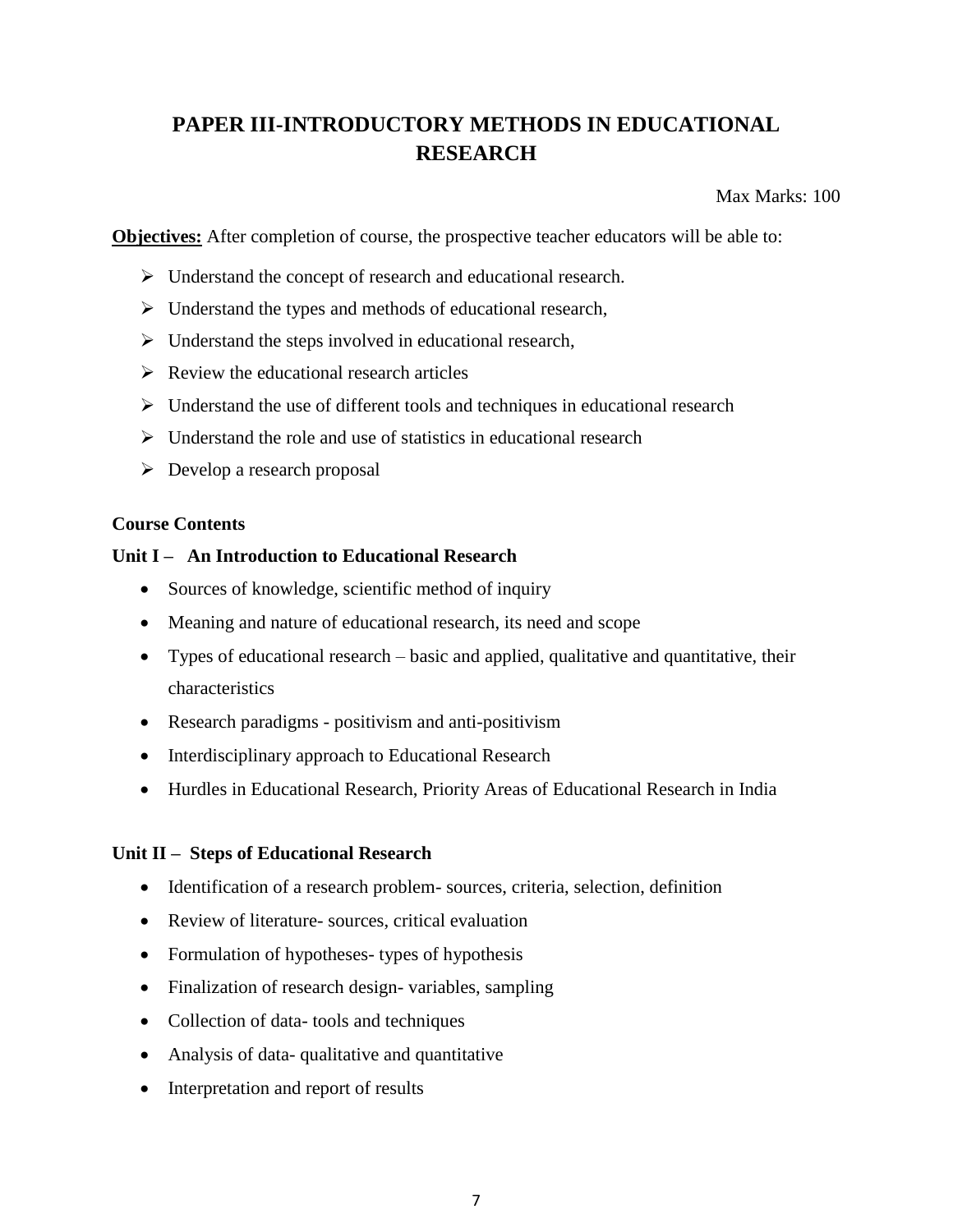# **Unit III – Sampling**

- Concept of population and sample
- Characteristics of a good sample
- $\bullet$  Methods of sampling probability and non-probability
- Errors in sampling

### **Unit IV – Tools of Data Collection**

- Characteristics of a good research tool
- Steps of developing a good research tool
- Types of research tools and their uses questionnaire, schedule, interview, rating scale, inventory, field notes, observation, tests, score cards, check list, sociometric techniques

### **Unit V – An Introduction to Basic Statistical Techniques**

- Graphical representation of data
- Types of data nominal, ordinal, interval and ratio
- Descriptive and inferential statistics
- Measures of central tendency mean, median, mode
- Measures of variability range, quartile deviation, standard deviation
- $\bullet$  Measures of relative position percentile, percentile rank, standard scores (Z and T)

### **Practicum- any two**

- Writing a Critical Review of a National or International research paper
- Seminar on research proposal
- Administration and interpretation of a data collection tool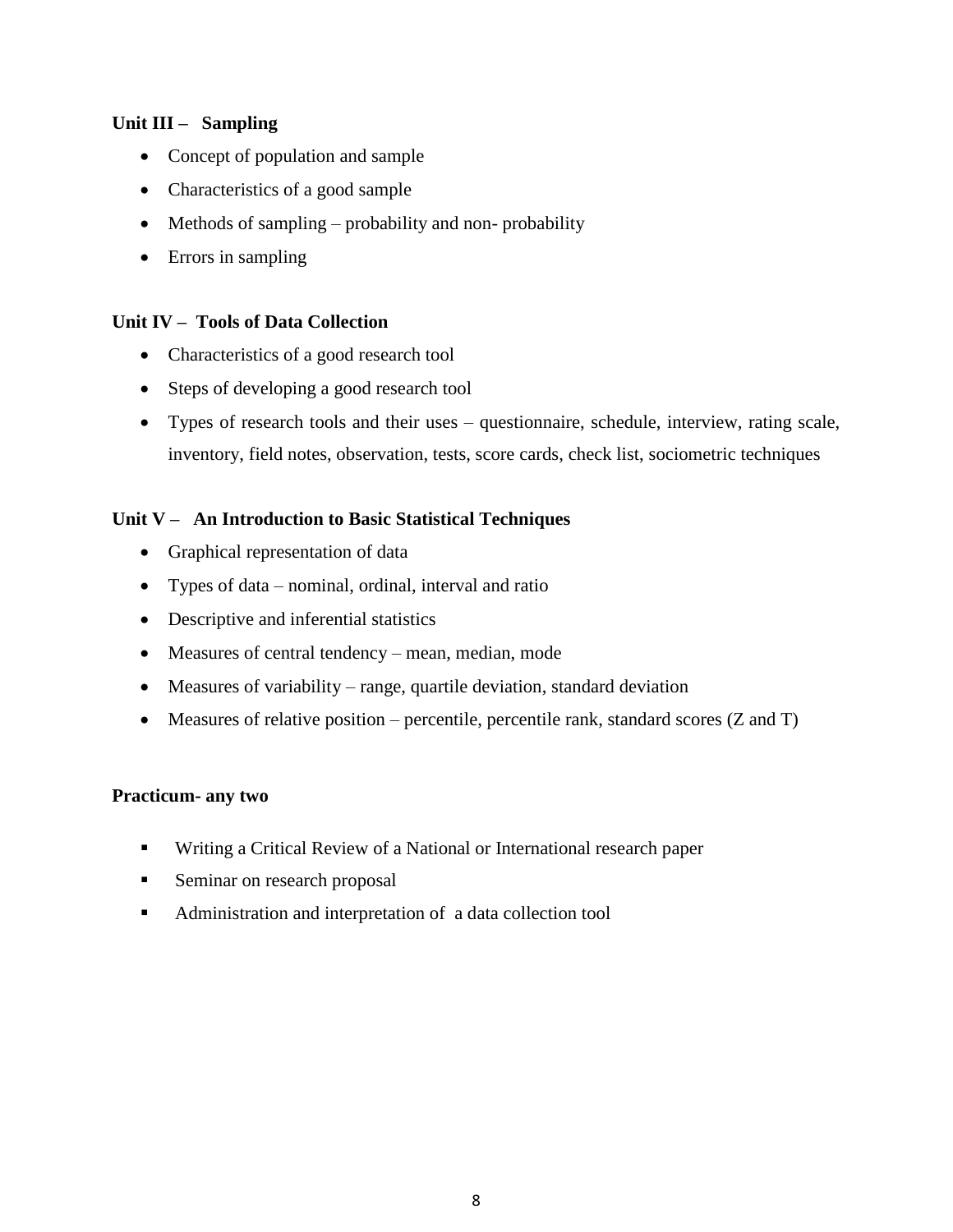### **Reference Books**

- Agarwal, Y.P. (1998), *Statistical Methods*, Sterling, New Delhi.
- Aggarwal, Y.P. (1998), *The Science of Educational Research: A Source book*, Nirmal, Kurukshetra
- Best, John W. and Kahn James V (1995), Research in Education, Prentice Hall, New Delhi
- Burns, R.B. (1991), Introduction to Research in Education, Prentice Hall, New Delhi.
- Garrett, H.E. (1973), Statistics in psychology and Education, Vakils, Feffer and Simon, Bombay.
- Kerlinger, F.N. (1973), Foundation of Behavioral Research, Holt, Rinehart and Winston, New York.
- Koul, Lokesh (1988), Methodology of Educational Research, Vikas, New Delhi.
- Kurtz, A.K. and Mayo S.T. (1980), Statistical Methods in Education and Psychology, Narola, New Delhi.
- Mcmillion, James H. and Schumarcher, S. (1989), Research in Education: A Conceptual Introduction, Harper and Collins, New York.
- Mouly, A.J. (1963), The Science of Educational Research, Eurosia, New Delhi.
- Neuman, W.L. (1997), Social Research Methods: Qualitative and Quantitative Approaches, Allyn and Bacon, Boston.
- P. and Benjabin Fruchter (1973), Fundamental Statistics in Psychology and Education, Mac Graw Hill,New York.
- R.A.Sharma ;Fundamentals of Educational Research : Meerut ,Loyal Book Depot,2003
- R.P.Bhatnagar (Ed.) Readings in Methodology of research in Education ;Meerut , R Lall Book Depot,2002
- Travers, R,M.W. (1978), An Introduction to Educational Research, Macmillan, New York.
- Van Delen, D.B. (1962), Understanding Educational Research, Me Graw Hill, New York.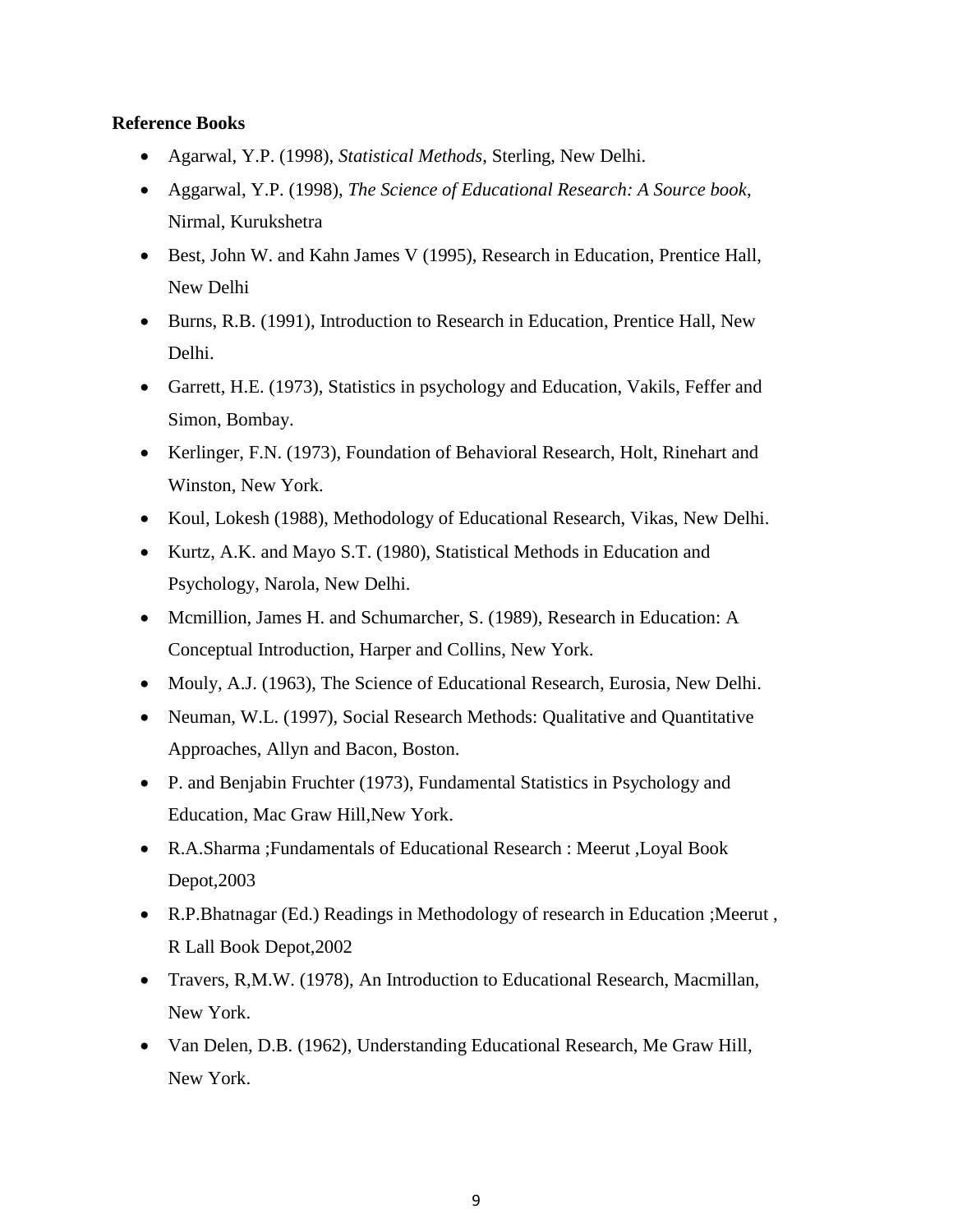- Young, P.V. (1960), Scientific Social Surveys and Research, Prentice Hall, New York.
- Mc Burney, Donal H. (1994) Research Methods, Brooks/cole publishing company, California
- Kumar, Ranjit (2011) Research Methods, Peasrson Education, New Delhi
- Koul Lokesh, Methodology of Education Research, vikas publishing house pvt. Ltd. Noida
- K V S Sharma, Statistics made Simple Do it Yourself on PC; New Delhi , Prentice Hall of India Private India Limited,2001
- M Rajamanikram; Statistical Methods in Psychological and Educational Research New Delhi,Concept Publishing Company,2001
- ए बी भटनागर एवं अनुराग भटनागर आर लाल बुक,मेरठ, शैक्षिक अनुसन्धान की कार्यप्रणाली , 2011 डिपो
- अस्थाना, विपिन– मनोविज्ञान और शिक्षा में साख्यिकी, आगरा, विनोद पुस्तक भण्डार ।
- ढौन्डियाल, एस0– एवम् पाठक, ए0–शिक्षा अनुसंधान का विधि शास्त्र, जयपुर ।
- कपिल, एच0 के0— अनुसंधान विधियां—व्यवहारपरक विज्ञानों में, आगरा, भार्गव पुस्तक भण्डार ।
- कपिल, एच0 के0– साख्यिकी के मूल तत्व, आगरा, विनोद पुस्तक मन्दिर ।
- सिंह, रामपाल– साख्यिकी मूल्यांकन, आगरा, विनोद पुस्तक मन्दिर ।
- वर्मा, प्रीति एवं श्रीवास्तव, डी0 एन0– मनोविज्ञान एवं शिक्षा में साख्यिकी, आगरा, विनोद पुस्तक मन्दिर।
- सुखियां, एस0 पी0— शैक्षिक अनुसंधान के मूल तत्व, आगरा, विनोद पुस्तक मन्दिर ।
- तिवारी– शैक्षिक एवं मनोवैज्ञानिक अनुसंधान के मूल आधार, आगरा, विनोद पुस्तक मन्दिर ।
- पाण्डेय, के0पी0- शैक्षिक अनुसंधान की रूपरेखा, मेरठ, अमिताश प्रकाशन ।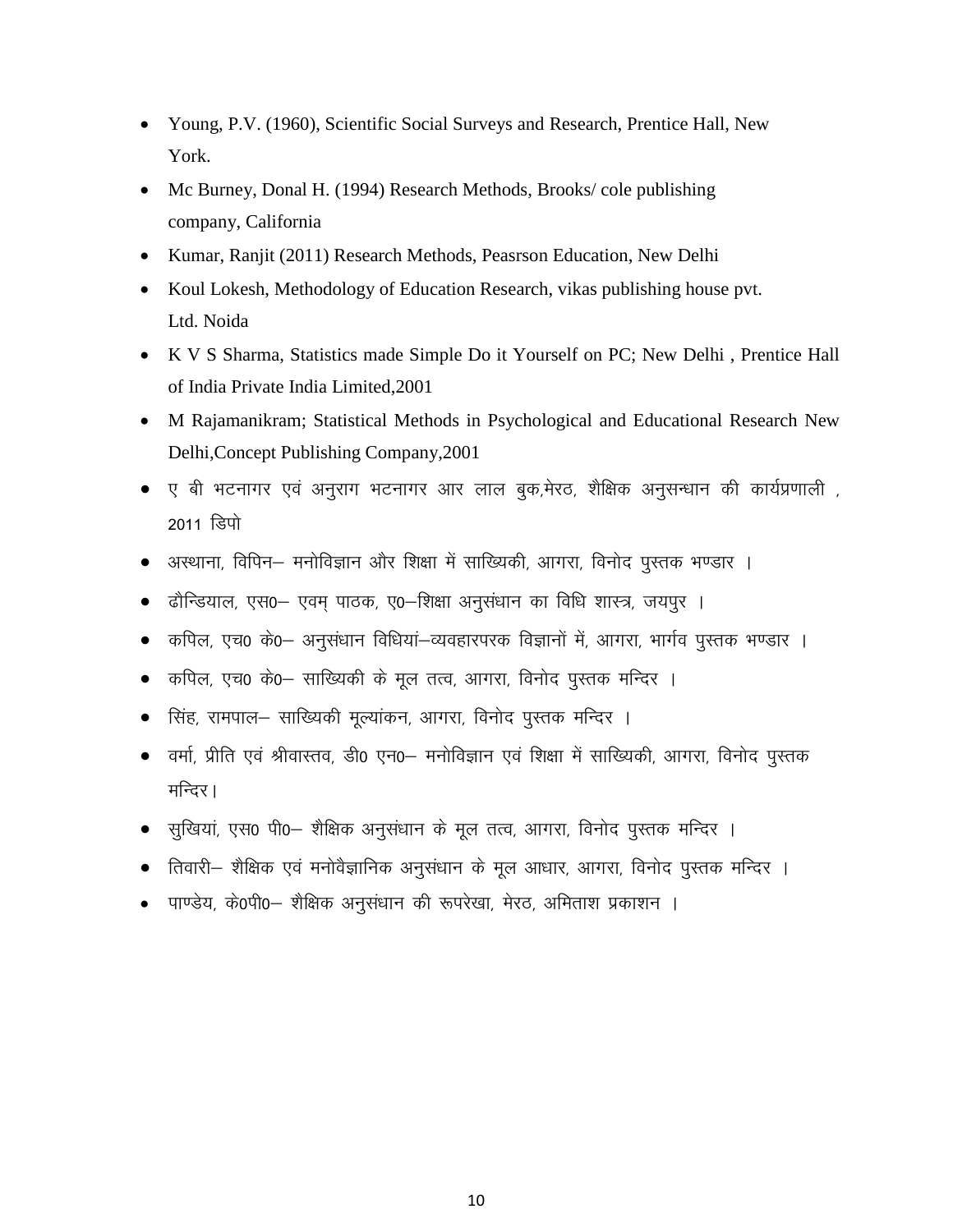# **PAPER- IV HISTORICAL AND POLITICAL PERSPECTIVES OF EDUCATION**

### **Max Marks: 50**

**Objectives-** After completion of course, the prospective teacher educators will be able to:

- $\triangleright$  Understand among about basic characteristics of Indian Society during different periods
- $\triangleright$  Awareness about the developmental hierarchy and impact of history and polity on education.
- Understand about the constitutional ideals of protective discrimination and importance of social justice for modern Indian society.
- $\triangleright$  Acquaint the different educational plans and policies
- $\triangleright$  Awareness about the education in international perspectives

### **Course Content –**

### **Unit I- Development of Indian Education System**

- A brief history of pre and post independence education system
- Development of education system in  $21<sup>st</sup>$  century

### **Unit II- Democracy and Education**

- Democracy: Meaning, Values, salient features of democracy and Education,
- Constitutional provisions for education in India
- Means and measures for promoting equality and equity for marginalized section of society

### **Unit III- Review of different Educational plans and policies-**

NPE (1986), Revised NPE (1992), Plan of Action (1992), National Curriculum Framework (2005), National Knowledge Commission (2005), Right to Education (2009) Yashpal Committee ( 'Renovation and Rejuvenation of Higher Education'2009)

### **Unit IV- Changing Educational policy perspectives-**

- With reference to the focus on Liberalization, Privatization and Globalization (LPG).
- With reference to Rashtriya Uchchtar Shiksha Abhiyan (RUSA), Rashtriya Madhyamic Shiksha Abhiyan( RMSA), Public Private Partnership (PPP)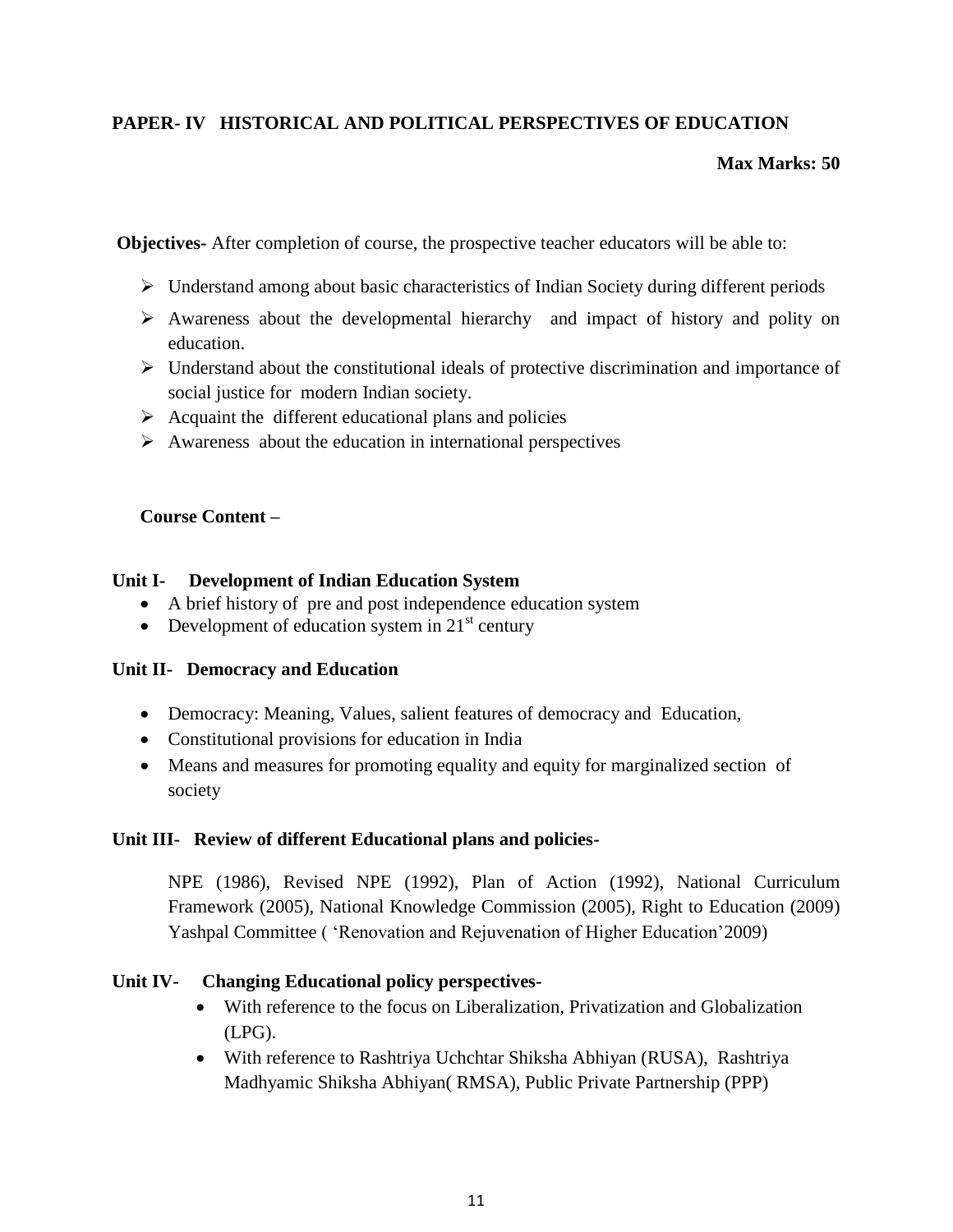# **Unit V-- International Perspectives of Education**

- Education in SAARC countries
- Education for International understanding
- Role of international agencies –UNDP, UNESCO, World Bank, and UNICEF

# **Practicum- Any one**

-Critical analysis of one of the policy document on Education -Brief report on implementation of latest any one policy.

# **References –**

- Agarwal, J.C. (1998). Landmarks in the History of Modern Indian Education, New Delhi: Vikas Publishing House.
- Altekar, A.S. (2010). Education in Ancient India, Delhi: Isha Books.
- Basu, D.D. (2011 ). Introduction to the Constitution of India, Calcutta:Wadhwa.
- Mukherjee, R.K. (2011). Ancient Indian Education, New Delhi: Moti Lal Banarasi Das Publishers Pvt. Limited.
- Misra, S. K. and Puri, V. K. (updated available in the market). Indian Economy- Its Development Experience, Delhi: Himalaya Publishing House.
- Report of NPE (1986), Government of India
- Report of Revised NPE (1992), Government of India
- Report of Plan of Action (1992), Government of India
- Report of Yashpal Committee(1993) Government of India
- Report of National Curriculum Framework (2005), Government of India
- Report of National Knowledge Commission (2009) Government of India
- Report of Right to Education (2010) Government of India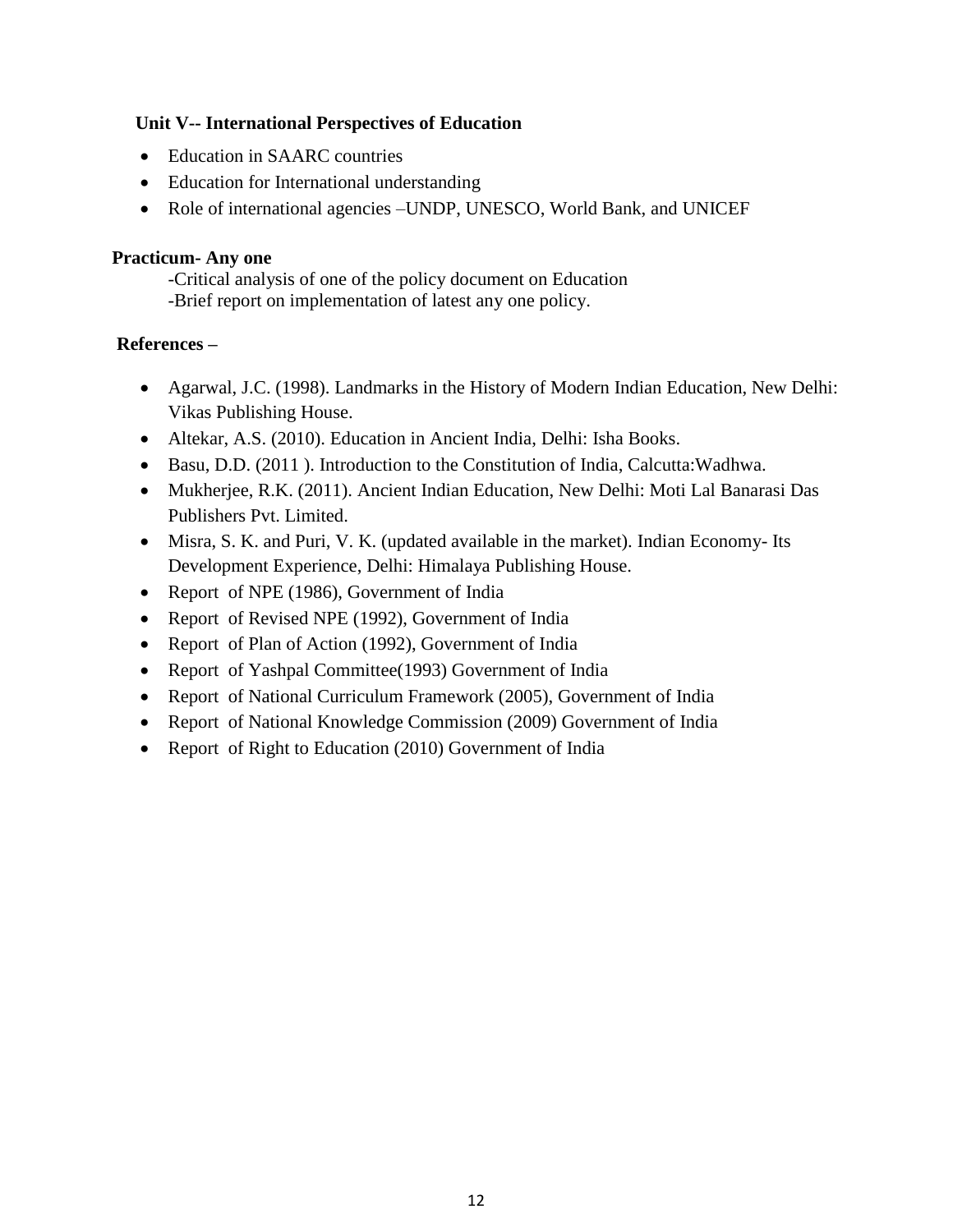# **PAPER V- EDUCATIONAL MEASUREMENT AND EVALUATION**

# **Max marks 50**

**Objectives:** After completion of course, the prospective teacher educators will be able to:

- $\triangleright$  To acquaint the student with the basic concepts and practices adopted in educational measurement and educational evaluation.
- $\triangleright$  To help the student understand relationship between measurement and evaluation in education.
- $\triangleright$  To orient the student with tools and techniques of measurement and evaluation.
- $\triangleright$  Develop skills and competencies required for constructing, standardizing and using various tools and tests for measuring both cognitive and non cognitive aspects/domains
- $\triangleright$  To make the students implement the appropriate statistic measures on an educational data for its analysis.
- $\triangleright$  Evaluate educational problems through inferential statistics.

# **UNIT I Basics of Measurement**

- Measurement: Concept, relevance, function and scope.
- Levels of measurement.
- Norm referenced and criterion referenced measurement.
- Limitations of test and measurement.

# **UNIT II Evaluation Process**

- Evaluation :-Meaning, concept and characteristics; Relationship between Measurement and Evaluation
- Basic principles and functions of evaluation.
- Steps and process of evaluation, types of Evaluation: Formative vs. Summative
- Models in Educational Evaluation 3D Model, Total Model and Individual Judgment **Model**

# **UNIT III Defining instructional objectives**

- Need of defining objectives and method of stating objective
- Inter relation of evaluation, objectives and learning experiences
- Taxonomy of Educational objectives and role of measurement and evaluation
- Bloom's Taxonomy: Cognitive, Conative and Affective Domains.

# **UNITIV:- Tools of Measurement and Evaluation**

- Nature, purpose and types (Physical, Educational, and Psychological).
- Questionnaires, Scales, Schedules and Inventories.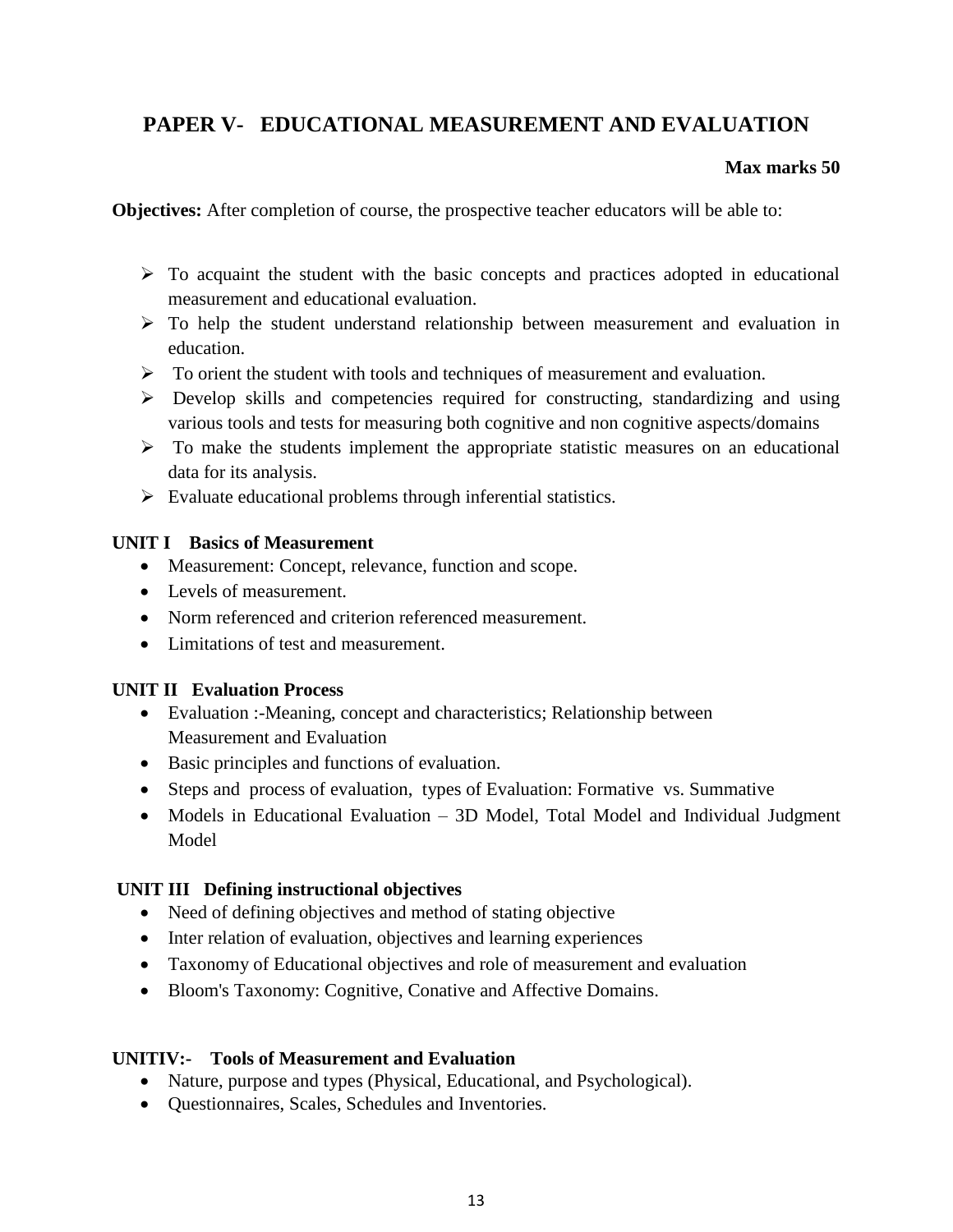- Subjective and Objective Tests; Performance, Sociological, Projective and Special Tests (e.g. Snap Test).
- Need and use of psychological test in education and guidance.

# **UNIT V:- Developments in Evaluation**

- Grading and Semester system
- Continuous and Comprehensive Evaluation
- Ouestion bank
- Use of Computers in education

### **Practicum - any one**

-Prepare a question bank on any two units prescribed.

-Visit to a guidance or counseling center and write a report on usage & utility of the Psychological test in education and guidance

# **References**

- Anastasi, A: Psychological Testing (Fifth-21) Macmillan Pub. Co. Inc. New York.
- Arun Kumar Singh Tests, Measurement and Research Methods in Behavioral Sciences, New Delhi , Tata McGraw Hill Publishing Company limited,1986
- Ebel, R.L: Essential of Educational Measurement, (Third Will Prentice Hall Inc. New Jersey. (1970)
- Ferguson, G A: Statistical Analysis in Psychology And Education, McGraw Hill International Book Co. (1981).
- गुप्ता, एस.पी.: आधुनिक मापन एवं मूलयांकन, शारदा पुस्तक भवन, इलाहाबाद।
- अस्थाना विपिन एवं :मनोविज्ञान और शिक्षा में मापन एवं मूल्यांकन, विनोद पुस्तक मंदिर, आगरा।
- भटनागर ए0 बी0 एवं भटनागर मीनाक्षी, मनोविज्ञान और शिक्षा में मापन एवं मूल्यांकन, आर0 लाल बुक डिपो मेरठ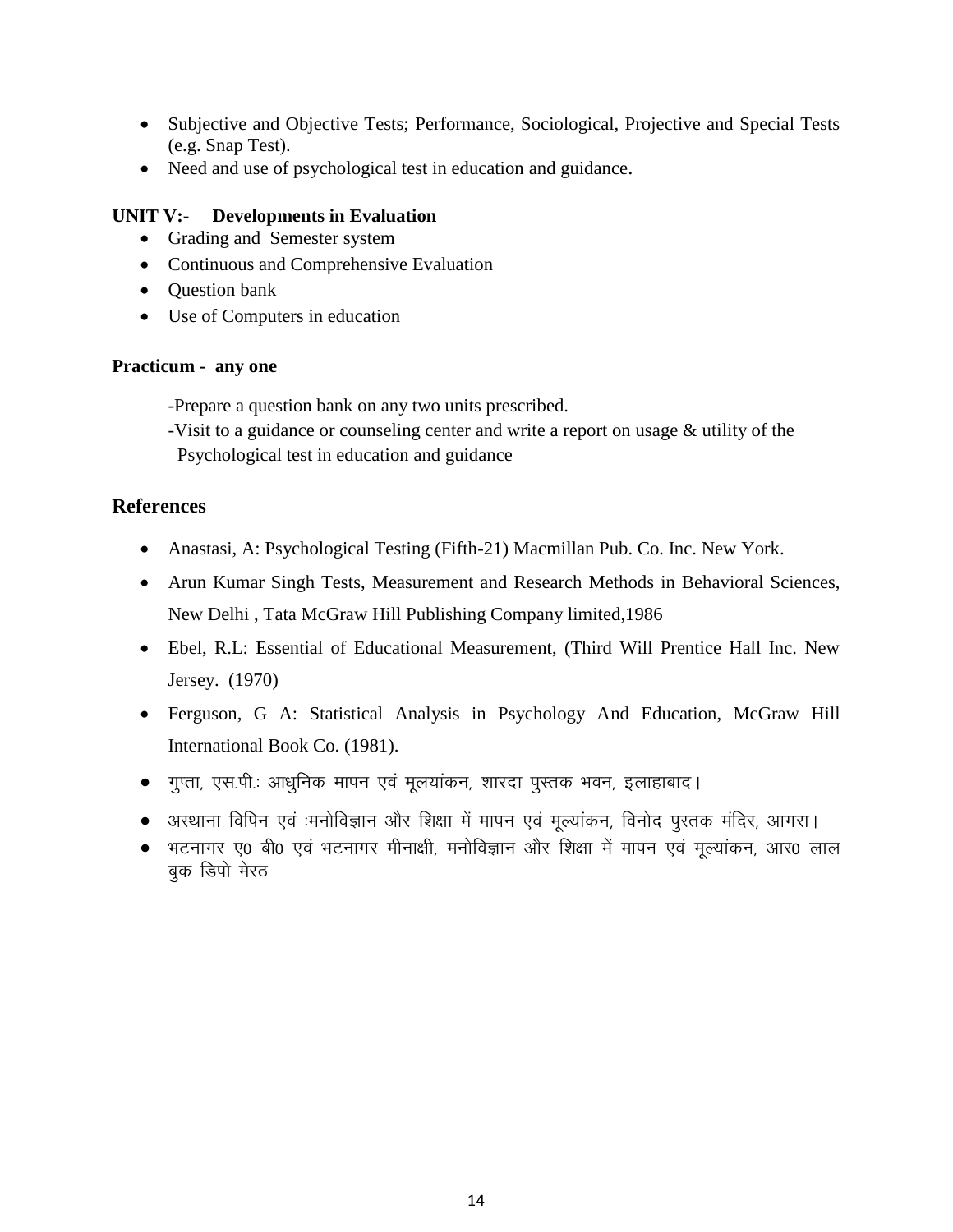# **PAPER VI- ADVANCED EDUCATIONAL TECHNOLOGY**

Max marks 50

**Objectives:** After completion of course, the prospective teacher educators will be able to:

- Know the nature & scope of educational technology and also about the various forms of technology.
- Become effective user of technology in Education.
- Know the instructional design and modes of development of self learning material
- Understand the system approach to education, communication theories and modes of communication.

# **Course Content**

# **UNIT I Educational Technology: Concept and Approaches**

- Educational technology: Concept, Scope & Significance.
- Forms of educational technology: Teaching technology, Instructional technology & Behavioural technology.
- Approaches Hardware, Software, Cybernetics and Systems.
- Modalities of Teaching; conditioning, training, Instruction, & Indoctrination.
- Role of technology in education

# **UNIT II Communication & Teaching Learning**

- Communication process: concept and principles
- Barriers of communication.
- Channels of communication through mass media in education.
- Concept of Task Analysis.

### **UNIT III Models of teaching and emerging trends in ET**

- Models of teaching: Meaning and Function
- Modern models of teaching-Information Processing Model (Taba, Bruner & Ausubel), Laboratory teaching Model, Jurisprudential Model.
- Educational Technology in formal , Non formal and Informal education :-Distance education and Open learning System

### **UNIT IV Developing Programmed Instruction Material**

- Programmed Instruction: Origin & Types- Linear, Branching & Mathetics.
- Development of Programmed instruction material.
- Keller's Plan, Mastery Learning & Group Instruction.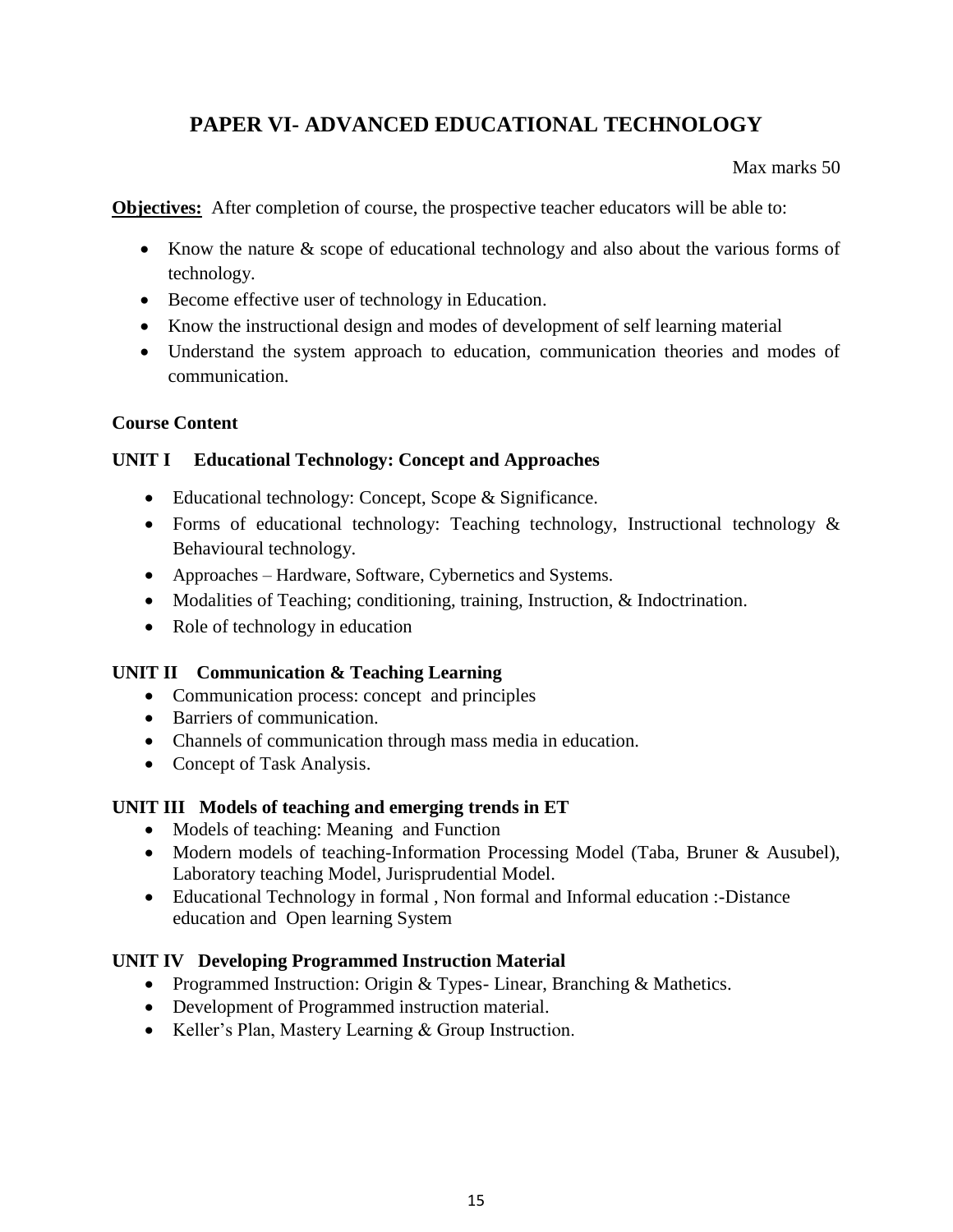### **UNIT V Modification of Teacher Behaviour & Interaction Analysis**

- Modification of Teacher Behaviour: Microteaching, Simulation and Team teaching
- Flanders's Interaction Analysis Technique.(FIAT)
- Instructional Strategies: Lecture, Discussion, Seminar & Tutorials.

#### **Practicum any one:**

- Development of technology based study material for school students.
- Identifying appropriate media and material for effective use in transaction of a lesson.
- Development of a linear programme.
- Construct one sessional tests.

### **References-**

- Bhushan, A. & Ahuja, M. (1992) Educational Technology, Meerut, Vikas Publication.
- Chauhan S.S.: A Text Book of Programmed Instruction.  $(2^{nd} Ed.)$ . New Delhi/ Banglore, Sterling Publishers Pvt. Ltd.
- C.S. Shukla: Essential of Educational Technology and Management, Dhanpatrai Pub. Company Pvt. Ltd. New Delhi
- Das, R.C. (1993) Educational Technology: A Basic Text, New Delhi, Sterling Publishers.
- Flanders, Ned A. (1978) Analyzing Teaching Behaviour, London, Addison Wasley Publishing Co.
- Gakhar, S.C. (20080 Educational Technologies, Panipat, N.M. Publication.
- Joyce, B.Weil, M. & Showers,B. (1985): Models of Teaching, Prentice Hall of india, Pvt. Ltd.
- Kumar, K.L. (2008): Educational Technology, New Age International Pvt. Ltd. Publishers, New Delhi (Second Revised Edition).
- Madan Lal, Essentials of Educational Technology, Anmol Publications.
- Mehra, V. (20100 : A Textbook of Educational Technology, New Delhi, Sanjay Prakashan
- Mukhopadhyay, M. (1990): ): Educational Technology Challenging Issues, ., New Delhi, Sterling Publishers Pvt. Ltd.
- Patel I.J. and others: A Handbook of Programmed Learning, CASE, Baroda.
- Sharma R.A.: Programmed Instruction- An Instructional Technology, Meerut, Loyal Book Depot.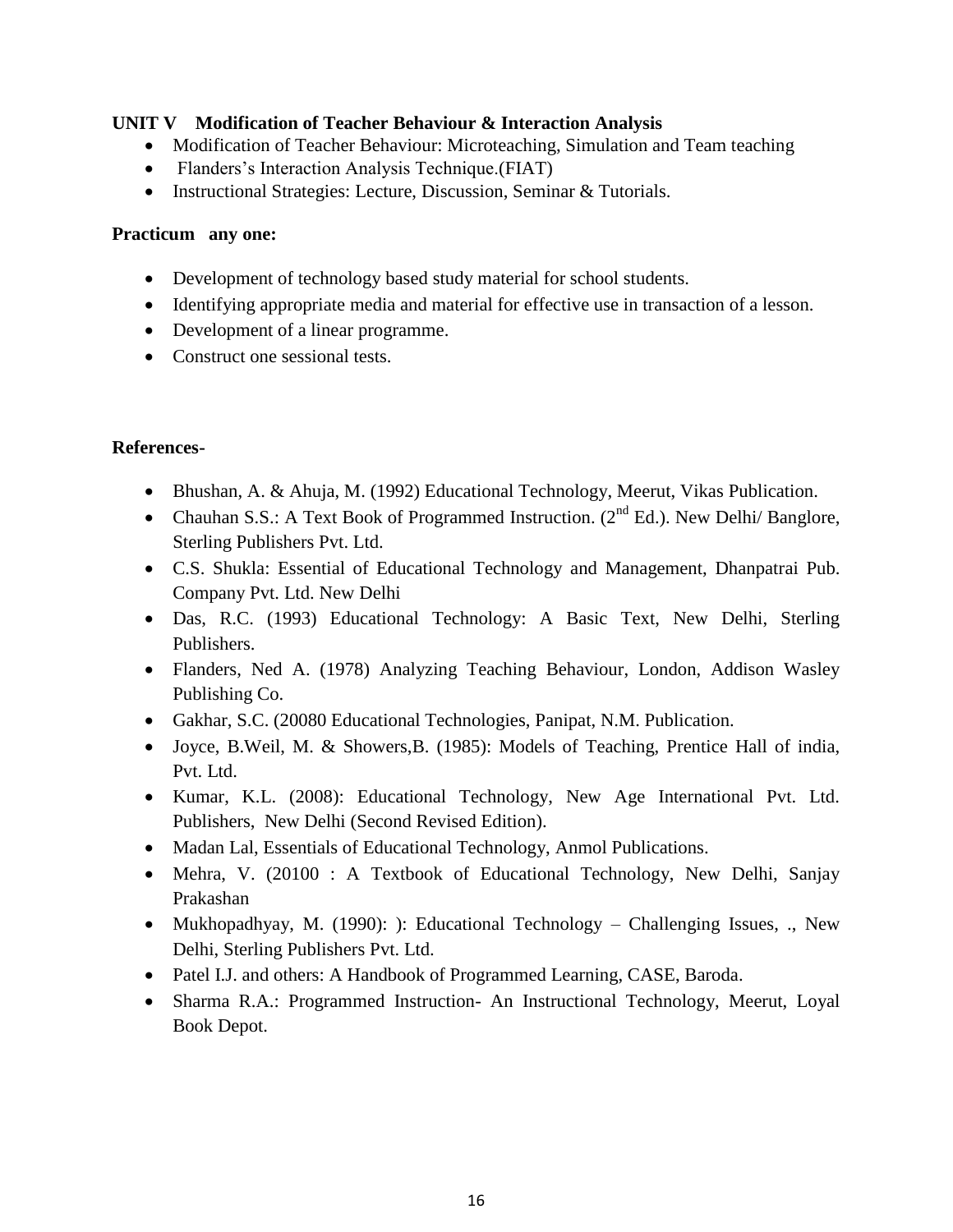# **SPECIALIZATION (ANY ONE)**

# **PAPER VII (A)-CURRICULUM DEVELOPMENT**

Max Marks: 50

**Objectives:** After completion of course, the prospective teacher educators will be able to:

- $\triangleright$  To define curriculum and identify the components of curriculum
- $\triangleright$  To develop an understanding about important principles of curriculum development.
- $\triangleright$  To understand the basics, design, process and techniques of curriculum development.
- $\triangleright$  To acquaint with curricular implementation and process of curricular evaluation.
- $\triangleright$  To understand issues and trends in curricular development.
- To understand Pedagogy in teaching-learning process

# **Unit I:- Nature, Types And Domains Of Curriculum**

- Concept and meaning of curriculum
- Bases of determinants of Curriculum:-Philosophical, Social and Psychological.
- Types of Curriculum:-Subject centered, Learner Centered, Community centered, Activity Based, Broad Field Curriculum and Core Curriculum.
- Humanistic curriculum : characteristics, purpose, role of the teacher, psychological basis of humanistic curriculum
- Domains of Curriculum:-objectives, content, learning experiences.

# **Unit II:- Theories, Models And Evaluation of Curriculum**

- **Theories:-**Nicholls and Nicholls 1972 Model, Miel's Dynamic model, Need assessment Model, Futuristic Model
- **Curriculum evaluation**: nature and need, Approaches to curriculum evaluation (formative & summative evaluation).
- **Evaluation Model** -Metfessel-Michael evaluation model and Provu's discrepancy model

# **Unit III Principles of Curriculum Development**

- Concept  $\&$ , principles of Curriculum Development,
- Curriculum planning;- procedure, techniques and Levels of Curriculum planning
- Grass-root level planning, Issues in Curriculum planning
- Curriculum Implementation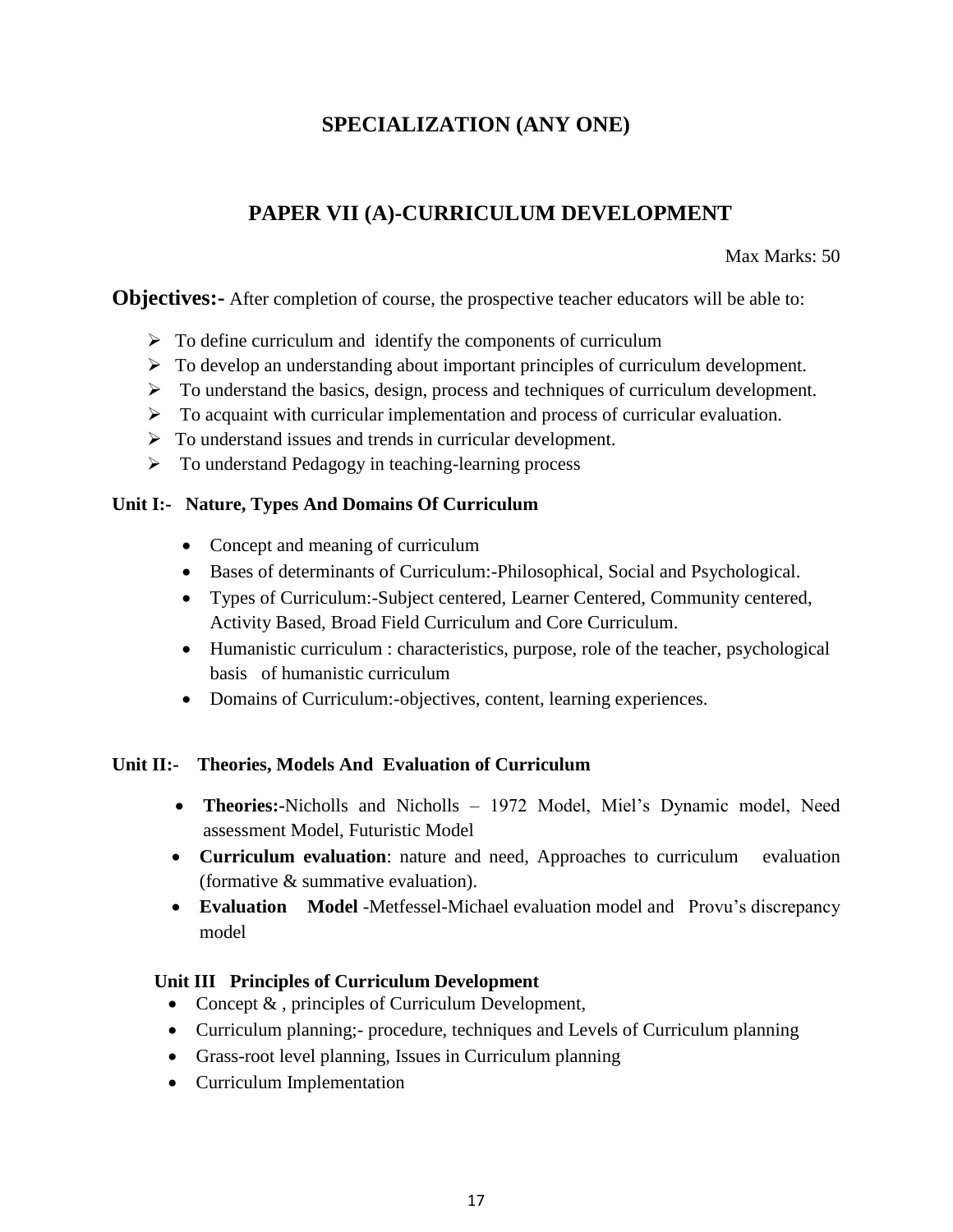### **UNIT IV: - Curriculum Development In India**

- NCF 2005, NCFTE 2009,
- Role of UGC, NCERT and SCERT in curriculum development.
- NCTE Guidelines for different Courses (B.Ed./M.Ed.) 2014

# **Unit V Issues and Trends in Curricular Development**

- Centralized v/s decentralized Curricular.
- Concept of Uniform Pattern and Multidisciplinary Approach.
- Emerging trends and thrust areas of research in curriculum studies: National International Perspectives
- Curriculum for distance Mode: Distinctive Features, Self Learning Material and Instructional Strategies

### **Practicum - Any one**

·

-Content analysis of any book/s on an identified variable

-Critical analysis of a Secondary School Curriculum.

- Analysis of curricular material with reference to the principles of selection and organization.

# **REFERENCES**

- Aggarwal J.C. (1990) Curriculum reform in India World overviews Doaba House Book Seller and Publisher, New Delhi.
- Arora G. L. (1984) Reflections on Curriculum and Imagination process, Theory, Pedagogy and action Research, Rout ledge U.K.
- Bhatnagar R.P. and Agarwal Vidya (2003) Educational administration, Planning andSupervision.
- Bhatt B.D. and Sharma S.R. (1992) Principles of Curriculum Construction Kanishka Publishing House Delhi.
- Bloom, B.S. (1977) Hand Book of curriculum Evaluation UNESCO, Paris..
- Doll. R.C. (1986) Curriculum Improvement, Allyn and Bacon, Boston
- NCERT (2000) National Curriculum framework for school education NCERT, New Delhi.
- NCERT (2005) National Curriculum framework, NCERT, New Delhi.
- Shrivastava, H.S. (1989) Comprehensive evaluation in School NCERT, New Delhi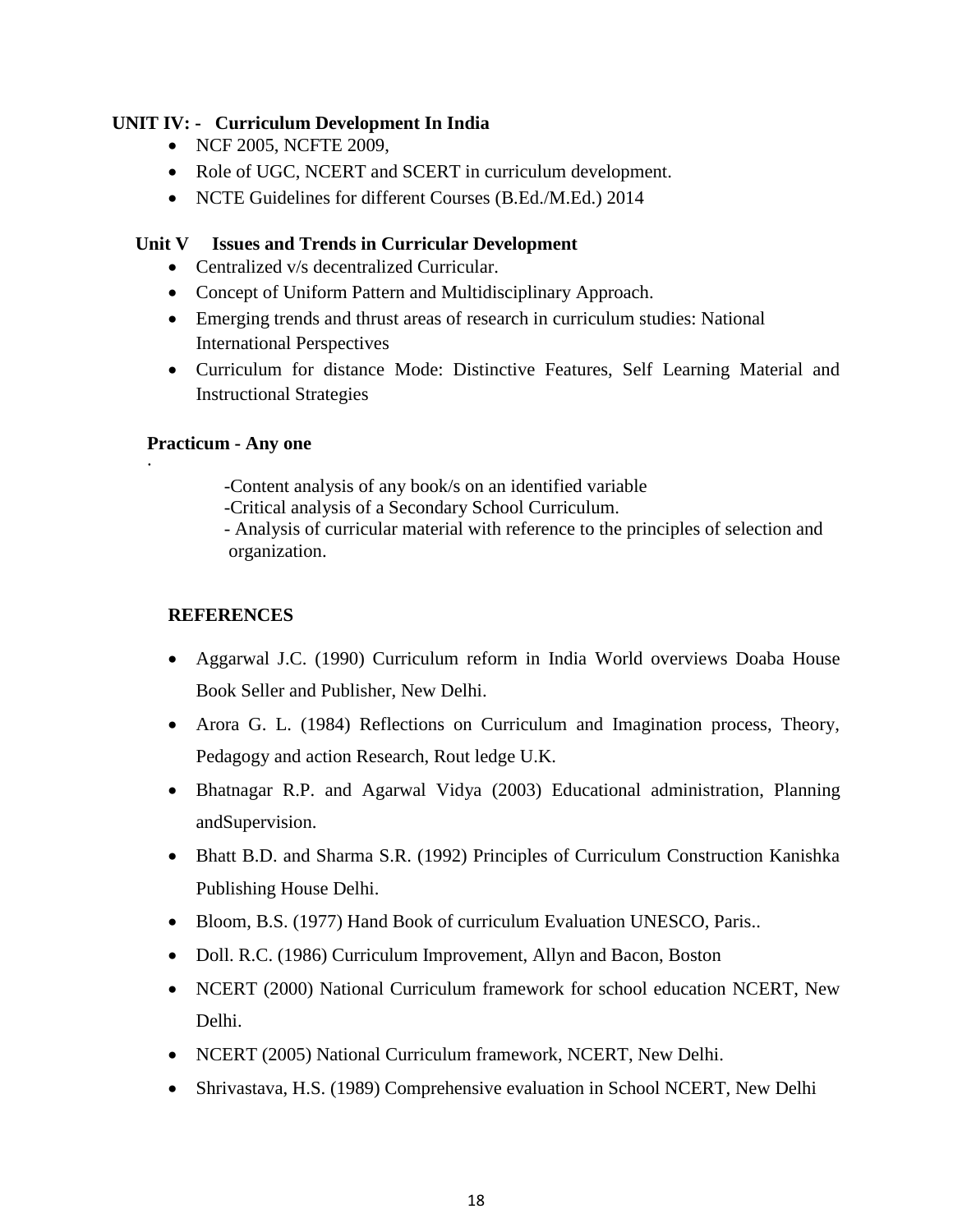# **PAPER VII (B)-PEDAGOGY AND ASSESSMENT**

Max. Marks 50

**Objectives**: After completion of course, the prospective teacher educators will be able to:

- $\triangleright$  Know the meaning and concept of the term Pedagogy
- $\triangleright$  Comprehend the difference between the terms Andragogy and Pedagogy
- $\triangleright$  Understand the importance of Critical pedagogy in teaching & learning process.
- $\triangleright$  Understand the meaning, concept and importance of Assessment,
- $\triangleright$  Know about assessment process in different levels of school education
- $\triangleright$  Know the distinction between Assessment for learning and assessment of learning
- $\triangleright$  Find out the difference between Assessment, Testing, Measurement and Evaluation
- $\triangleright$  Acquaint with CBCS System (Credit Based Choice System)

# **Unit I - Meaning & Concept of Pedagogy:-**

- Concept of Pedagogy
- Difference between Pedagogy and Andragogy
- Understanding Child Centered Pedagogy.

# **UNIT II- Selected Pedagogies**

- Process of knowledge construction for development of concepts, understanding, logical, reasoning, critical thinking and problem solving.
- Forms of learner's engagement
- Pedagogical Analysis of the subject content
- Critical Pedagogy**-** critical analysis of the Pedagogy prescribed in the Educational thoughts of Paul Freire.

# **UNIT III Assessment in Teaching Learning**

- Concept and importance of Assessment, difference between Assessment, Testing, Measurement and Evaluation
- Importance of assessment in teaching learning process, Perspective on assessment of learning in a constructivist paradigm
- Formal Assessment, Classroom assessment Techniques(CAT)
- Assessment of teaching proficiency, criterion tool and techniques.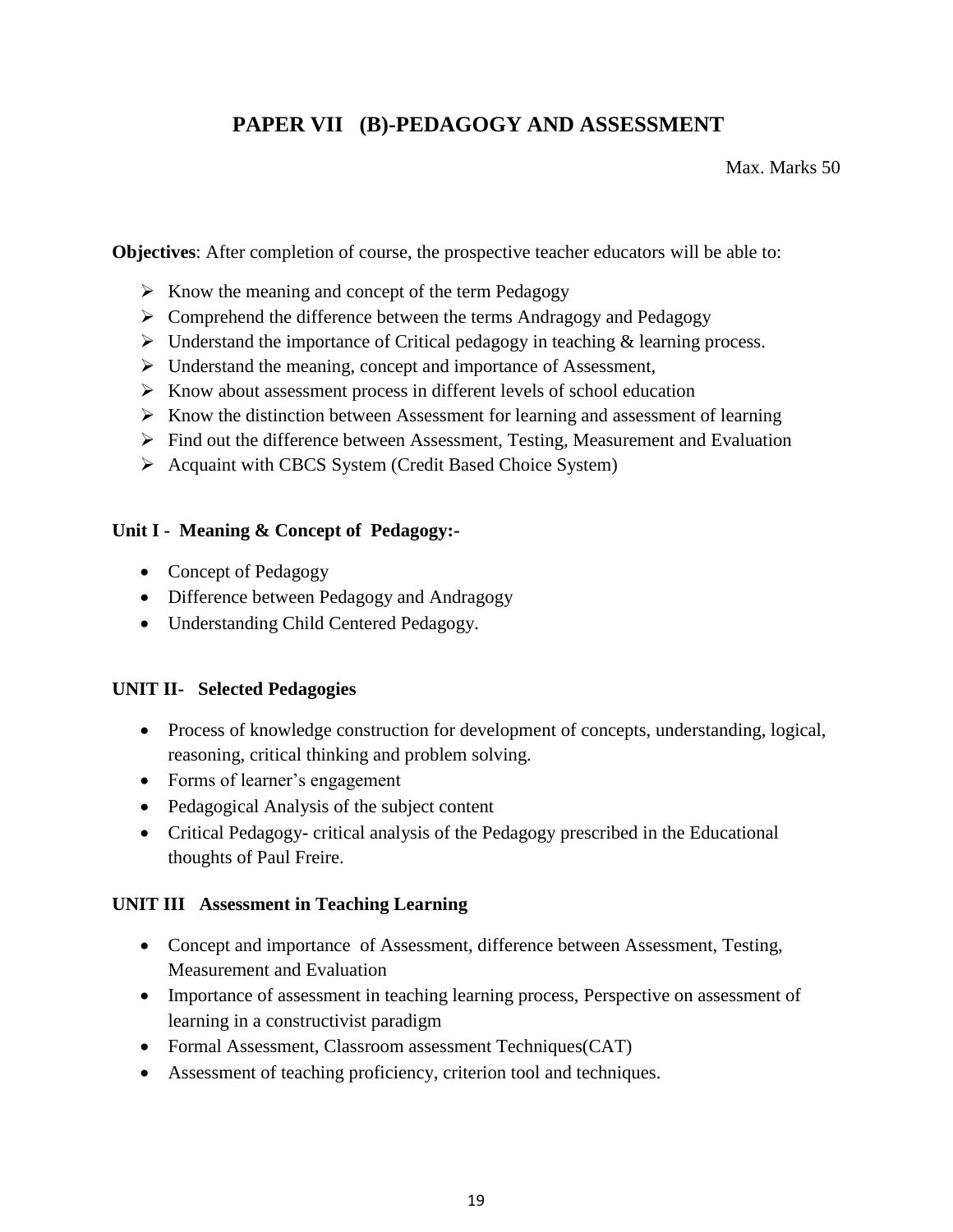### **UNIT IV**: **Techniques of Assessment**

- Self assessment by students, by teacher, peer assessment, assessment of teacher by students
- Distinction between Assessment for learning and assessment of learning;
- School-Based Assessment, comprehensive and dynamic assessment procedures
- Continuous & Comprehensive Evaluation: perspectives and practices

### **Unit V Assessment Tools and Role of feedback**

- Assessment tools and their characteristics, Constructions of Assessment tools
- Credit Based Choice System**:-**Concept, features and significance of CBCS, Assessment tools and their characteristics, construction of assessment tools, Advantages and disadvantages of CBCS
- Types of teacher feedback (written comments, oral); Peer feedback, Place of marks, grades and qualitative descriptions,
- Using assessment feedback for furthering learning.

### **Practicum- Any one**

-Develop a self assessment tool for students -Critically analyse a CCE report of any two students of secondary level and give suggestions

### **References**

- Bhargava S.N. (2013) Child Development and Pedagogy, Pragun Publications
- Fruner, J.C. (2006) in search of Pedagogy Vol . J & N Rout ledge, London.
- Dewey J. (1966) The child and the Curriculum, The University of Chicago Press.
- Friere Paulo (1993) Education for critical consciousness, New York, Continent
- Shukla, C., Assessment And Evaluation In Higher Education
- [Wyse,](http://www.amazon.com/s/ref=dp_byline_sr_book_1?ie=UTF8&text=Dominic+Wyse&search-alias=books&field-author=Dominic+Wyse&sort=relevancerank)D. (Editor), [Hayward,](http://www.amazon.com/s/ref=dp_byline_sr_book_2?ie=UTF8&text=Louise+Hayward&search-alias=books&field-author=Louise+Hayward&sort=relevancerank)L (Editor), [Pandya,](http://www.amazon.com/s/ref=dp_byline_sr_book_3?ie=UTF8&text=Jessica+Pandya&search-alias=books&field-author=Jessica+Pandya&sort=relevancerank)J. (Editor) The SAGE Handbook of Curriculum, Pedagogy and Assessment 1st Edition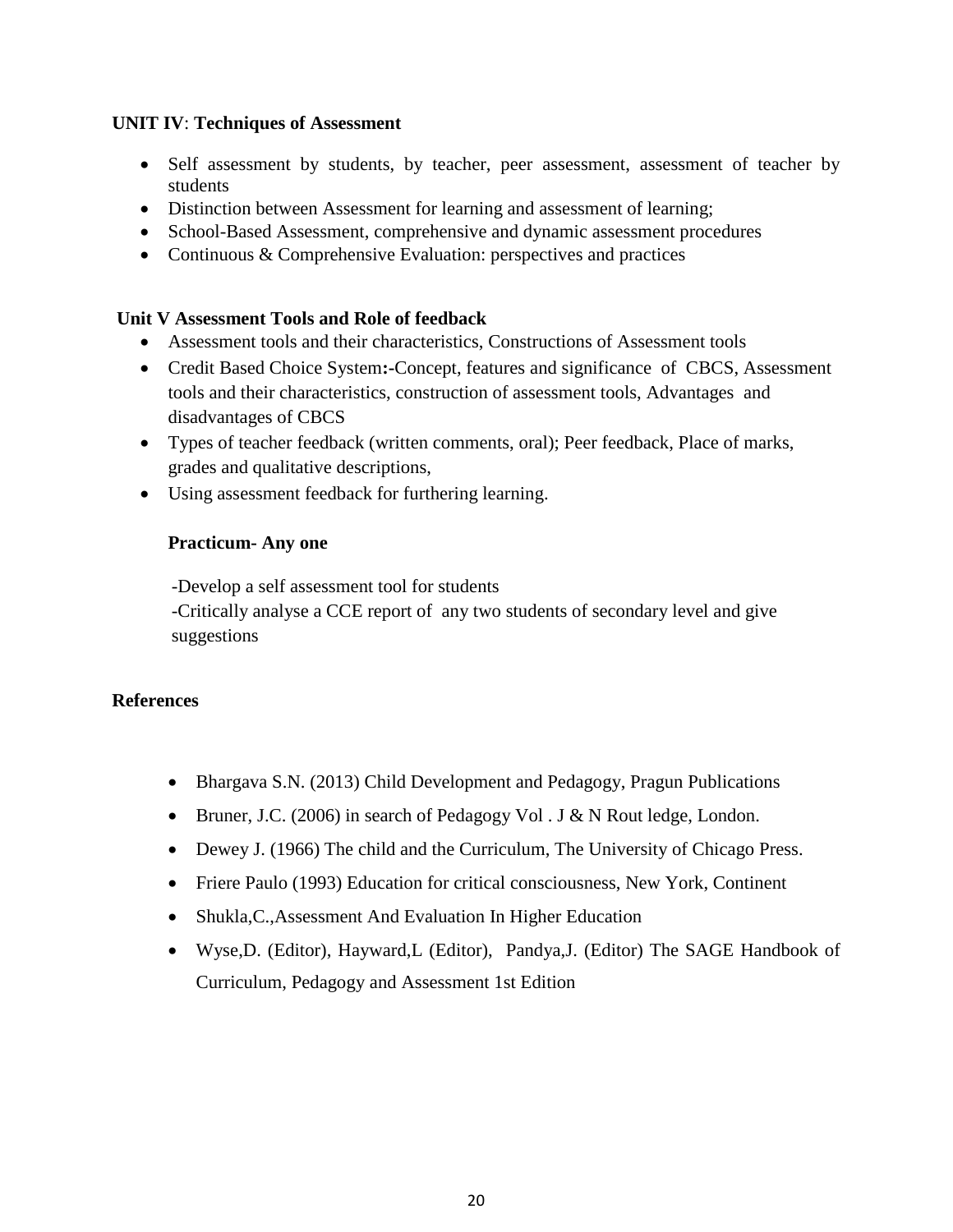# **PAPER VII (C)-HUMAN RIGHTS AND VALUE EDUCATION**

Max Marks: 50

**Objectives:** After completion of course, the prospective teacher educators will be able to:

- $\triangleright$  Understand the concept of human rights
- $\triangleright$  Understand the importance of human rights in national and international context
- $\triangleright$  Understand the role of teachers in promoting human rights
- $\triangleright$  Understand the concept of values
- $\triangleright$  Understand the importance of value education
- $\triangleright$  Understand the role of teachers in promoting value education

### **Course Contents**

# **Unit I- Conceptual and Theoretical Understanding of Human Rights**

- Introduction to the concept of Human Rights
- Principles and Theories of Human Rights
- Democracy and Human Rights

# **Unit II- Human Rights in National and International Context**

- Human Rights in national and international context
- Promotion and Protection of Human Rights and Prevention of its Violations
- State of Human Rights in India
- Human Rights, Peace, Non-Violence, and Conflict Resolution
- Human Rights of Women and Children- provisions and violations
- Agencies for protection and promotion of human rights including UN, central and state governments, NGOs

# **Unit III- Role of Teachers in Human Rights Education**

- Human Rights Education
- Human Rights Teaching at School, College and University Levels
- Teaching and Training for Human Rights Education
- Role of teachers in promoting human rights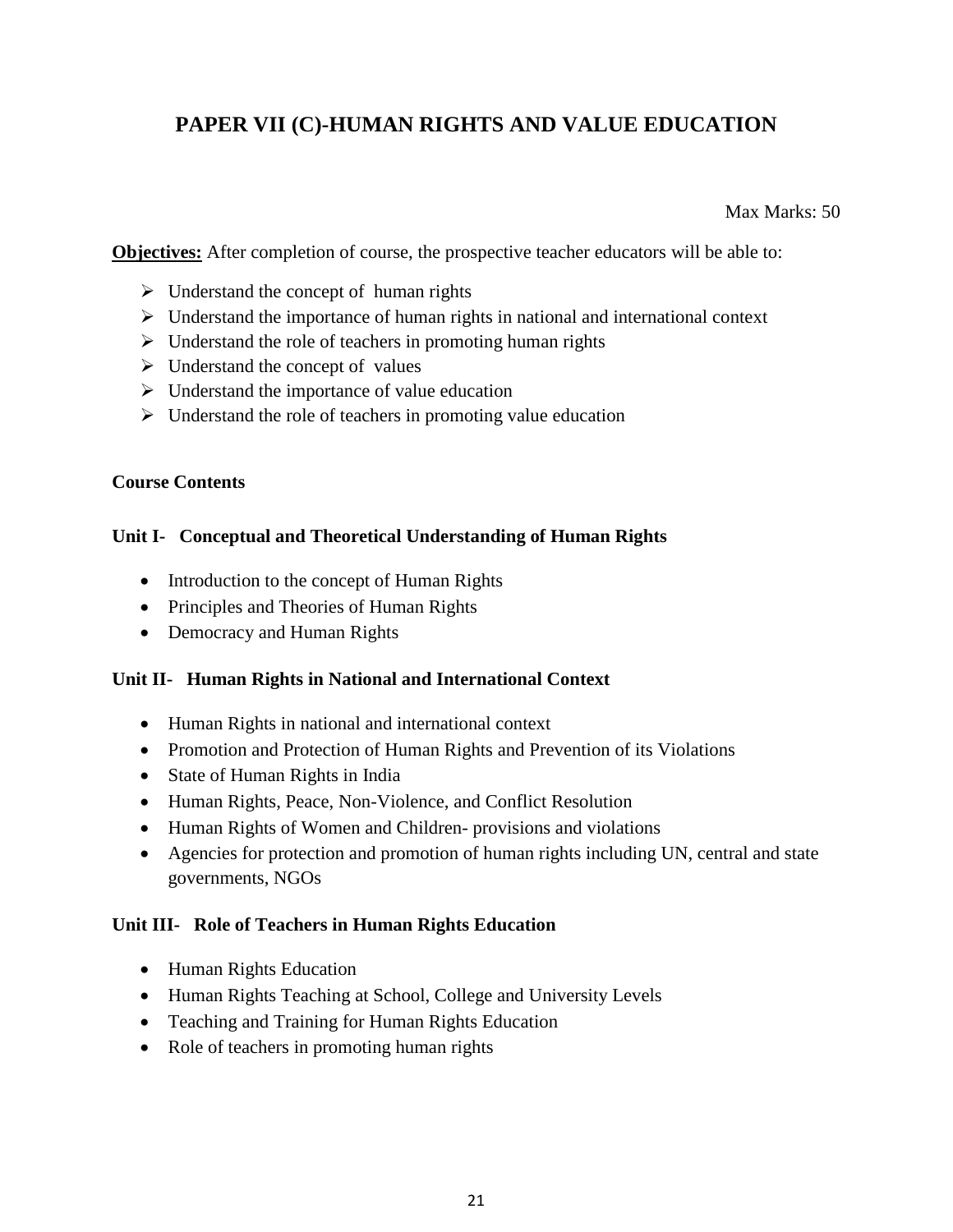### **Unit 4-Concept and Meaning of Values**

- Concept and meaning of values, types of values
- Indian Culture and Human Values
- Values enshrined in the Indian Constitution
- Values for promoting National Integration and International Understanding

#### **Unit 5-Need for Value Education**

- Need and importance of Value Education
- Role of teachers in promoting human values, teaching training and value education
- values promoted through textbooks of different disciplines

#### **Practicum -** any one

-Prepare a field report on Human Rights Education in schools

-Report on human rights related issues highlighted in recent news

-Analyze the value preferences of a chosen group

-Write a report on values promoted through textbooks of various schools.

### **References:**

- Dhokalia, R.P. 2001. External Human Values and world Religions, New Delhi, NCERT.
- Government of India 1999. Fundamental Duties of Citizens: Report of the committee set up by the government of India to operationalise the suggestions to teach fundamental duties to the citizens of the country (vol.I & II) New Delhi; MHRD.
- Krishnamurthy, J. 2000. Education and the significance of Life, Pune: KFI.
- MHRD 1992, national policy on education 1986 (with modification undertaken in 1992) New Delhi.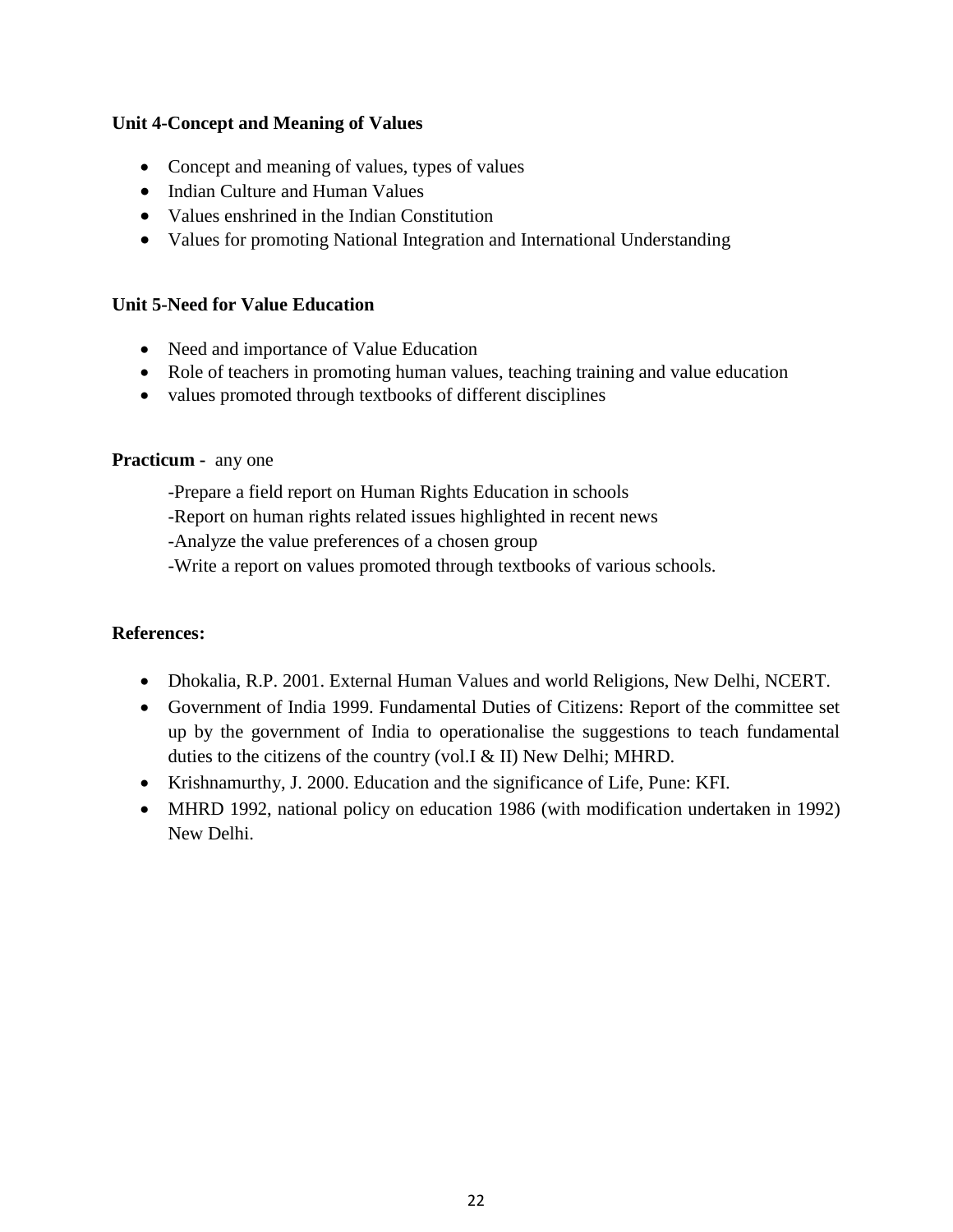# **PRACTICUM**

# **SCHOOL OBSERVATION**

School observation will be of maximum 25 marks which will be evaluated internally on the basis of the report presented by the student of the observation done by him/her of the B.Ed. pupil teachers at the time of their practice teaching.

School observation will be minimum 02 weeks full time activity in the educational institution imparting knowledge to the Secondary level. This observation will be supervised by the faculty of the concerned teacher education institutions. It will be of maximum 25 marks.

# **FIELD BASED ACTIVITIES**

Field Based Activities will be of maximum 25 marks which will be evaluated internally on the basis of an analytical report (qualitative/quantitative) of any educational issue in the surrounding of the student.

# **SELF DEVELOPMENT AND COMMUNICATION SKILLS**

Self Development and Communication Skills would include tasks aimed at enhancing Communication skills, Expository writing and Academic writing through short workshop courses. These are intended to enhance the ability of the students to listen, converse, speak, present, explain and exposit ideas in groups and before an audience. The workshops would also involve training in ICT and educational technology.

Self Development and Communication Skills would include:

# **SELF DEVELOPMENT**

- Explore, Understand and Identify yourself
- Presenting yourself
- How to develop self confidence?
- Tools for empowering oneself
- Adjustment solutions to oneself
- Life skills development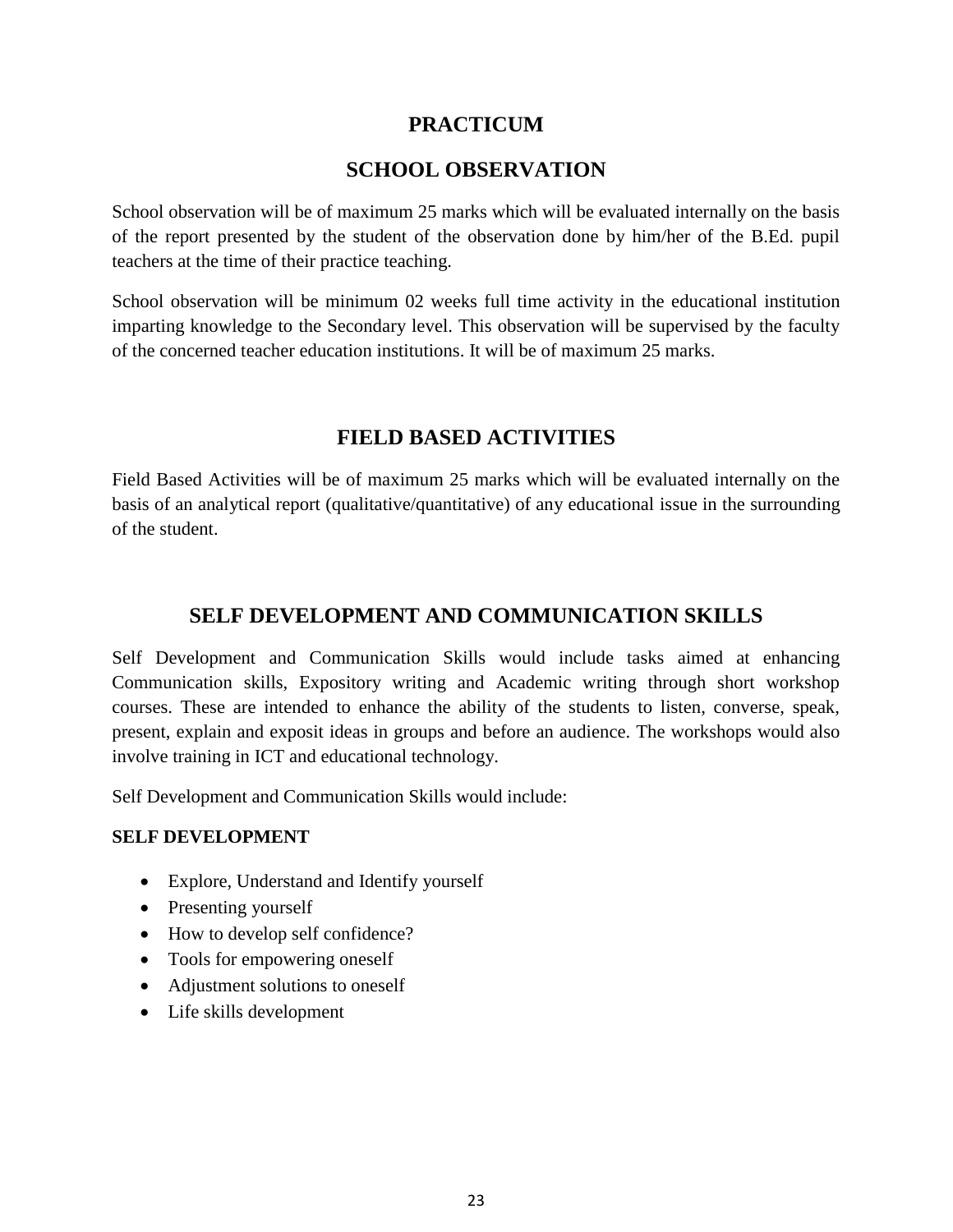# **COMMUNICATION SKILLS**

- Oral presentation, Group discussion
- Creative writing , translation , précis writing , reporting
- Collage, poster and displays
- Interview preparation
- Communication training
- Language proficiency

# **ICT PROFICIENCY**

# **RESEARCH**

# **PREPARATION OF SYNOPSIS**

Dissertation Synopsis will be of maximum 50 marks. The M.Ed. student will develop a synopsis for the dissertation in the first year which he/she will be pursuing and completing in the next year for the fulfillment of the M.Ed. Course. The synopsis will be presented in the Departmental Open Synopsis presentation (DOSP).The DOSP will comprise of the Head and all Supervisors. However the marks will be given by the Supervisor in consultation with the Head of the Department.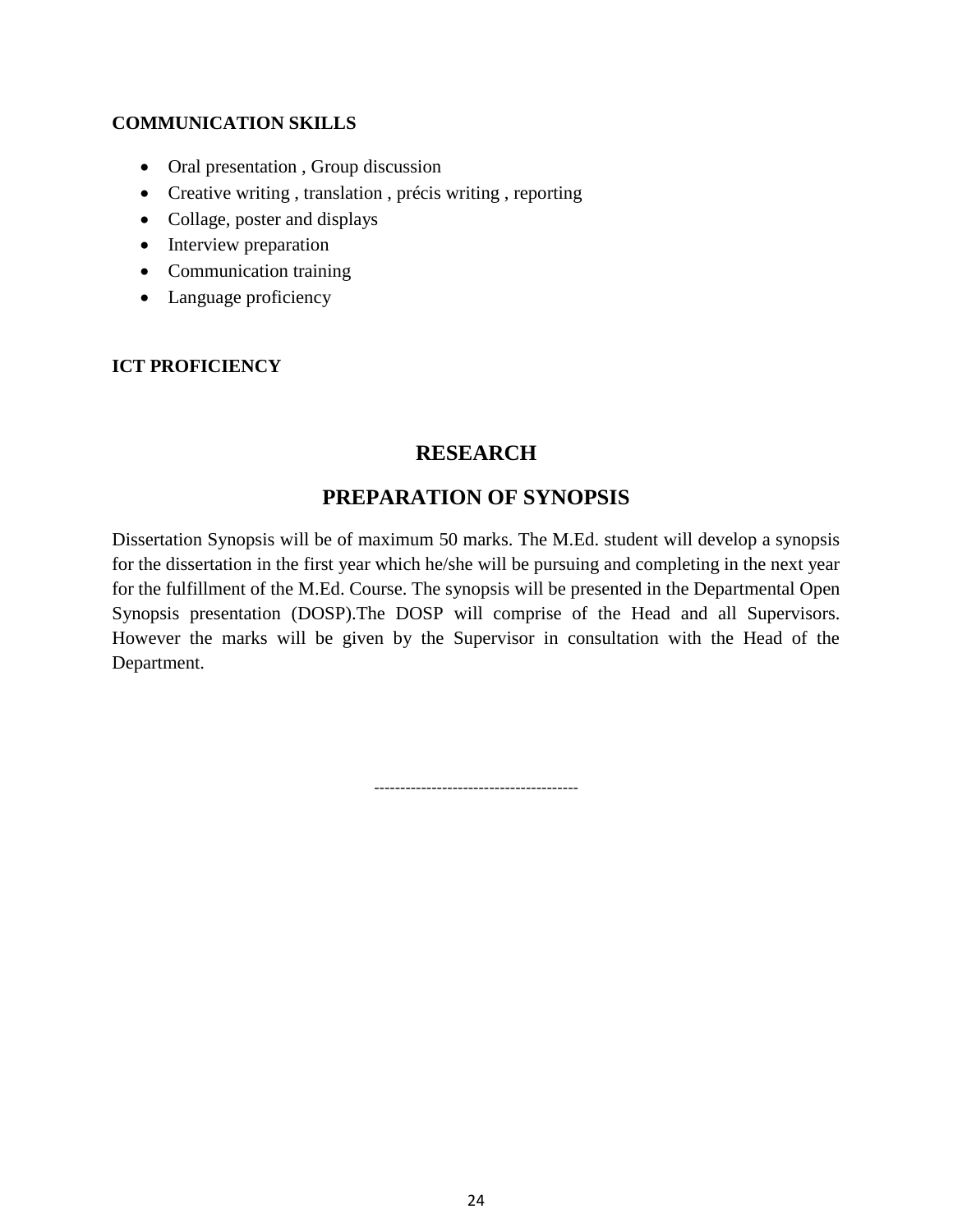# **M.Ed. Syllabus Second Year 2015 onwards For Colleges affiliated to M.J.P Rohilkhand University, Bareilly**

#### **Core Courses:**

- I. Socio- Economic Perspectives of Education
- II. Advanced Psychological Perspectives of Education
- III. Advanced Methods in Educational Research
- IV. Advanced Educational Measurement and Evaluation
- V. ICT and E-learning
- VI. Teacher Education in Indian and Global Perspectives

### **Specialization (Any one):**

- i. Gender and Inclusive Education
- ii. Educational Management and Administration
- iii. Guidance and Counseling

### **Practicum:**

Internship in Teacher Education Institutions

Field Based Administration of Tools

Seminar and workshop

#### **Research:**

Dissertation and Viva Voce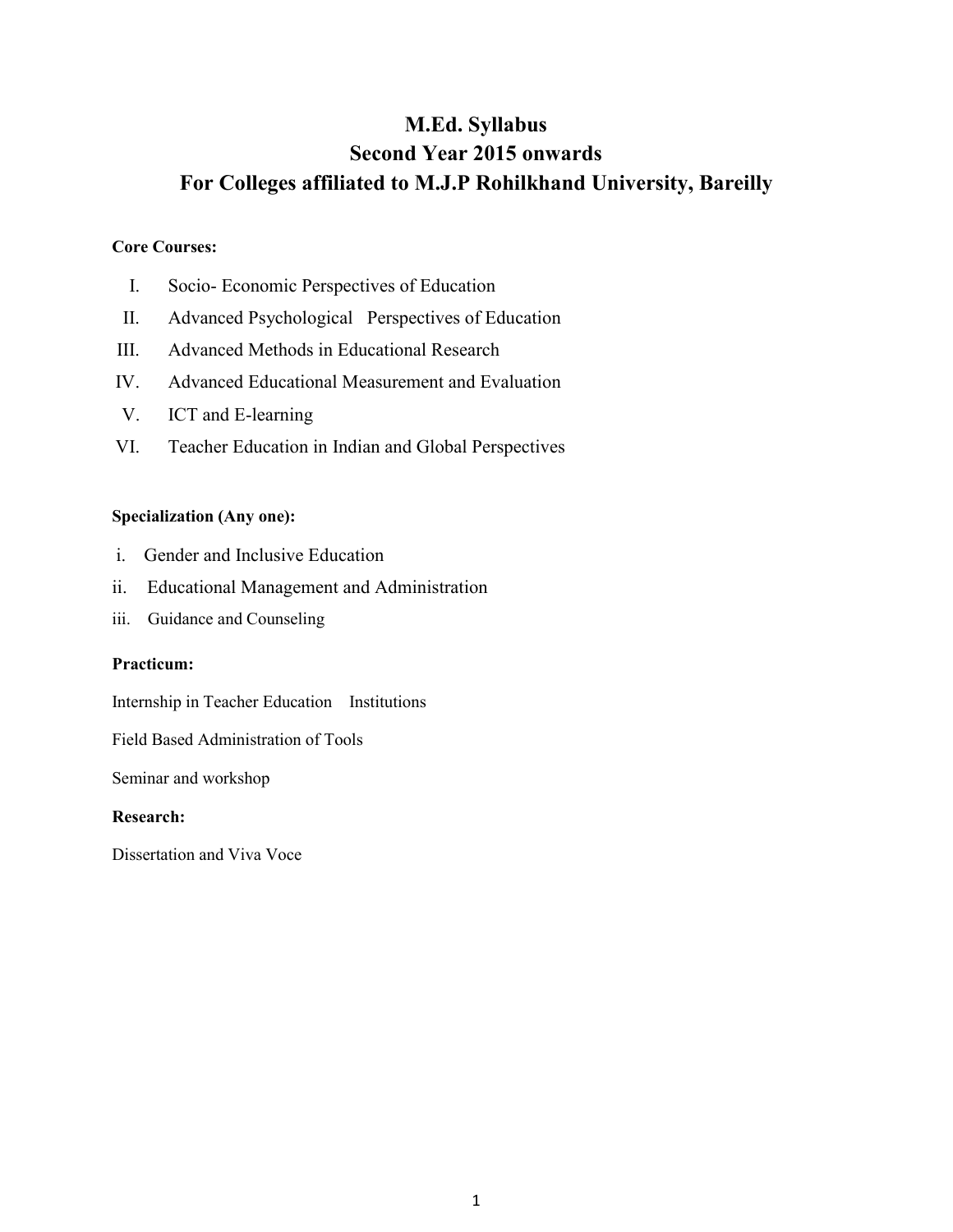# **CORE COURSES**

# **PAPER I- SOCIO- ECONOMIC PERSPECTIVES OF EDUCATION**

Max marks 100

**Objectives** After completion of course, the prospective teacher educators will be able to:

- $\triangleright$  Enhance the awareness about the relationship and impact of society, economy and culture on Education.
- $\triangleright$  Understand about the changes in socio-economic environment of the country and its impact on the Education.
- $\triangleright$  Understand about international agencies working for the development of the Education.
- $\triangleright$  Know some of the prominent social thinkers with special reference to their contribution for social reform.

# **Course Content**

# **Unit I – Sociology and Education**

- Conceptual framework of Sociology , Educational Sociology and Sociology of Education:
- Need and scope of Sociology of Education
- Functions and Significance of Sociology of Education

# **Unit II Processes in Social System and Education**

- Socialization process of the child Critical appraisal of the role of school, parents, peer group and community
- Social mobility and social control in reference to educational development
- Role of education in social change with special reference of Indian social institutions ( Caste, class, religion and region)

# **Unit III -Social Thinkers: Their Socio- Economic Implications**

- Madan Mohan Malviya's vision of Banaras Hindu University
- Sir Syed Ahmad Khan's vision of Aligarh Muslim University

# **Unit IV- Education in Cultural context**

- Concept and characteristics of culture
- Nature and role of education in cultural change
- cultural lag concept, major factors and effect on education of cultural lag
- Indian society with reference to multi-lingual and multi- cultural diversity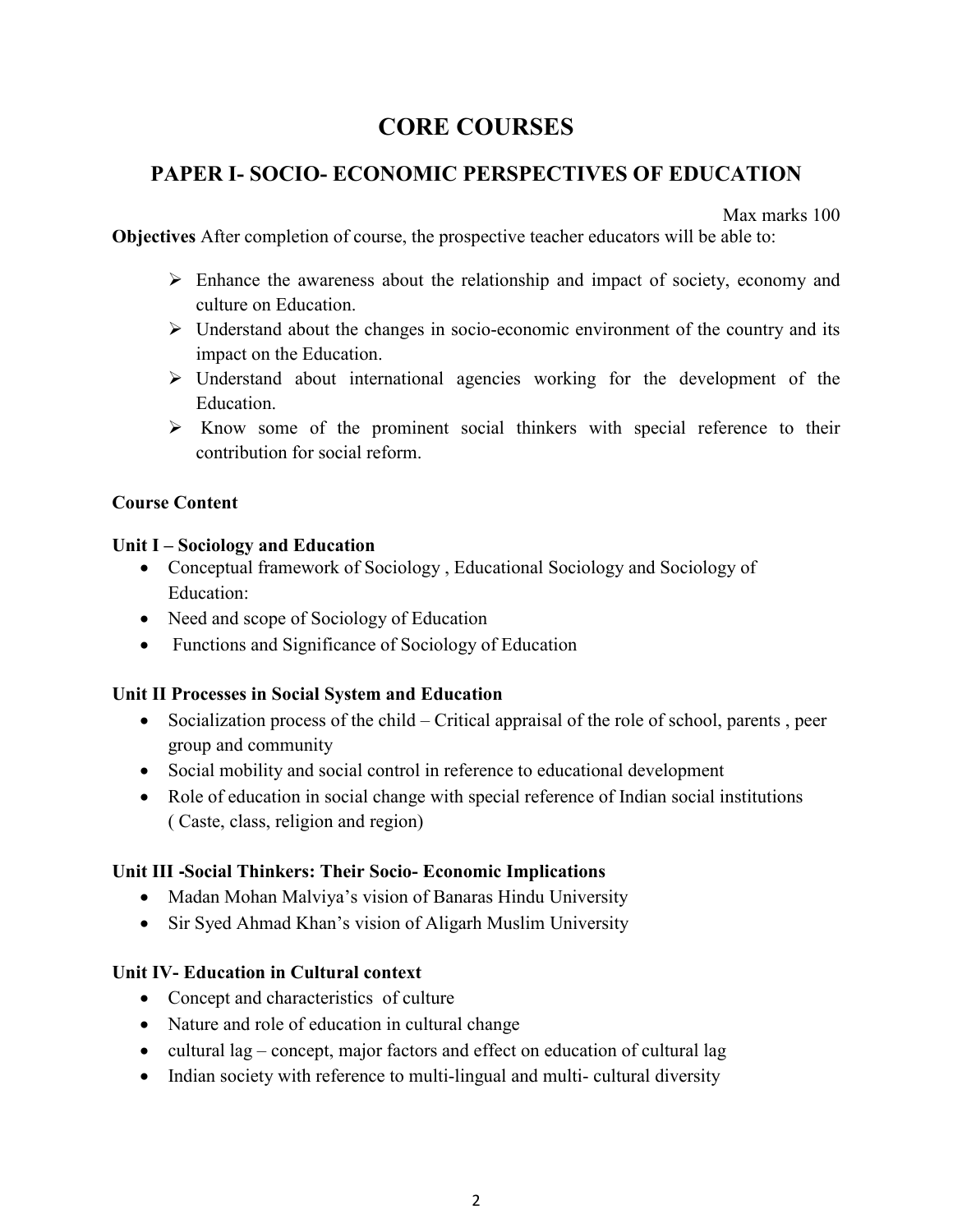# **Unit V- Economics of Education**

- Education as an investment
- Effect of social stratification on economics of Indian education
- Education as an instrument of enhancing cohesion in the context of diversity
- Education as a tool of modernization in Indian context

# **Practicum- Any Two**

- Critical analysis of one of the activity/ work of social thinkers
- -Prepare a paper on any one social thinker.
- A brief view of any one educationist

# **References-**

.

- Aikara, J., (1994). *Sociology of Education*. Indian Council of Social Sciences Research, New Delhi
- Ambedkar, B. R. ( ). *Annihilation of Caste*, Delhi: Navyana.
- Dewey, John (2014). *Democracy and Education: An Introduction to the Philosophy of Education*, Delhi: Aakar Books Classics.
- Dewey, John (2013). *School and Society*, Delhi: Aakar Books Classics.
- Dinkar, Ramdhari Singh (2006).*Sanskriti Ke Chaar Adhyaya* , Allahabad: Lokbharti Prakashan.
- Gandhi, M. K. (2010). *Hind Swaraj*, New Delhi: Prabhat Prakashan.
- Grid, Roger (1990). *Problems of Sociology in Education*, New Delhi: Sterling.
- Mathur, S.S. (2009). *Shiksha Ke Darshanic Evam Samajik Adhaar*,Agra:Vinod Pustak Mandir.
- MacIver R.M. & Page Chals H. (1974) Society: An Introductory Analysis, New Delhi, Macmillon Co.
- Nambissan, Geetha B. and Rao Srinivasa S. (2013). Sociology of Education in India, New Delhi: Oxford University Press.
- Suresh Shukla & Krishna Kumar *, Social Change in India*, Chanakya Publication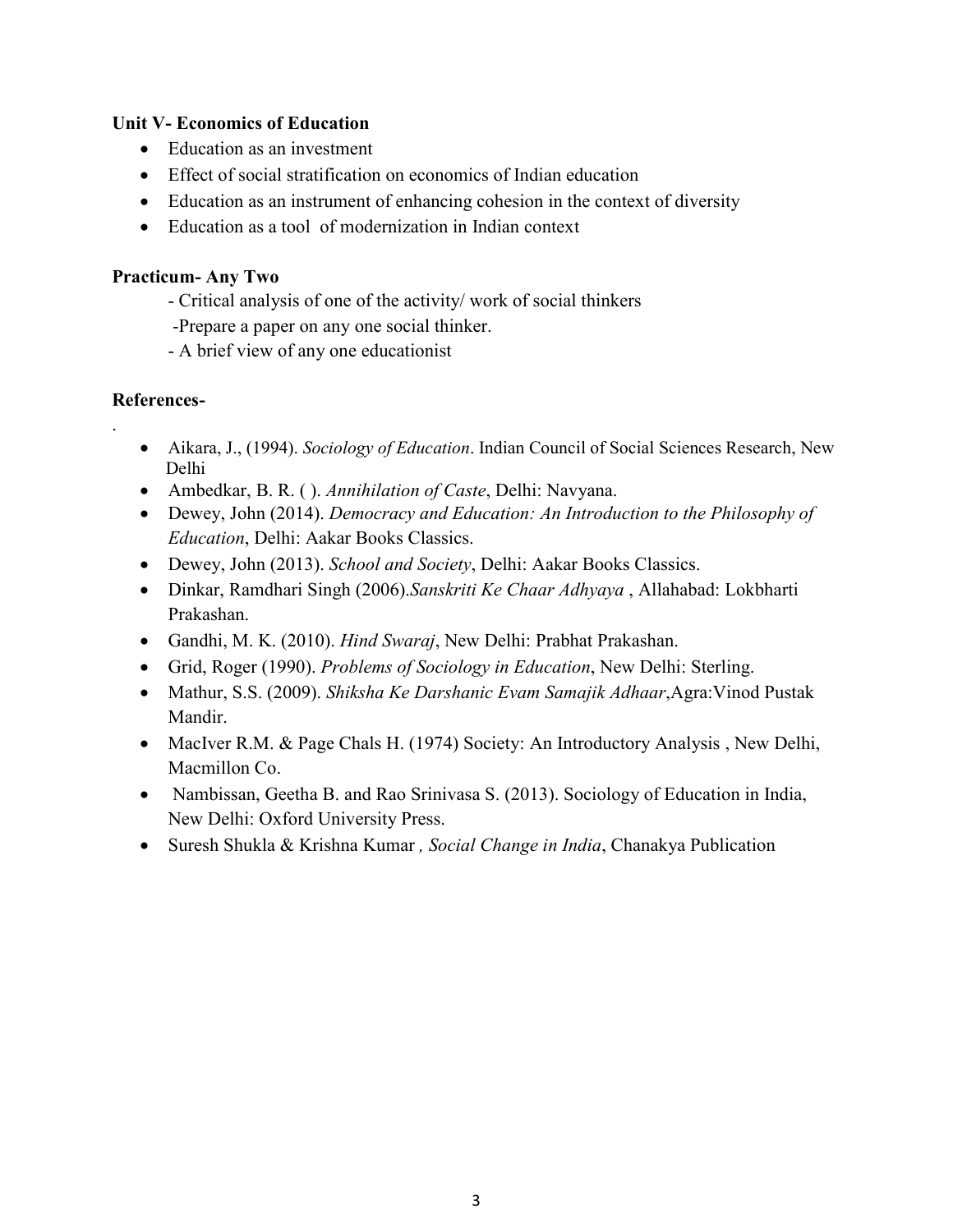# **PAPER II- ADVANCED PSYCHOLOGICAL PERSPECTIVES OF EDUCATION**

Max Marks: 100

**Objectives:** After completion of course, the prospective teacher educators will be able to:

- $\triangleright$  To develop understanding of the psychological bases of Education.
- To understand the Cognitive, Affective and Conative development of children.
- $\triangleright$  To develop the understanding of the theories of Personality and their use in the development of learner's Personality and its measurement..
- $\triangleright$  To understand the Changing Concept of Intelligence and it's applications.
- $\triangleright$  To understand the theories of Learning and their Utility in the Teaching Learning Process.
- $\triangleright$  To understand the Concept and Process of teaching.

# **Unit I- Understanding Nature & Nurture**

- Development of Human Behavior: Interaction of Heredity and Environment
- Factors influencing Development- Genetic, Biological, Environmental and physical and their relative role.
- Theories of Development related to heredity and environment-Piaget's Cognitive Theory, Erik Erikson's Psychosocial Theory, Kohlberg's moral development.

### **Unit II- Personality Determinants**

- Concept, Development (Self Concept and self esteem) Structure and Dynamics of personality
- Theories of personality Trait and type theories Allport, Eysenck; Psychoanalytic theory of Freud, Erickson;
- Behavioral Approach- Miller , Dollard and Bandura; Humanistic approach- Roger ,Maslow.
- Assessment of Personality-Projective and Non Projected techniques

# **Unit III- Individual Differences**

- Concept of Nature and nurture, Principles of individual differences
- Implications in Education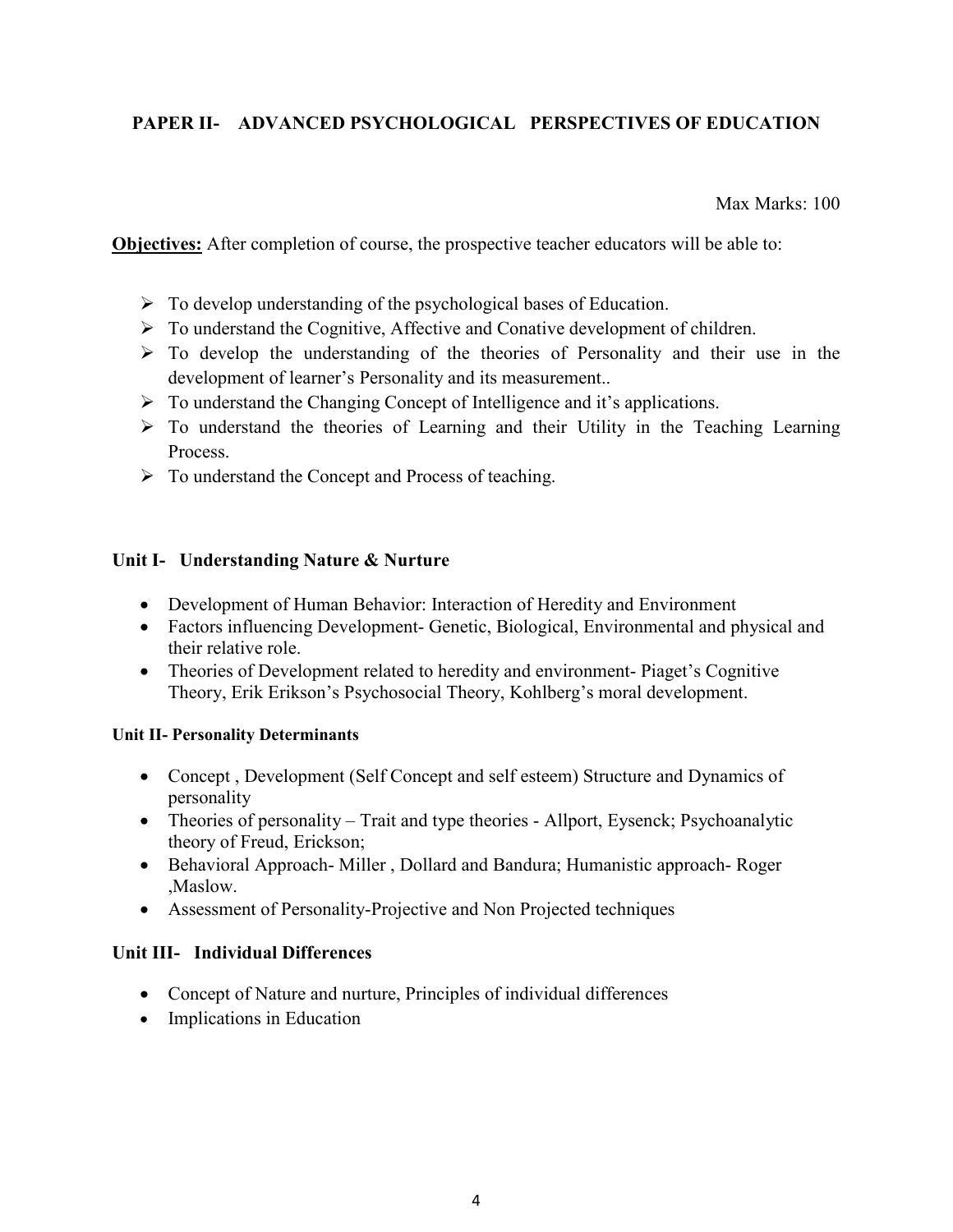# **Unit IV- Adjustment and Group Dynamics**

- Concept and Mechanism of Adjustment, determinant of adjustment
- Group Dynamics, Interpersonal relation, Sociometric techniques, Socio-emotional climate of the classroom and its influence on teacher characteristics

# **Unit V- Mental Health, Stress and Conflicts**

- Concept of Mental Health, Characteristics of Mentally healthy Person-Preventive, constructive and curative measures,
- Mental Conflicts , Psychotic disorders, Psychotherapy,
- Defense Mechanisms and stress management

# **Practicum- any two**

- -Preparation of a development profile of one student
- -Case Study of a problematic child
- -Testing of Personality (Based on some Traits)

# **Suggested Readings**

- Anastasi Anne: Psychological Testing, McMillan Co. New York.
- Bernard H.W. : Psychology of learning & Teaching, New York Mac Graw Hill B
- Bigge M.L. : Learning Theories for Teachers, Harper and Tow publishers, 1971.
- Bower G.H. and Hilgard E.R. : theories of Learning New Delhi Prentice Hall india Pvt. Ltd.
- C.L. Kundu : Personality Development, Sterling publishers Pvt. Ltd., New Delhi, 1989
- C.S. Shukla : Modern Educational Psychology, Dhanpatrai Pub. Company Pvt. Ltd., New Delhi
- Charles N. Newmark : Major Psychological assessment Instruments : Allyn And Becan Inc.
- Dandpani, S. : A textbook of Advanced Educational Psychology, New Delhi, Anmol Publications Pvt. Ltd. 2010.
- Hays J.R. : Cognitive Psychology, Thinking and Creating. Homewood Illinoins. The Dorsey press 1978
- Jaiswal, R.L. : Foundation of Educational Psychology : Allied Publishers, Bombay. Jersy,1989
- Mangal S.K. : Advanced Educational Psychology; ( English and Hindi) New Delhi, Prentice Hall of India Pvt,Ltd
- $\bullet$  अरुण कुमार सिंह : उच्चतर सामान्य मनोविज्ञान, मोतीलाल बनारसी दास, वाराणसी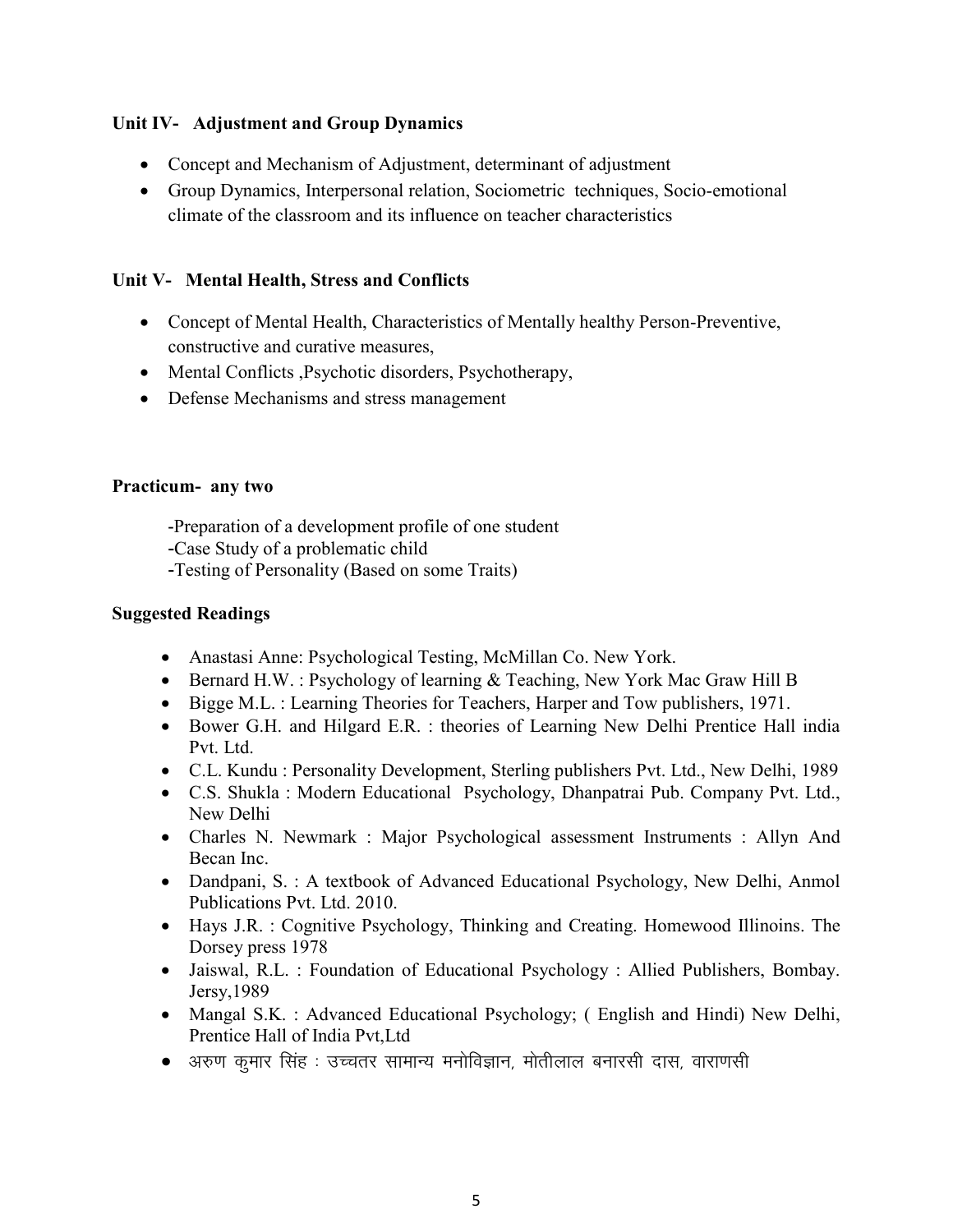# **PAPER III- ADVANCED METHODS IN EDUCATIONAL RESEARCH**

Max Marks: 100

# **Objectives:**

After completion of course, the prospective teacher educators will be able to:

- $\triangleright$  Understand the various methods of educational research
- $\triangleright$  Understand the role and use of statistics in educational research
- $\triangleright$  Use the library, Internet services and other sources of knowledge for Educational research purposes
- $\triangleright$  Select the appropriate statistical methods in educational research
- $\triangleright$  Use computers for data analysis.
- Write a research report

# **Unit I – Major Approaches to Educational Research**

- Historical research characteristics, uses, types, sources of data, criticism of data
- Descriptive research characteristics, uses, types
- Experimental research experimental designs, experimental validity

# **Unit II –Some New Approaches to Educational Research**

- Action research
- Grounded theory
- Ethnography
- Phenomenology
- Naturalistic inquiry
- Mixed methods

# **Unit III – Advanced Statistical Techniques**

- Normal probability curve- characteristics, applications
- Parametric and non-parametric tests
- Test of significance one tailed and two tailed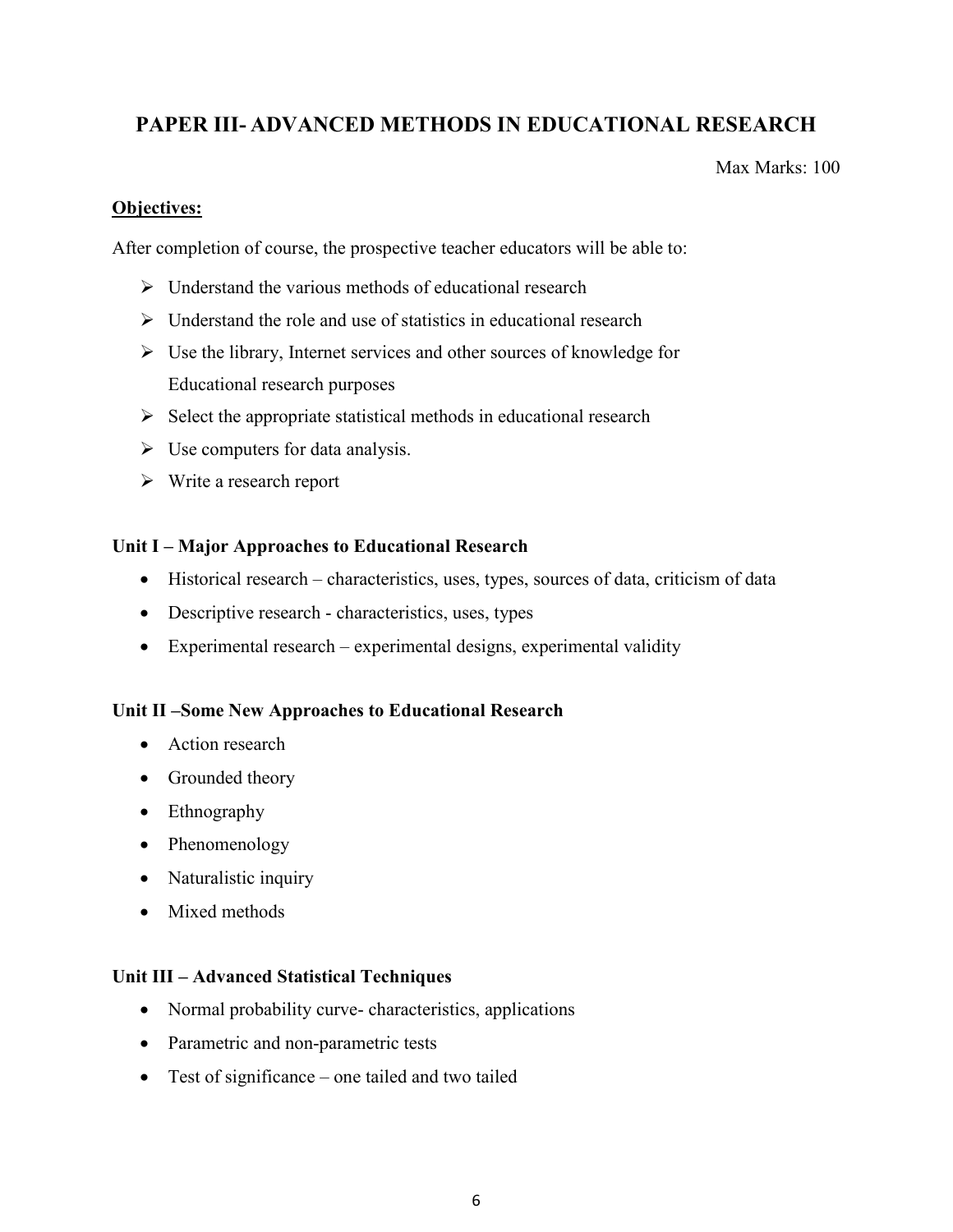- Type I and Type II errors
- Parametric tests t-test, Pearson's product moment correlation, ANOVA
- Non-parametric testsSign test, chi-square test, Spearman's rank order correlation, Mann-Whitney U-test

### **Unit IV – Use of computers for data analysis**

- Encoding and decoding data
- Using EXCEL, SPSS, QDA for data analysis

### **Unit V– Writing a Research Report and Research Paper**

- Essential elements of report writing format, style
- Writing references APA style, online, offline
- Steps in writing a research paper

### **Practicum- any two**

-Apply action research in classroom where internship is carried out

-Compile a Bibliography on a selected topic

-Write a research paper

### **Reference Books**

- Agarwal, Y.P. (1998), *Statistical Methods*, Sterling, New Delhi.
- Aggarwal, Y.P. (1998), *The Science of Educational Research: A Source book*, Nirmal, Kurukshetra
- Best, John W. and Kahn James V (1995), Research in Education, Prentice Hall, New Delhi
- Burns, R.B. (1991), Introduction to Research in Education, Prentice Hall, New Delhi.
- Garrett, H.E. (1973), Statistics in psychology and Education, Vakils, Feffer and Simon, Bombay.
- Kerlinger, F.N. (1973), Foundation of Behavioral Research, Holt, Rinehart and Winston, New York.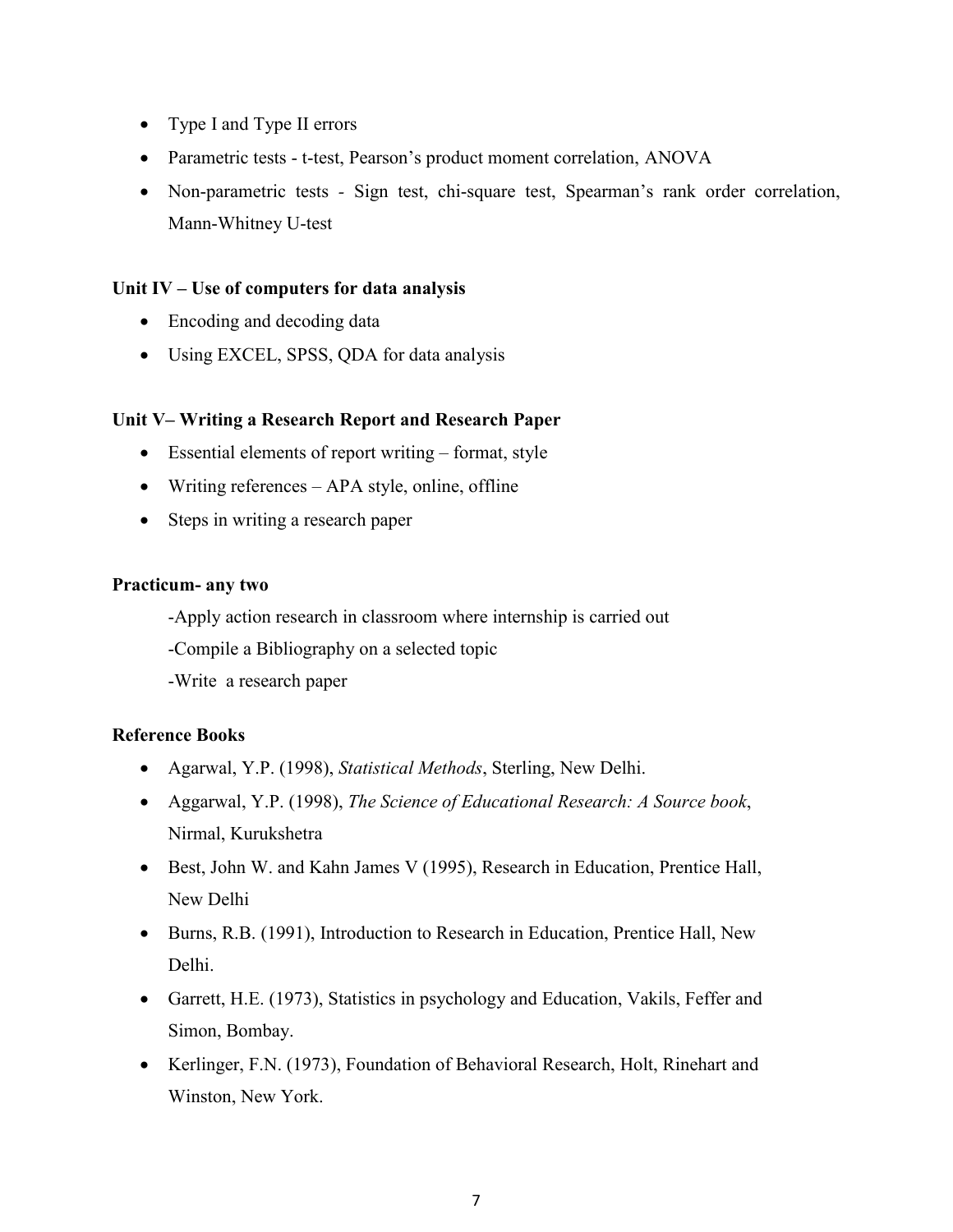- Koul, Lokesh (1988), Methodology of Educational Research, Vikas, New Delhi.
- Kurtz, A.K. and Mayo S.T. (1980), Statistical Methods in Education and Psychology, Narola, New Delhi.
- Mcmillion, James H. and Schumarcher, S. (1989), Research in Education: A Conceptual Introduction, Harper and Collins, New York.
- Mouly, A.J. (1963), The Science of Educational Research, Eurosia, New Delhi.
- Neuman, W.L. (1997), Social Research Methods: Qualitative and Quantitative Approaches, Allyn and Bacon, Boston.
- P. and Benjabin Fruchter (1973), Fundamental Statistics in Psychology and Education, Mac Graw Hill,New York.
- R.A.Sharma ;Fundamentals of Educational Research : Meerut ,Loyal Book Depot,2003
- R.P.Bhatnagar (Ed.) Readings in Methodology of research in Education ;Meerut , R Lall Book Depot,2002
- Travers, R,M.W. (1978), An Introduction to Educational Research, Macmillan, New York.
- Van Delen, D.B. (1962), Understanding Educational Research, Me Graw Hill, New York.
- Young, P.V. (1960), Scientific Social Surveys and Research, Prentice Hall, New York.
- Mc Burney, Donal H. (1994) Research Methods, Brooks/cole publishing company, California
- Kumar, Ranjit (2011) Research Methods, Peasrson Education, New Delhi
- Koul Lokesh, Methodology of Education Research, vikas publishing house pvt. Ltd. Noida
- K V S Sharma, Statistics made Simple Do it Yourself on PC; New Delhi , Prentice Hall of India Private India Limited,2001
- M Rajamanikram; Statistical Methods in Psychological and Educational Research New Delhi,Concept Publishing Company,2001
- ए बी भटनागर एवं अनुराग भटनागर आर लाल बुक,मेरठ य शैक्षिक अनुसन्धान की कार्यप्रणाली 2011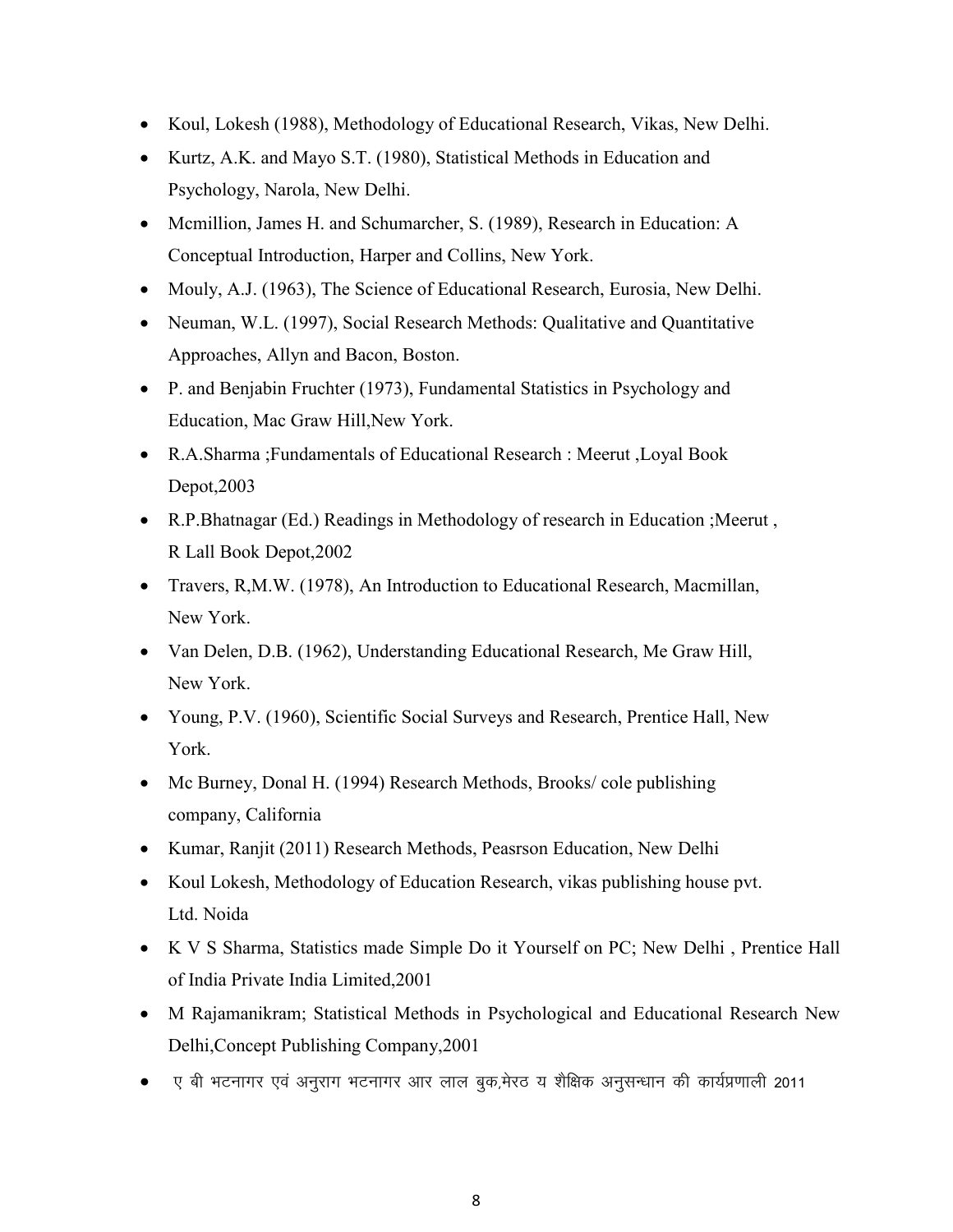- अस्थाना, विपिन— मनोविज्ञान और शिक्षा में साख्यिकी, आगरा, विनोद पुस्तक भण्डार ।
- ढौन्डियाल, एस0– एवम् पाठक, ए0–शिक्षा अनुसंधान का विधि शास्त्र, जयपुर ।
- कपिल, एच0 के0— अनुसंधान विधियां—व्यवहारपरक विज्ञानों में, आगरा, भार्गव पुस्तक भण्डार ।
- कपिल, एच0 के0– साख्यिकी के मूल तत्व, आगरा, विनोद पुस्तक मन्दिर ।
- सिंह, रामपाल— साख्यिकी मूल्यांकन, आगरा, विनोद पुस्तक मन्दिर ।
- वर्मा, प्रीति एवं श्रीवास्तव, डी0 एन0– मनोविज्ञान एवं शिक्षा में साख्यिकी, आगरा, विनोद पुस्तक मन्दिर।
- सुखियां, एस0 पी0– शैक्षिक अनुसंधान के मूल तत्व, आगरा, विनोद पुस्तक मन्दिर ।
- तिवारी– शैक्षिक एवं मनोवैज्ञानिक अनुसंधान के मूल आधार, आगरा, विनोद पुस्तक मन्दिर ।
- पाण्डेय, के0पी0— शैक्षिक अनुसंधान की रूपरेखा, मेरठ, अमिताश प्रकाशन ।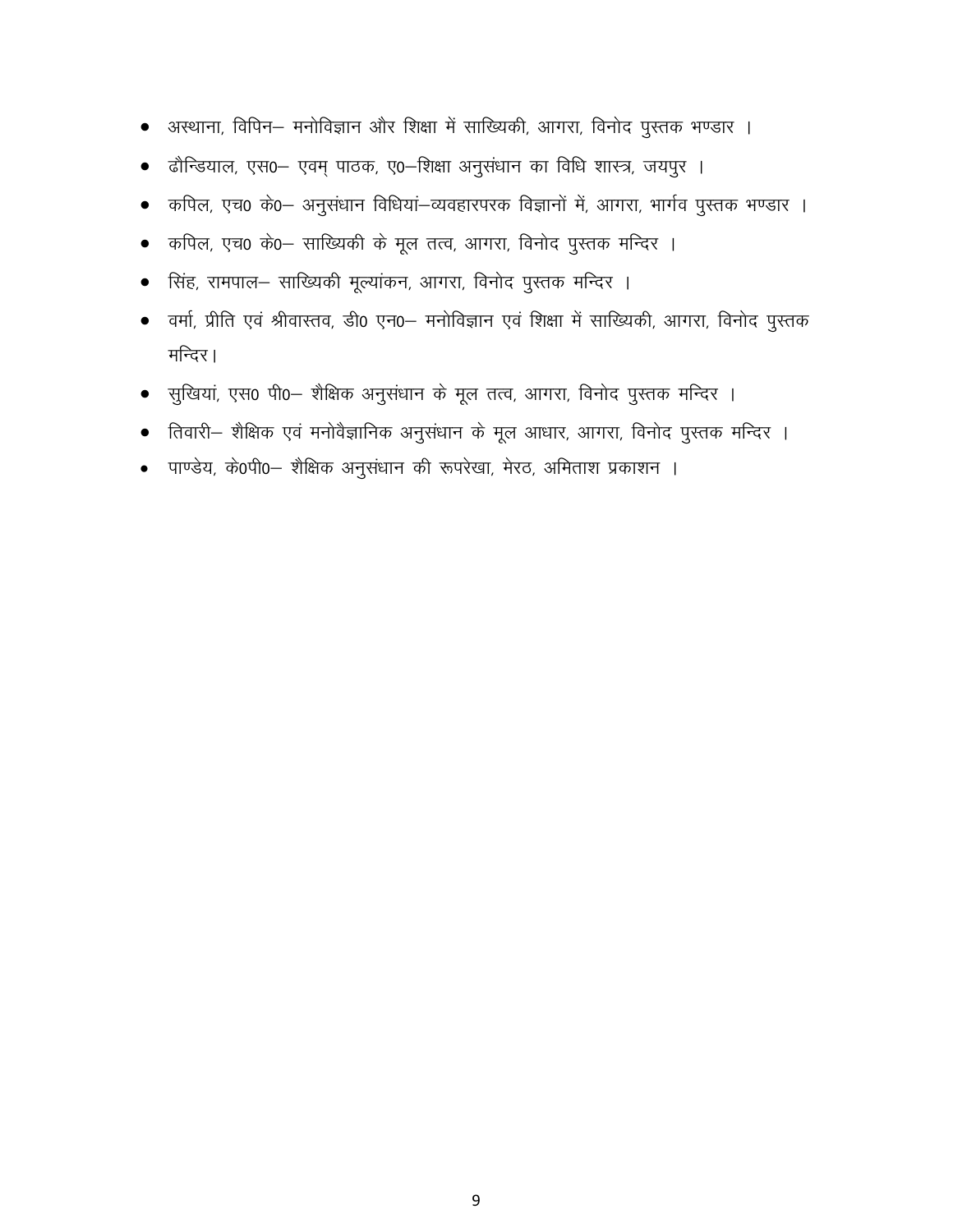# **PAPER IV-ADVANCED EDUCATIONAL MEASUREMENT**

# **AND EVALUATION**

Max Marks 50

**Objectives :** After completion of course, the prospective teacher educators will be able to:

- $\triangleright$  The Student will gain ability to prepare and use psychological tests and different kinds.
- $\triangleright$  They will be taught about the basic characteristics of a good measuring instrument
- $\triangleright$  Handle various types of data and interpret results
- Will become skilled at Test Construction and Its Standardization
- $\triangleright$  Students will learn about measuring various psychological traits like aptitude, attitude, intelligence etc.
- $\triangleright$  Will be able to understand the concept of Correlation and its different types
- $\triangleright$  Participate in examination reforms and carry to examination and evaluation work.

# **UNIT I:-Basic characteristics of a good measuring instrument**:

- Usability, and Objectivity
- Validity and Reliability : Nature, Types and problem of their measures
- Age and Grade Norms.
- Scaling standard scores, T scores, C scores.

# **Unit II:-Test Construction and Its Standardization**

- General principles of test construction and its standardization
- Writing test items objective, essay and interpretative
- Comparison of teacher made test and standardized test
- Item analysis & process of Test Standardization

# **UNIT III: -Measurement of Psychological Traits**

- Achievement, Interest and Intelligence
- Aptitude & Attitudes,
- Skills & Personality.
- Interpretation of the above test-scores and methods of feedback to students

# **UNIT IV-Correlation in measurement**

- Correlation, its meaning, types how to estimate product moment correlation coefficient
- Partial & multiple correlation
- Biserial , Point Biserial Correlation, Phi coefficient and Tetrachoric Coefficient
- Canonical Correlation, Regression and Prediction(linear and multiple)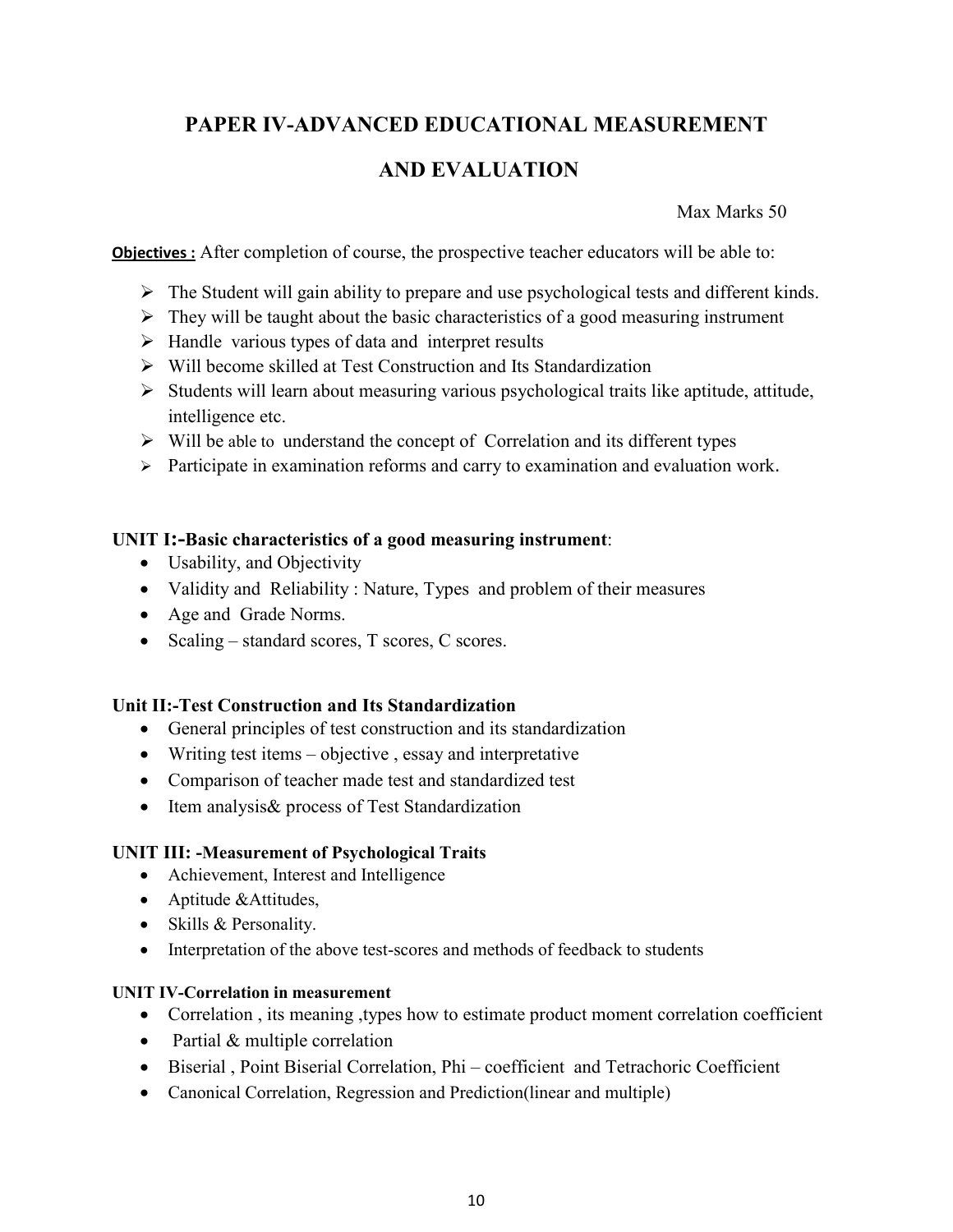### **UNIT V:-Testing of Statistical hypothesis**

- Significance of various statistical measures: Mean, SD, Percentile and Correlation
- Significance of difference between two mean's
- One Way and Two way Analysis of Variance (ANOVA) Analysis of covariance (ANCOVA)
- Scatter Diagram and Factor Analysis

### **Practicum -Any one**

- -Computation of a few statistical indices and interpreting the results obtained.
- -Construction of a one Teacher made test for the measurement of any one of these- Achievement / Aptitude/Attitude /Interest /Skills;
- -Administration of the test constructed, its interpretation and implications to students, teachers and stakeholders

# **REFERENCES**

- Agarwal, Y.P. (1998), *Statistical Methods*, Sterling, New Delhi.
- Lindquist, E.F; Statistical Analysis in Educational Research; Calcutta, Oxford & IBH
- PublishingCo.1970 $\cdot$
- Garrett, H.E.: Statistics In Psychology And Education: Vikas Peffer & Smara Co., Ins, NewYork.
- Cronbach, L.J: Essential of Psychology Trends Harper Row, New York.
- Guilford, J.P: Fundamental Statistics In Psychology And Education, McGraw Hill (1965).
- K V S Sharma, Statistics made Simple Do it Yourself on PC; New Delhi , Prentice Hall of India
- Private India Limited, 2001
- M Rajamanikram; Statistical Methods in Psychological and Educational Research New Delhi,Concept Publishing Company,2001
- कपिल, एच.के: सांख्यिकी के मूलतत्व, भार्गव पुस्तक प्रकाशन, 4 / 230, कचहरी घाट, आगरा $-4$
- गुप्ता, एस.पी.: आधुनिक मापन एवं मूलयांकन, शारदा पुस्तक भवन, इलाहाबाद।
- गुप्ता, एस.पी .:सांख्यिकी विधियॉ एवं मुल्यांकन, शारदा पुस्तक भवन, इलाहाबाद।
- अस्थाना विपिन एवं:मनोविज्ञान और शिक्षा में मापन एवं मुल्यांकन, विनोद पुस्तक मंदिर, आगरा।
- भटनागर ए0बी0 एवं भटनागर मीनाक्षी, मनोविज्ञान और शिक्षा में मापन एवं मृत्यांकन, आर0 लालबुक डिपो मेरठ
- लाल, रमनबिहारी एवंजोशी , शैक्षिक मापन, मूल्यांकन, एवं सांख्यिकी रस्तोगी पब्लिकेशन, मेरठ।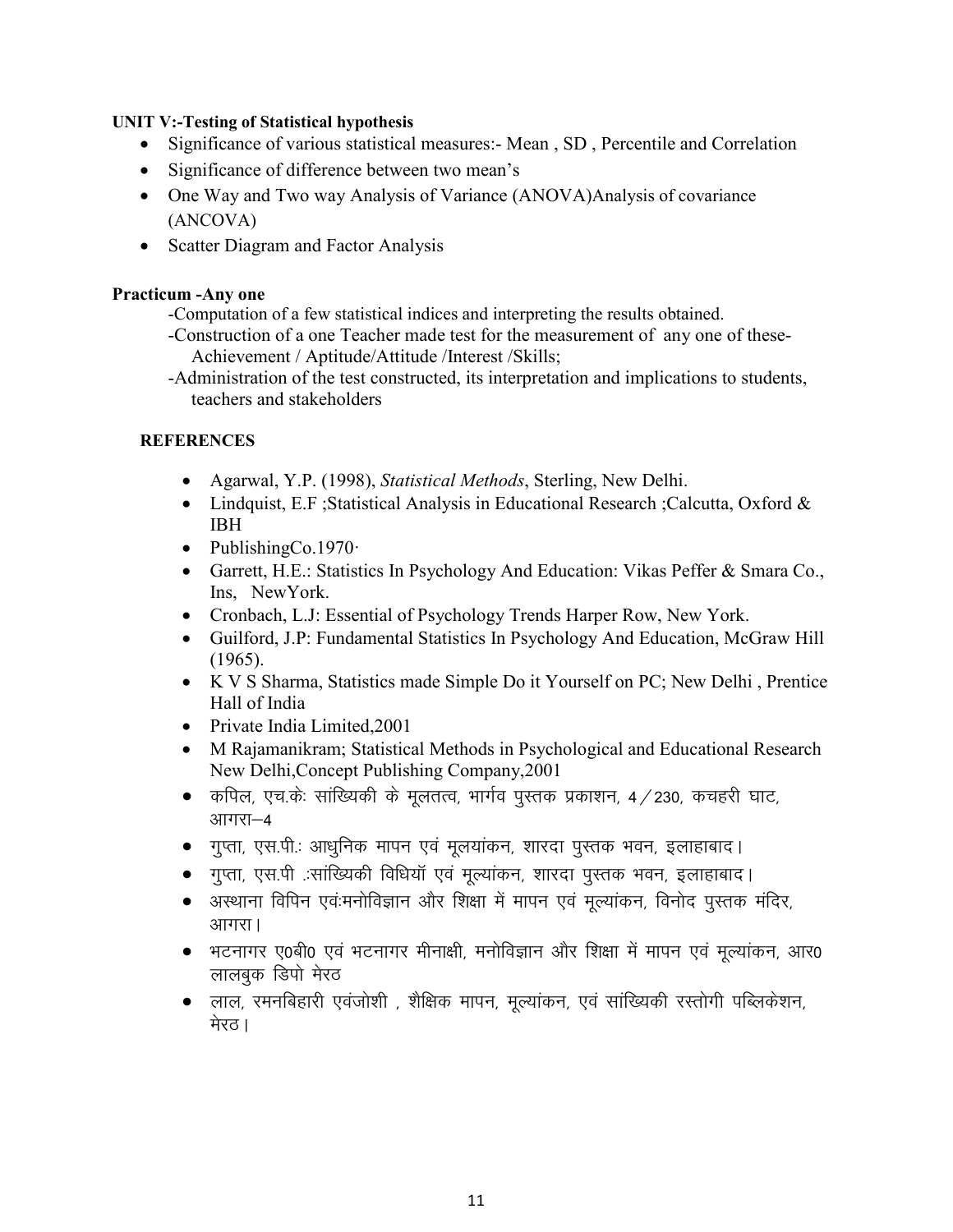# **PAPER V- ICT AND E-LEARNING**

Max. Marks 50

**Objectives :-** After completion of course, the prospective teacher educators will be able to:

- $\triangleright$  Understand the scope of ICT and its applications in teaching learning.
- $\triangleright$  Comprehend the electronic systems and apply them in education
- $\triangleright$  Make the students familiar with new trends, techniques in education for achieving the goals of effective teaching and learning.
- $\triangleright$  Get acquainted with emerging trends in E.T. along with resource centers of E.T. & elearning.

# **Course Content**

# **UNIT I Information and Communication Technology (ICT)**

- Concept of Information & Communication Technology (ICT),
- Role of ICT in Teaching Learning Context.
- Applications of Information and Communication Technologies: Classroom and ICT; Professional development and ICT; School management and ICT.
- Emergence of new information technology- convergence of computing and telecommunications.

# **UNIT II E- Learning and Web learning**

- Concept, nature and characteristics of E-learning.
- Promotion and Organization of E-learning,
- The Internet and the World Wide Web: Information, services and functions of the Internet and the Web; Web learning.
- E-content: design, development, standards, learning objects and reusability, and authoring tools.

# **UNIT III Multimedia in Education**

- Concept of Multimedia. Meaning of text, graphics, animation & audio-video.
- Integrating multimedia in Education,
- Power-Point Presentations: Common features of presentations, their functions and use; Using presentations in the classroom
- Use of different Software.

# **UNIT IV Emerging trends in Educational Technology**

- Teleconferencing, E-mail, Internet, Website
- Academic and Research content on the web: Online journals and abstraction services;
- Online Learning, online courses and learning management systems
- Blended Learning and Problems of implementing new technologies.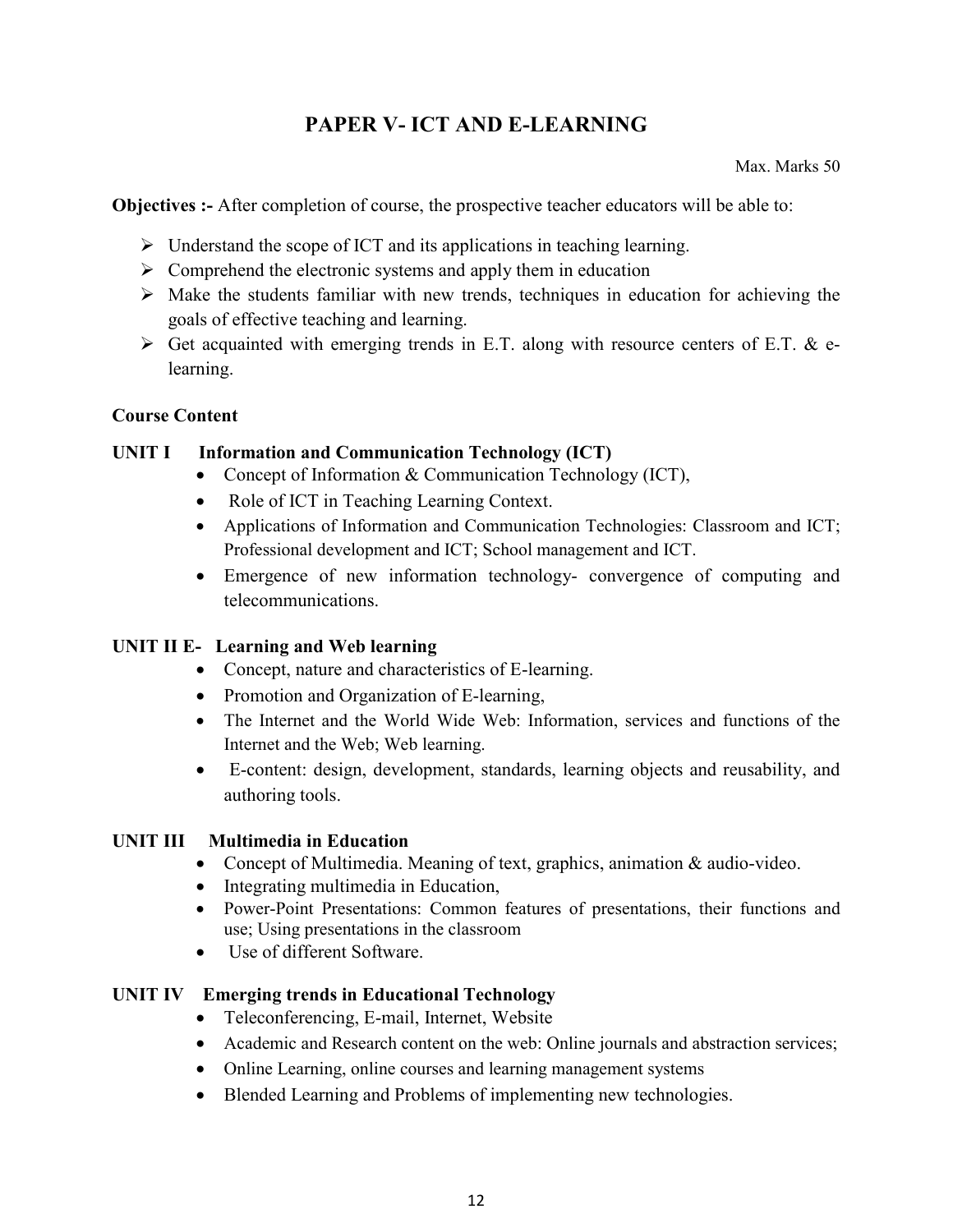# **UNIT-V Computer assisted learning & Resource centers of ICT**

- Computer assisted instruction(CAI)
- Computer based training(CBT)
- Smart classes:-concept, infrastructure, uses and limitations
- Resource Centers for Educational Technology, CIET, UGG, IGNOU, NOS, State ET cell, AVRC, EMRC, NIST their activity for improvement of teaching learning.

### **Practicum - Any one**

- Visit to local TV/Radio Station and analyzing the educational radio broadcast or TV telecast for quality and content.
- Preparation of power point presentation on any topic of education.
- Writing a simple script for media production.
- Preparation of a seminar paper and presentation through power point.

### **References-**

- Alexey Semenov, UNESCO, (2015): Information and Communication Technolies in Schools: A Handbook for Teachers.
- Bhushan, A. & Ahuja, M. (1992) Educational Technology, Meerut, Vikas Publication.
- Das, R.C. (1993) Educational Technology: A Basic Text, New Delhi, Sterling Publishers.
- Gakhar, S.C. (20080 Educational Technologies, Panipat, N.M. Publication.
- Kumar, K.L. (2008): Educational Technology, New Age International Pvt. Ltd. Publishers, New Delhi (Second Revised Edition).
- Madan Lal, Essentials of Educational Technology, Anmol Publications.
- Mehra, V. (20100 : A Textbook of Educational Technology, New Delhi, Sanjay Prakashan
- Mukhopadhyay, M. (1990): ): Educational Technology Challenging Issues, .. New Delhi, Sterling Publishers Pvt. Ltd.
- N. Sareen, Information and Communication Technology, Anmol Publication.
- Rosenberg, M.J. (2001): e-learning New York: Mc. Graw Hill.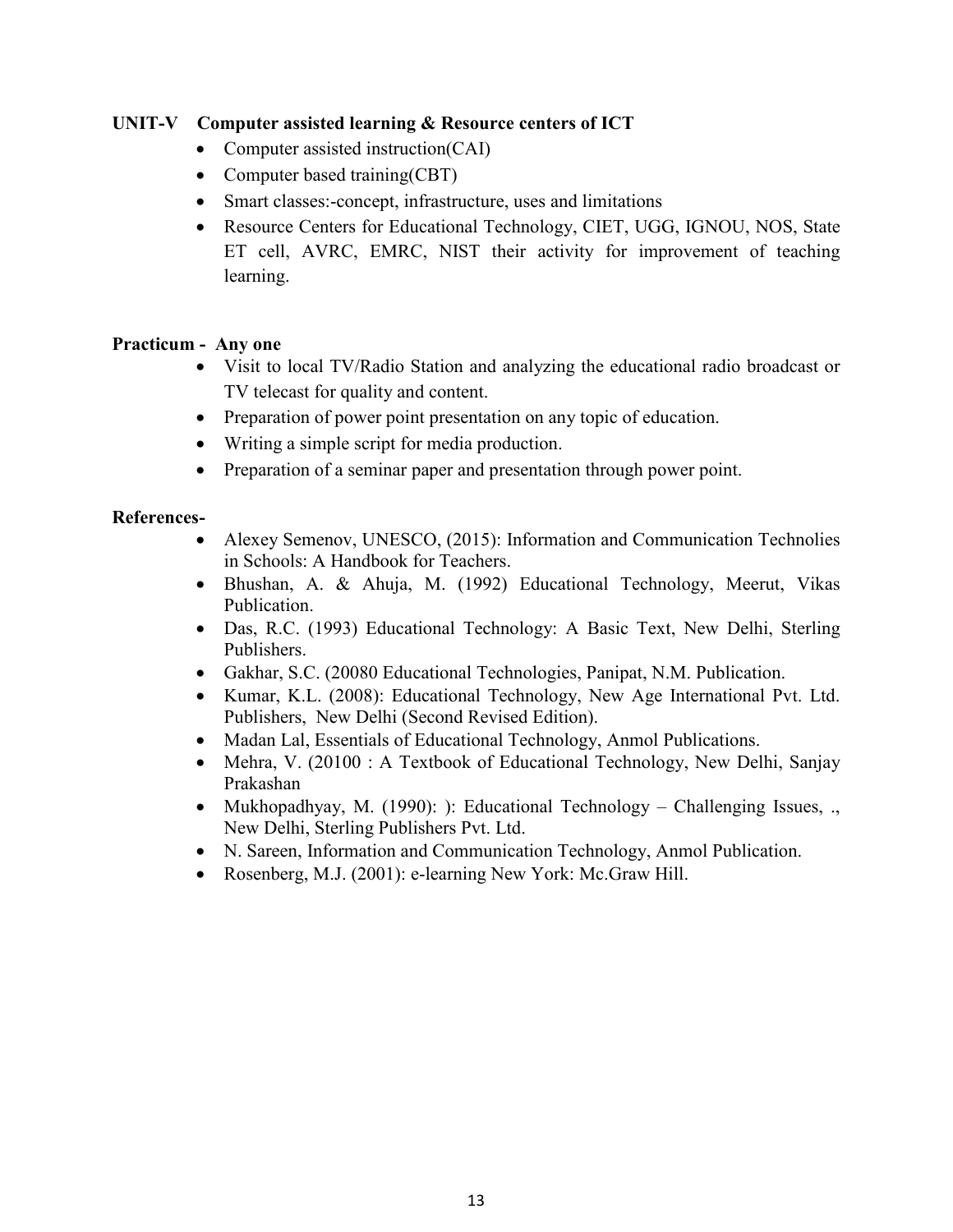# **PAPER VI - TEACHER EDUCATION IN INDIAN AND GLOBAL PERSPECTIVES**

Max Marks: 50

**Objectives:** After completion of course, the prospective teacher educators will be able to:

- $\triangleright$  Gain insight and reflect on the concept of teaching and the status of teaching as a profession
- $\triangleright$  Understand the roles and responsibilities of teacher educators
- $\triangleright$  Use various methods of teaching for transacting the curriculum in schools
- $\triangleright$  Critically examine the role and contribution of various regulating bodies and support institutions for improving quality of teacher's education
- $\triangleright$  Reflect on the issues and problems related to teacher education in the country

# **Unit I- Concept and Meaning of Teacher Education**

- Meaning, nature and scope of teacher education
- Distinguishing between teacher training and teacher education
- The need and importance of teacher education
- Aims and objectives of teacher education at various levels

# **Unit II- Teacher Education System in India**

- Historical development of teacher education in India
- Types of Teacher Education Institutions in India
- Recognition, assessment and accreditation of Teacher Education Institutions: Role of UGC, NCTE, ,NAAC,NCERT, SCERT and various other central and state regulating bodies
- Recommendations of various commissions on Teacher Education: Hansa Mehta Committee, Kothari Commission, National Policy on Education, NKC, NCF, NCFTE etc.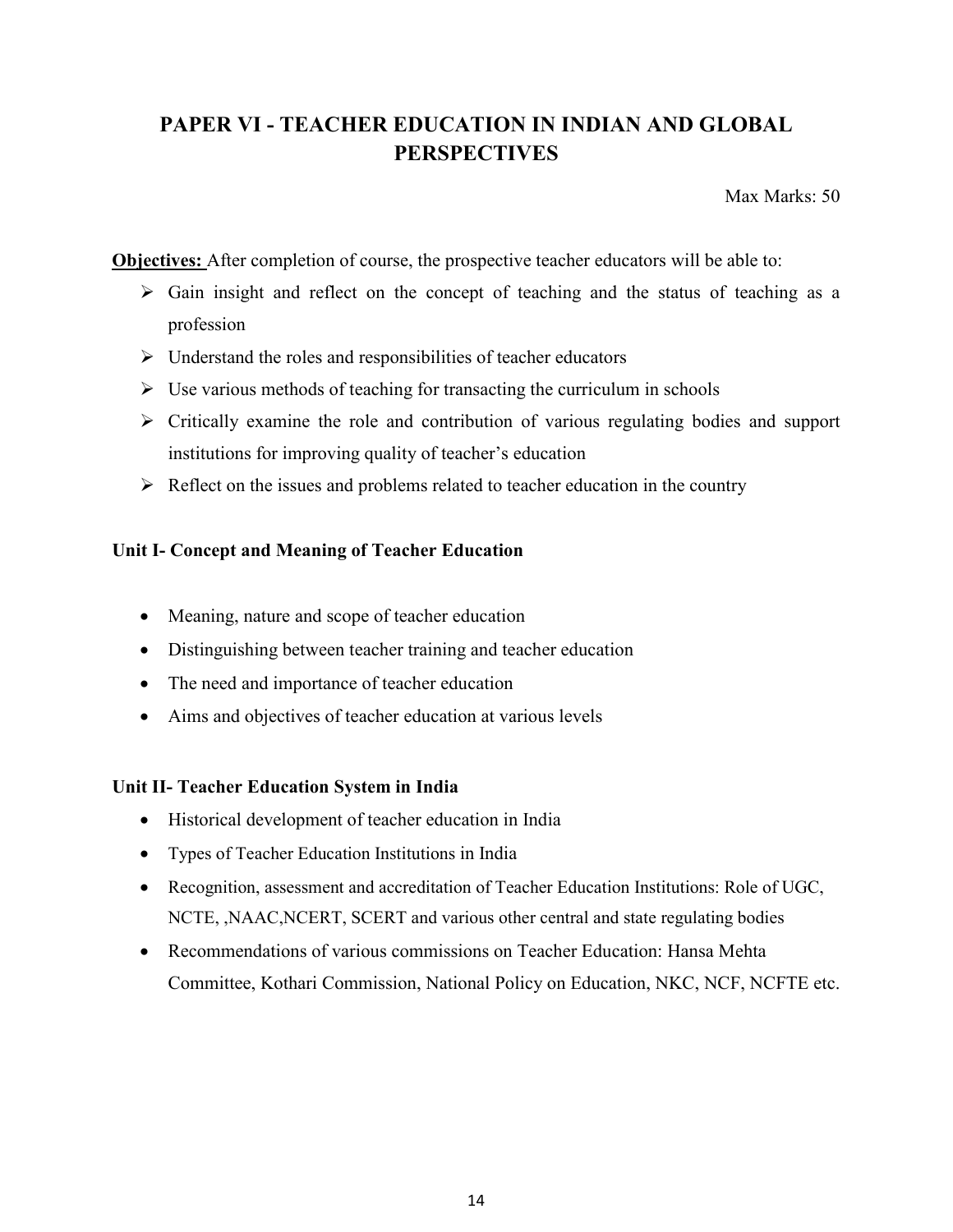### **Unit III- Components of Teacher Education**

- Components of Teacher Education- Common core (foundation courses), Specialization and pedagogy, school based practicum and internship, relationship and weightage given to theory and practical work
- Evaluation- Internal Assessment, External Evaluation, New techniques of Evaluation, Choice Based Credit System (CBCS)
- Relationship of Teacher Education Institution with Practice Schools

# **Unit IV- Pre- service and in-service Teacher Education**

- Pre- service and in-service teacher education in India
- Professional development of teachers- need and importance
- Programmes for professional development of teachers
- Continuing education of teacher educators: Institutional mechanism and provisions for the continuing education of teacher educators.

# **Unit V- Pertinent Issues in Teacher Education**

- Teacher Education in the global perspective
- TQM in teacher education
- Integrating technology in teacher education
- Preparing teachers for inclusive classrooms
- Research and innovations in teacher education
- Challenges in teacher education

### **Practicum-Any one**

-Write a report based upon the comparative study of state and national curricula of pre service teacher education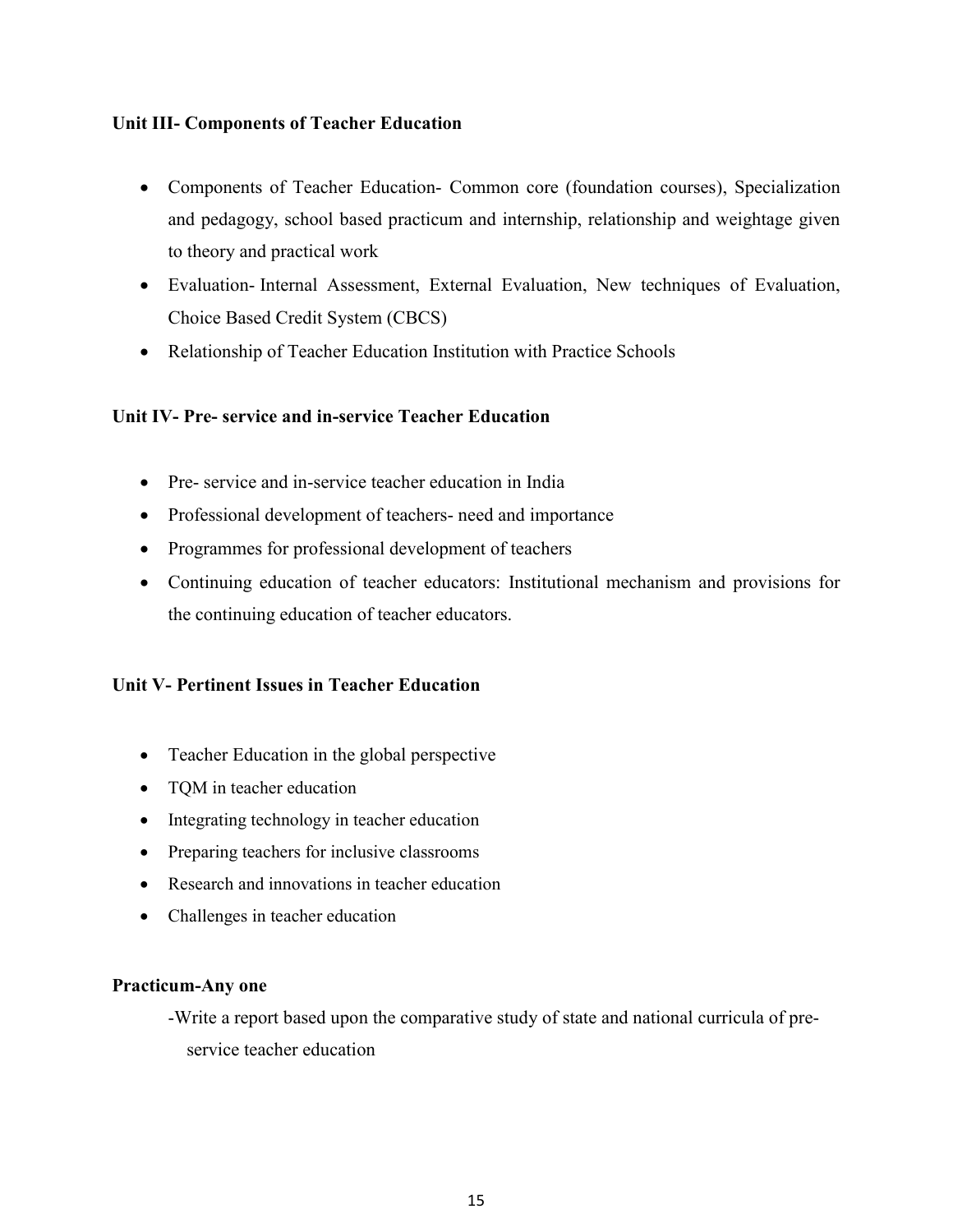-Write a report based upon the interview of in-service teachers to identify the problems faced by them

- -Work in close association with a recognized teacher education institution for a period of at least one week and prepare a detailed report
- -Critically review a research article in the field of teacher education and write implications for the practitioner.

# **References:**

- UNESCO (2006): Teachers and Educational Quality. UNESCO Institute for Statistics Montreal.
- NCERT (2005): National Curriculum Framework.
- NCERT (2006): Teacher Education for Curriculum renewal.
- NCTE (1998): Perspectives in Teacher Education.
- Dr. G. Chaurasia- New Era in Teacher Education, Sterling Publishing Pvt.,Ltd.
- Teacher Education-Shashi Prabha Sharma ,Kanishaka Pub. New Delhi.
- Teachers Education in India (INSET)- Nizam Elahi.
- Emerging Trends in Teacher Education- R S Shukla
- Teacher Education modern Trends Mohit Chakrabarti
- Teacher education- Theory, Practice & Research R.A. Sharma.
- Education of Teachers in India-Volume I & II S. N. Mukerji
- Policy perspectives in Teacher education Critique & documentation- NCTE, New Delhi
- Sualemeyarl indsey working with student, Teachers, Eurasla Publishing House (Pvt.) Ltd., New Delhi-55.
- William Taylor Society and the Education of Teachers, Faber 7 Faber
- Dr. G. Chaurasia- New Era in Teacher Education, Sterling Publishing Pvt., Ltd.
- Edited by S.N. Mukarji Education of Teachers in India, Valun 1 e I& II S Chand & Co., Delhi
- K.L. Shrimali-Better Teacher Education. Ministry of education, Government of India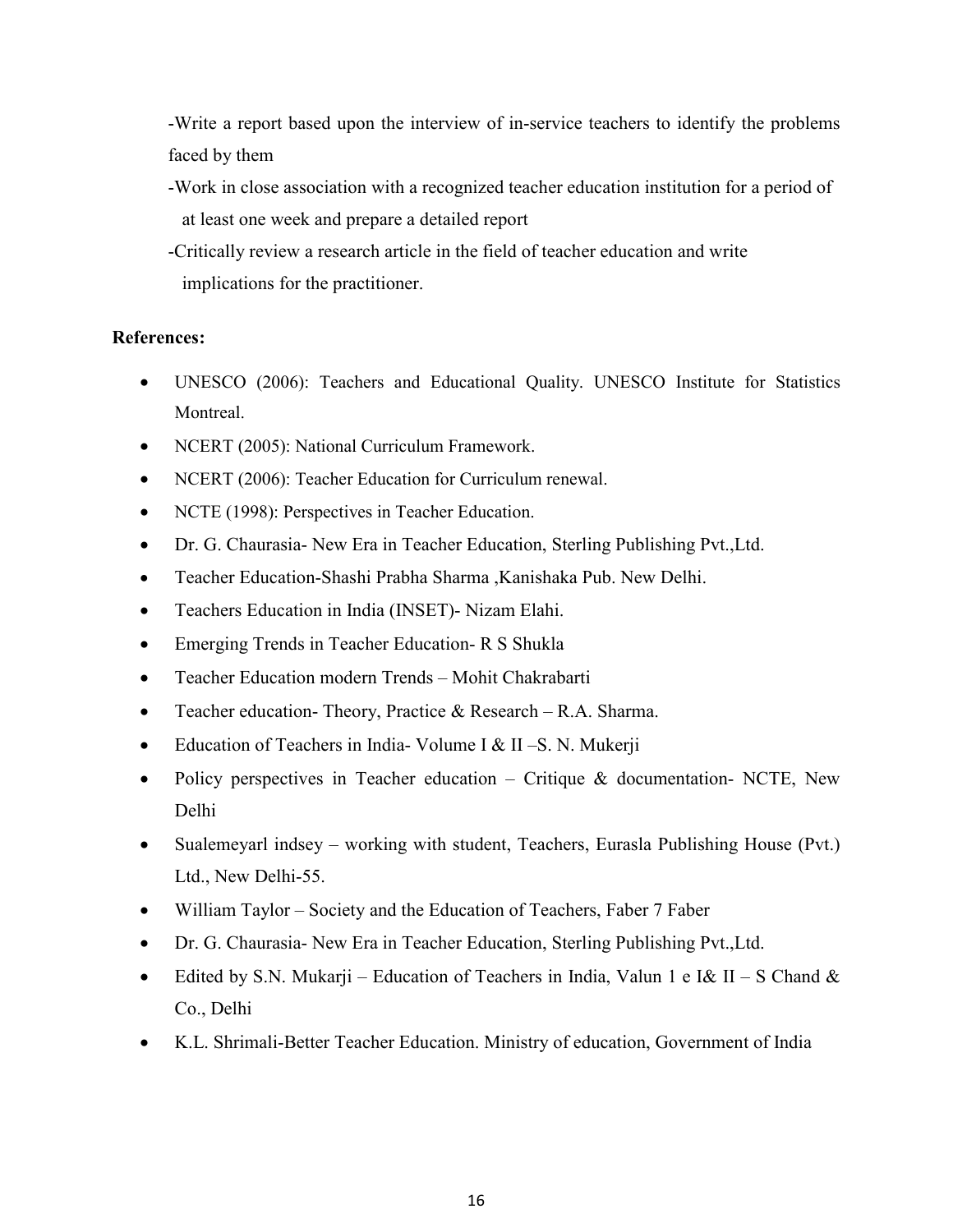# **PAPER VII (A)- GENDER AND INCLUSIVE EDUCATION**

Max Marks: 50

**Objectives:** After completion of course, the prospective teacher educators will be able to:

- $\triangleright$  Develop an understanding of meaning, nature and scope of gender studies
- $\triangleright$  Understand how gender issues are related to education
- Understand concept and nature of inclusive education
- $\triangleright$  Develop an awareness towards inclusive education and its practices
- $\triangleright$  To organize inclusive classrooms

# **Unit I: Introduction to Gender Studies**

- Meaning, nature and scope of Gender studies
- Gender: Types of Gender (Male, Female & Transgender)
- Culture and the formation of Gender Identities
- Process of socialization and gender disparity in family, school, community, religion and media, Social Exclusion based on gender
- Gender rules and Policies of Gender and Social Inclusion
- Role of gender studies in the 21st Century

# **Unit II: Gender Studies and Education**

- Gender differences and Gender discrimination, Causes of discrimination, measures to eradicate discrimination
- Gender bias in curriculum, teachers and educational institutions.
- Need of Gender studies for Teachers
- Teaching gender sensitization practices in educational institutions

# **Unit III: Introduction to Inclusive Education**

- Meaning, concept and importance of inclusive education
- Difference between special education, integrated education and inclusive education
- Advantages of inclusive education
- Brief account of existing special, integrated and inclusive education services in India
- Recommendations and policies of national and international agencies for inclusive education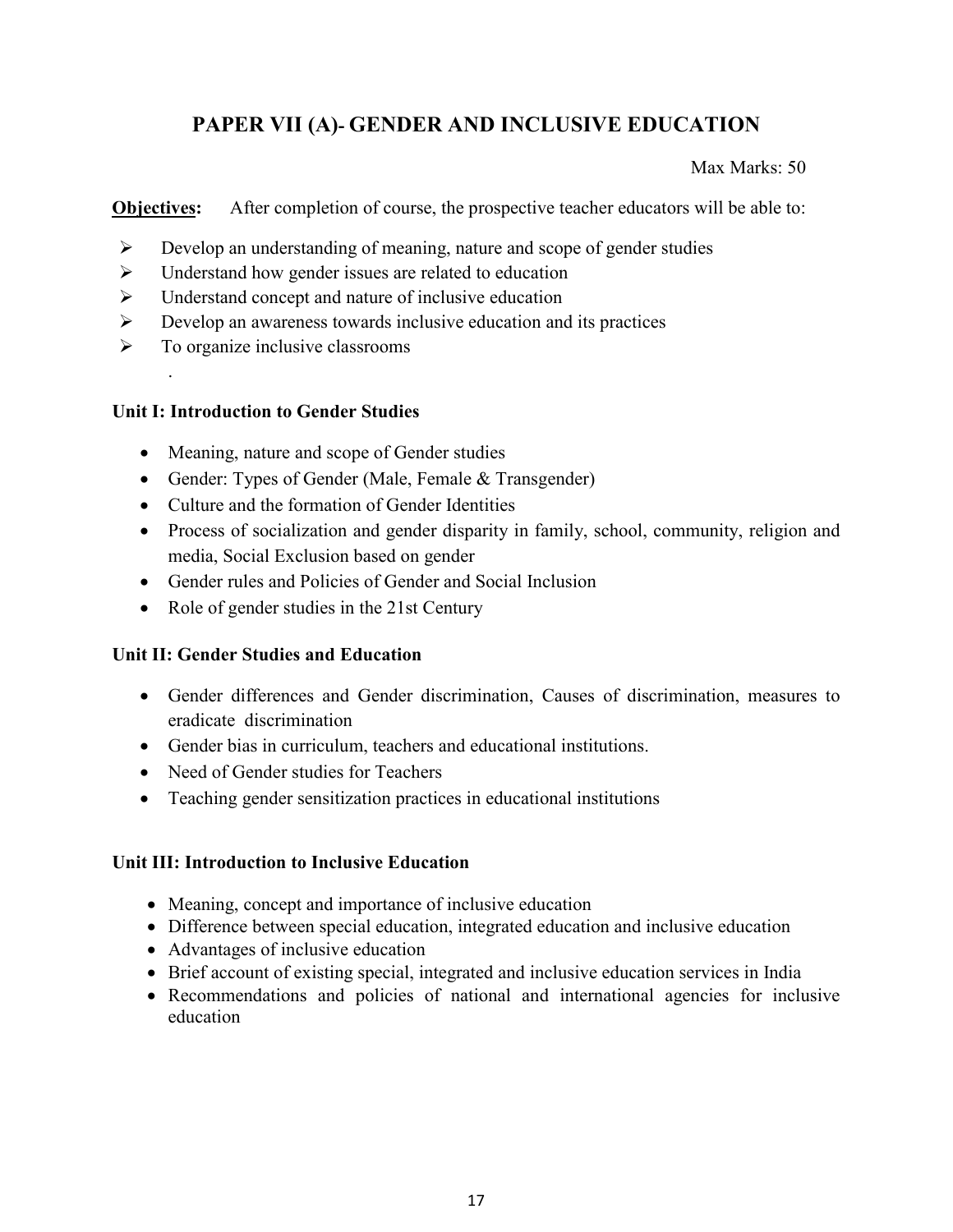# **Unit IV: Children with Diverse Needs**

- Concept and meaning of diverse needs, characteristics of children with diverse needs
- Importance of early detection, functional assessment for development of compensatory skills
- Educational approaches and measures for meeting the diverse needs- concept of remedial education, special education, integrated education and inclusive education
- Current Laws and Policy Perspectives for children with diverse needs

# **Unit V: Preparation for Inclusive Education**

- Creating and sustaining inclusive practices
- Overcoming barriers for inclusion
- Role of technology for meeting diverse needs of learners
- Role of teachers, parents and other community members for supporting inclusion of children with diverse needs

### **Practicum - Any one**

- -Critical analysis of one of the policy documents related to gender studies and suggest a list of its weaknesses.
- -Write an essay on Contemporary Gender Issues and Problems
- -Visit to a school / Institution promoting inclusive practices and discussion with teachers and observation and analysis of teaching learning practices
- -Write a report on use of ICT in improving inclusive classroom practices

# **References:**

- Nath Pramanik Rathindra, (2006) : Gender unequality and women's empowerment, Abhijeet Publication, Delhi
- Ainscow, M., Booth. T (2003): *The Index for Inclusion: Developing Learning and Participation in Schools.* Bristol: Center for Studies in Inclusive Education.
- Ahuja. A, Jangira, N.K. (2002): *Effective Teacher Training; Cooperative Learning Based Approach: National* Publishing house 23 Daryaganj, New Delhi 110002.
- Jangira N.K. and Mani, M.N.G. (1990): *Integrated Education for Visually Handicapped,*  Gurgaon, Old Subjimandi, Academic Press.
- Jha. M.( 2002) *Inclusive Education for All: Schools Without Walls,* Heinemann Educational publishers, Multivista Global Ltd, Chennai, 600042, India.
- Sharma, P.L. (1990) *Teachers handbook on IED-Helping children with special needs* N. C. E R T Publication.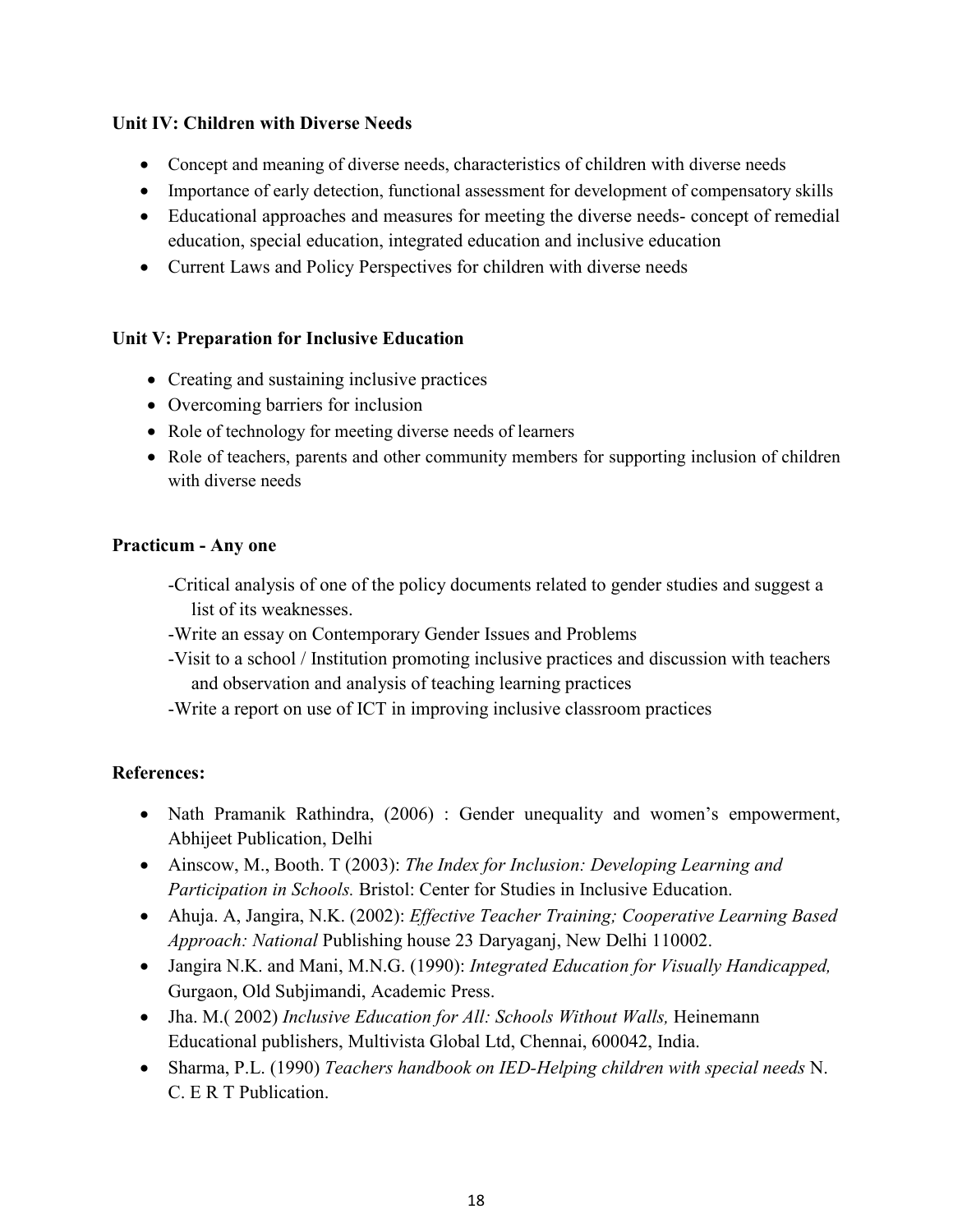- Sharma P.L (2003) *Planning Inclusive Education in Small Schools*, R .I E. Mysore
- Burt Cyril (1950) The Backward Child, University of London Press
- Cruickshank, William M: Education of Exceptional Children and Youth by Prentice Hall, Inc.
- Frampton, M. & E. Gall: Special Education for the Exceptional (Boston: Proter Sergeant)
- Kuppuswamy, B: A Text Book of Child Behaviour & Development, New Delhi, Vikas Publishing House, 1976.
- Lloyd, M. Dunn: Exceptional Children in the Schools (New York, Holt, Rinehart & Winston, Inc.)
- NCTE (2003). Discrimination Based on Sex, Caste, Religion and Disability, New Delhi.
- Wadin, A.R. (ed.): The Handicapped Child, Bombay, Tata institute of Social Sciences.
- भार्गव, महेश चन्दः विशिष्ट शिक्षा, भार्गव प्रकाशन, आगरा।
- विष्ट, आभा रानीः विशिष्ट बालक उनका मनोविज्ञान एवं शिक्षा, विनोद पुस्तक मंदिर, आगरा।
- मदन सिंह, समावेशी शिक्षा, आर0लाल बुक डिपो मेरठ।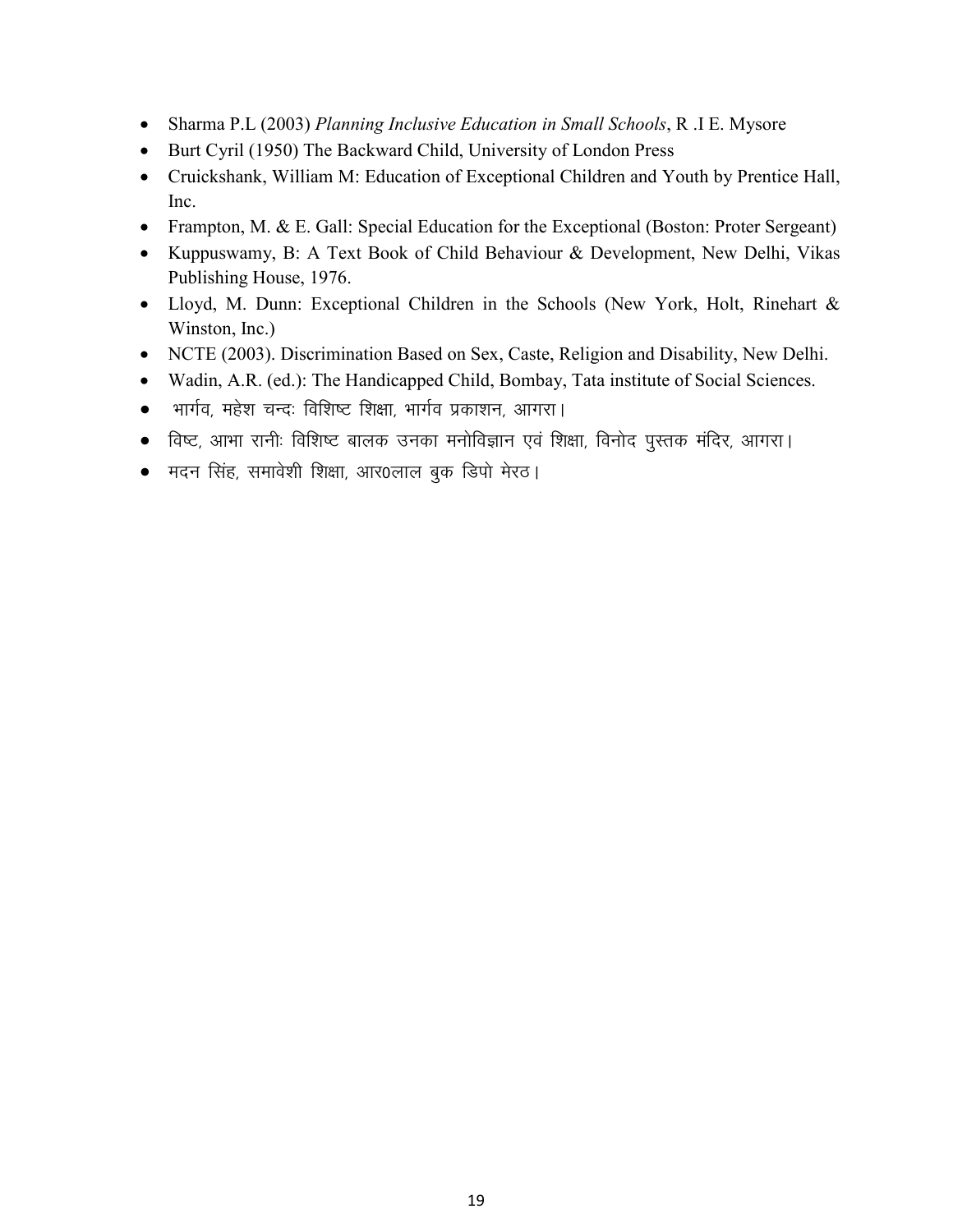# **PAPER VII (B)- MANAGEMENT AND ADMINISTRATION IN EDUCATION**

Max. Marks: 50

 **Objectives:** After completion of course, the prospective teacher educators will be able to:

- $\triangleright$  Understand meaning, nature, scope, function, principles and approaches of educational management.
- Develop an understanding in the students about various approaches to educational planning.
- Develop an understanding of required educational leadership and accountability to be maintained by the teacher and administrators.
- $\triangleright$  Acquaint the students with specific trends in educational management.
- $\triangleright$  Acquaint with the different types of administrative ,management and supervisory problems that are confronted by our educational system, institutions and practices.
- $\triangleright$  Know the methods and strategies of management, and need and strategies of planning required for meeting the educational challenges.

### **Course Content:**

# **UNIT I: Development of modern concept of educational management from 1900 to present day:**

- Administration and Management: concepts, meaning, scope and functions; differences and relationship between the two; concept of Scientific Management.
- Modern concept of Educational Administration: Tracing the course of its development from 1900 to the present.
- The Scientific Management Model.(F.W. Taylor), Administration as a Bureaucracy Model (Max Weber ). Human Relations Model (Elton Mayo) Social Systems Approach,. The Integrated Approach (1970 onwards)

# **UNIT II: Issues in Educational Administration**

- Educational Institutions as organizations: concepts of organizational climate,
- Organizational culture and Organizational health: Their measurement and tools.
- The Accountability Factor
- Existing research and needed study areas.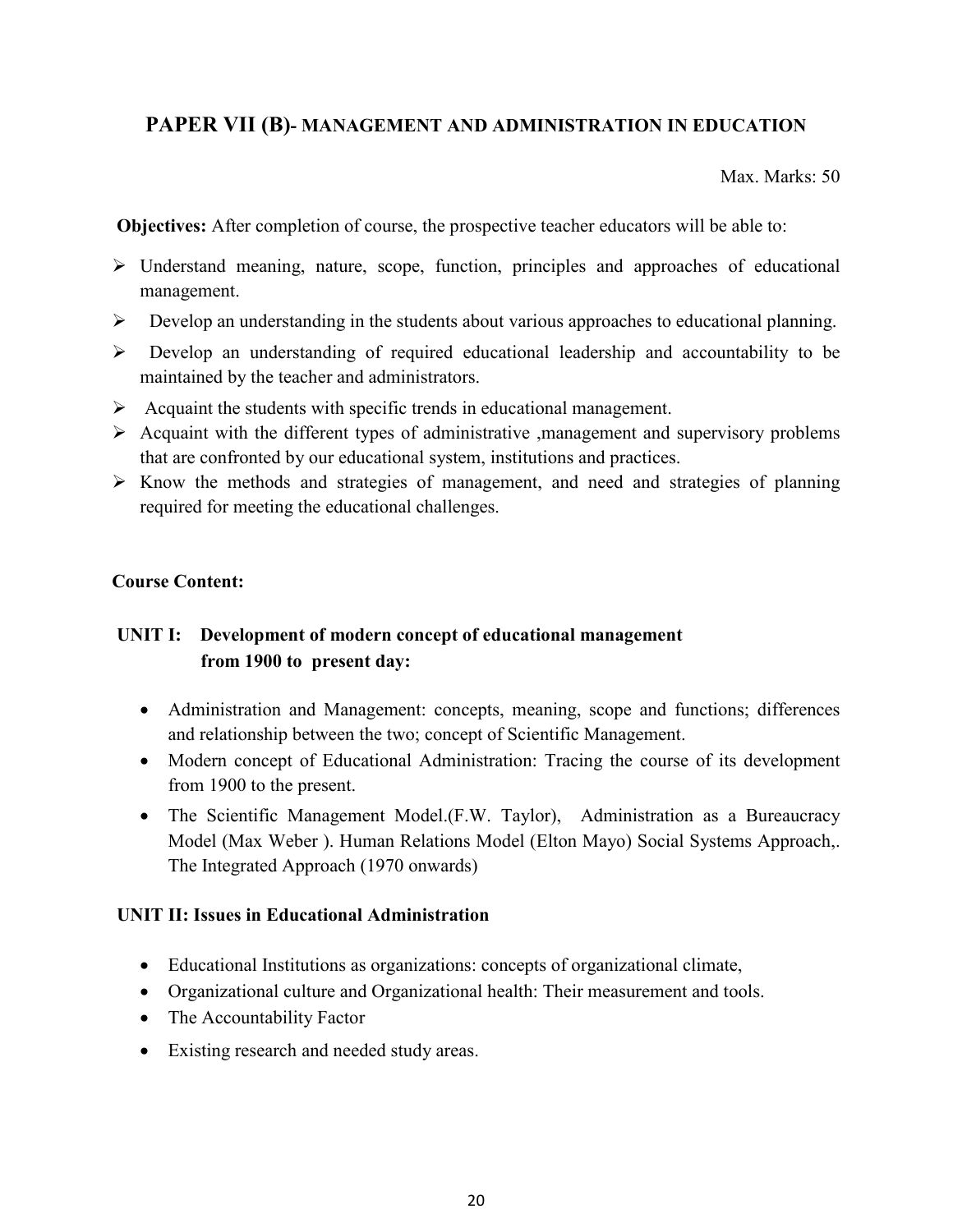# **UNIT III - Leadership in Educational Management**

- Concept, meaning and nature, the principal as a leader.
- Brief study of Theories of leadership and their styles (Trait theory, and philosophical approach of McGregor) ,Fiedler's contingency and Hersey-Blanchard theories and their styles of administration. Grid concept of leadership styles.
- Measurement of leadership styles

# **Unit IV: Planning & Supervision in Education**

- Meaning, nature, Need and Importance of Educational Planning & supervision
- The Goals of Educational Planning
- Approaches to Educational Planning (a) Social Demand Approach, (b) Manpower Approach, (c) Rate of Return Approach.
- Supervision: functions, techniques, methods and problems; supervision as evaluation for performance and accountability. Supervision as educational leadership.

# **UNIT V: Specific Trends in Educational Management**

- Total Quality Management (TQM)
- Management by Objectives (MBO)
- Organizational compliance.
- Decision Making.
- Program Evaluation & Review Technique (PERT)
- Participatory Management (PM).
- Research relating to Educational management.

# **Practicum: Any one**

**-**Students will prepare a case study of one Institution involving observation/measurement of principal's leadership style.

**-**Student will participate in the seminar organized on some aspect of educational administration.

# **References:**

.

- R.P. Bhatnagar; and Vidya Agarwal (2001) Educational Administration, Meerut: Surya Publication, R. Lall Book Depot. *Hindi Version of the above book by Dr. Vidya Agarwal (Same publisher R. Lall & Co.)*
- R.B. Kimbrough; and M.Y. Nunnery (1976). Educational Administration**,** New York: McMillan Publishing Co.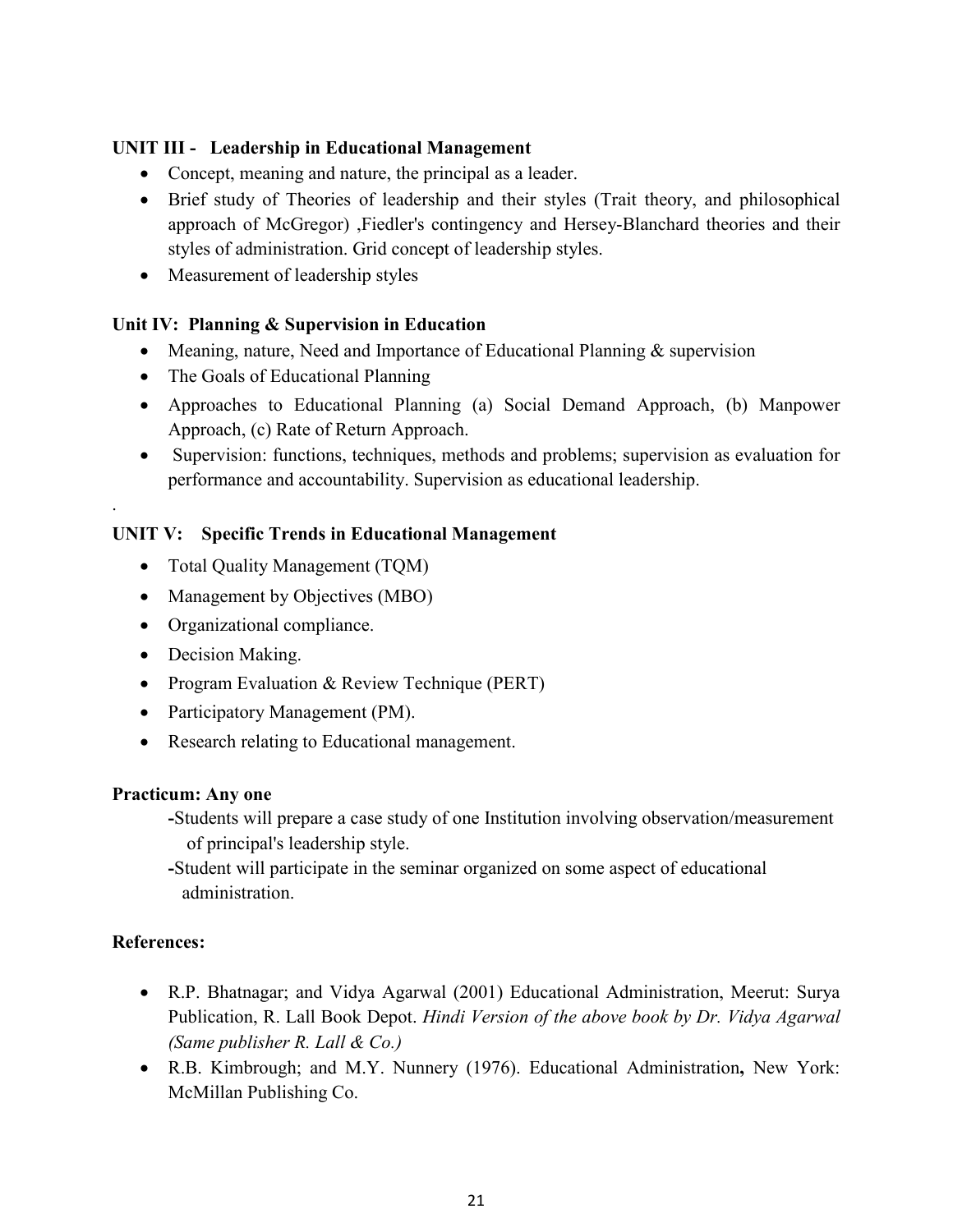- Daniel E. Griffiths, Administrative Theory, New York, Appleton, 1959
- Adolph and Turner Harold, E. *Supervision for change & Innovation*. Houghton Miffin Company.
- Simon, Herbart A. *Administrative Behaviour*. New York : McMillan Company.
- Maleya, K.C. *Shiksha Prashaasan and Paryaveshana*. Bhopal : Madhya Pradesh Granth Academy.
- Bhatnagar and Verma. *Educational Supervision*. Meerut : International Pub. House.
- Newman and Summer. *The process of Management : Concept, Behaviour and Practice*. New Delhi : Prentice Hall of India Pvt. Ltd.
- Waber, Clarence A. *Fundamentals of Educational Leadership*. New York : Exposition Press.
- Mukerji, S.N.. *Administration of Educational Planning and Finance*. Baroda : Acharya Book Depot.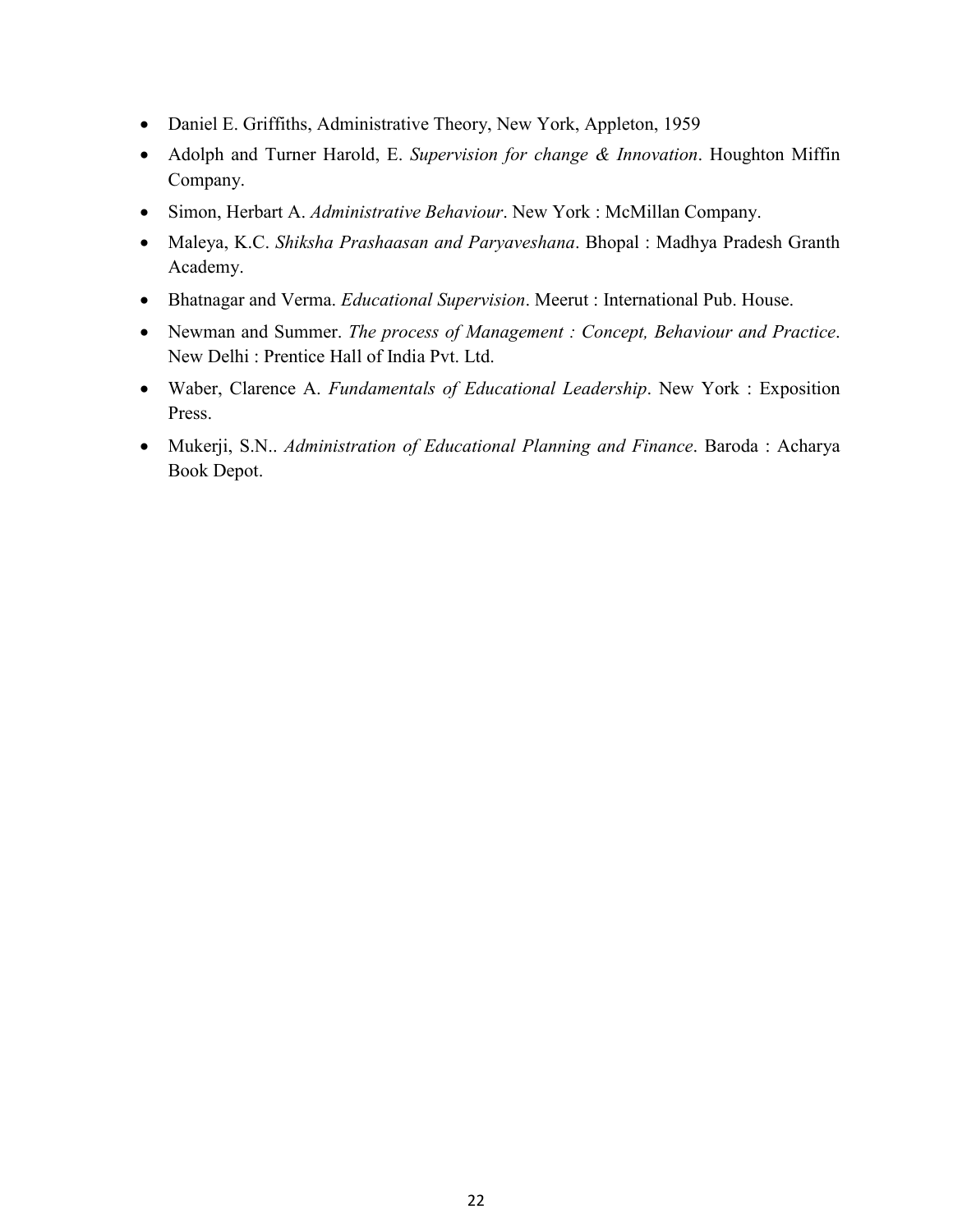# **PAPER VII(C)-GUIDANCE AND COUNSELING**

### Max Marks: 50

# **Objectives:**

After completion of course, the prospective teacher educators will be able to:

- $\triangleright$  Understand the meaning, need and types of guidance
- $\triangleright$  Get acquainted with the tools and techniques of appraisal of an individual
- $\triangleright$  Understand the meaning, characteristics and types of counseling
- $\triangleright$  Get acquainted with process and techniques of Counseling

# **Unit I: Meaning and Nature of Guidance**

- Bases of guidance- Philosophical, Sociological, Pedagogical, Psychological
- Concept of guidance- Meaning, Nature and Need of guidance, Functions and purposes of Guidance
- Types of guidance. Major guidance areas- Personal, Educational, Career, Social, Health, Marital, Moral
- Influence of family and community on guidance

# **Unit II: Appraisal for Guidance**

- Testing devices- Intelligence tests, Achievement tests, Aptitude tests, Personality Inventories, Interest Inventories, Attitude Scale
- Non testing devices- Cumulative record Card, Sociometric techniques, projective techniques Rating Scale, Case Study, Personal account (diary entries)
- Presenting, analyzing, interpreting and reporting the data acquired through testing and non-testing devices
- Techniques of guidance- home visits, interview, observation

# **Unit III: Counseling Theories**

- Meaning and nature of counseling
- Difference between guidance and counseling
- Principles of counseling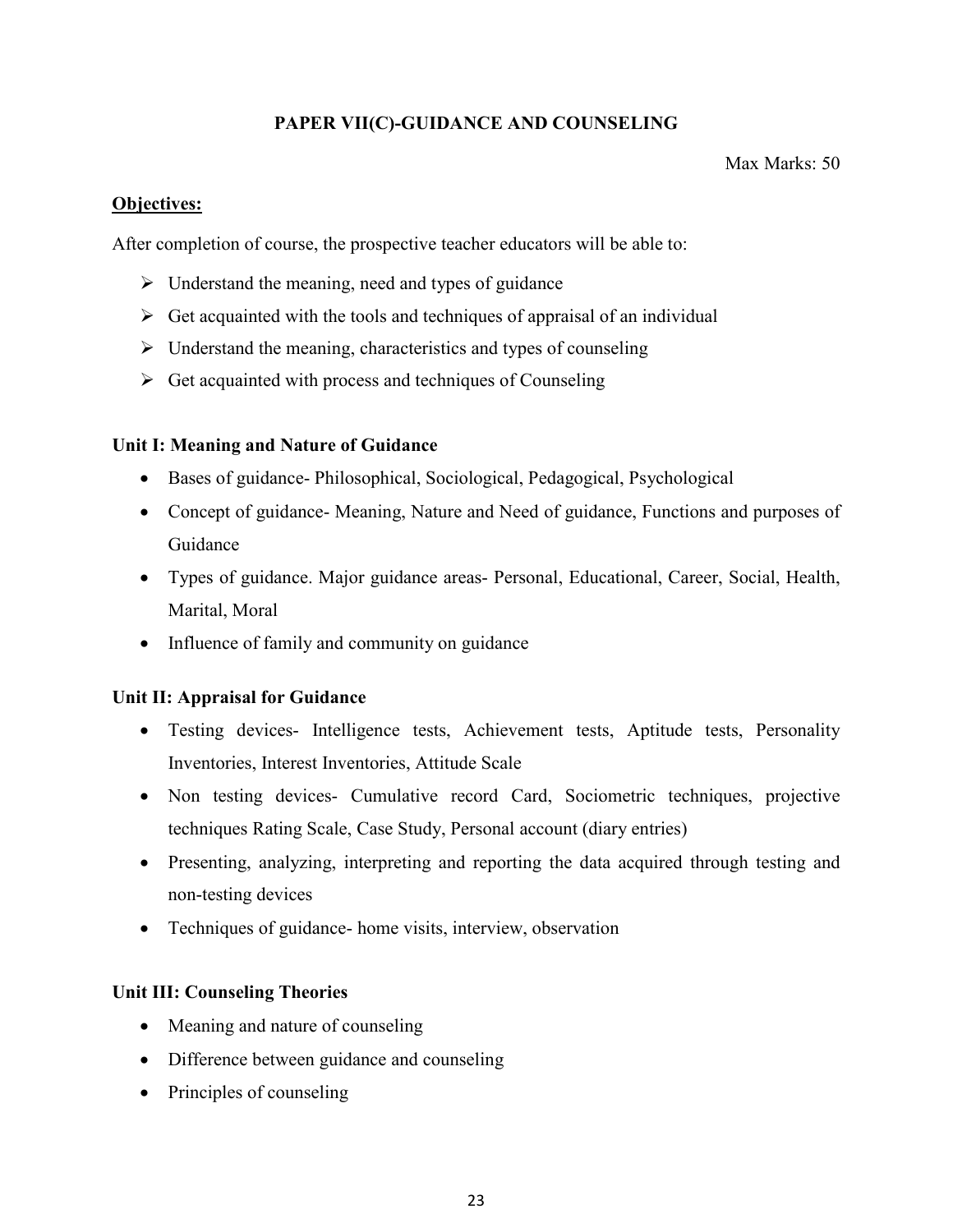• Theories of counseling-Psychoanalytical theory (Freud, Jung), Self concept/actualization theory (Rogers, Maslow), Trait theory ( Williamson, Cattell) and Behavioristic theory (Skinner, Pavlov)

# **Unit IV: Types and Techniques of Counseling**

- Types -Individual and Group counseling
- Approaches to counseling-Directive, Non directive, Eclectic counseling
- Techniques in counseling-Testing and Non Testing techniques
- Steps of counseling
- Qualities of effective counselor and counseling skills

### **Unit V: Role of Teacher in Guidance and Counseling**

- Role of teacher in organizing guidance services
- Teacher as a counselor
- Types of problems faced by students -Academic Problems, Class room problems, Personal, Vocational, Emotional/social problem (Adjustment)
- Reducing stress and problems, Role of relaxation strategies- yoga and meditation therapies

### **Practicum -Any one**

- Undertake a case study of a student at secondary level and assess his/her counseling needs
- Organize a career guidance session for B.Ed. students
- Write a detailed report on counseling services offered in a school in a local area

# **References**

- Sharma, V.K. Administration and Training of Educational and Vocational Guidance
- Career Guidance and Counselling: Principles and Techniques Sharma, Shashi Prabha : Sharma, Shashi Prabha.
- Career and Counselling Education Gupta, Sarla (Ed.):
- Stone: Fundamentals of Guidance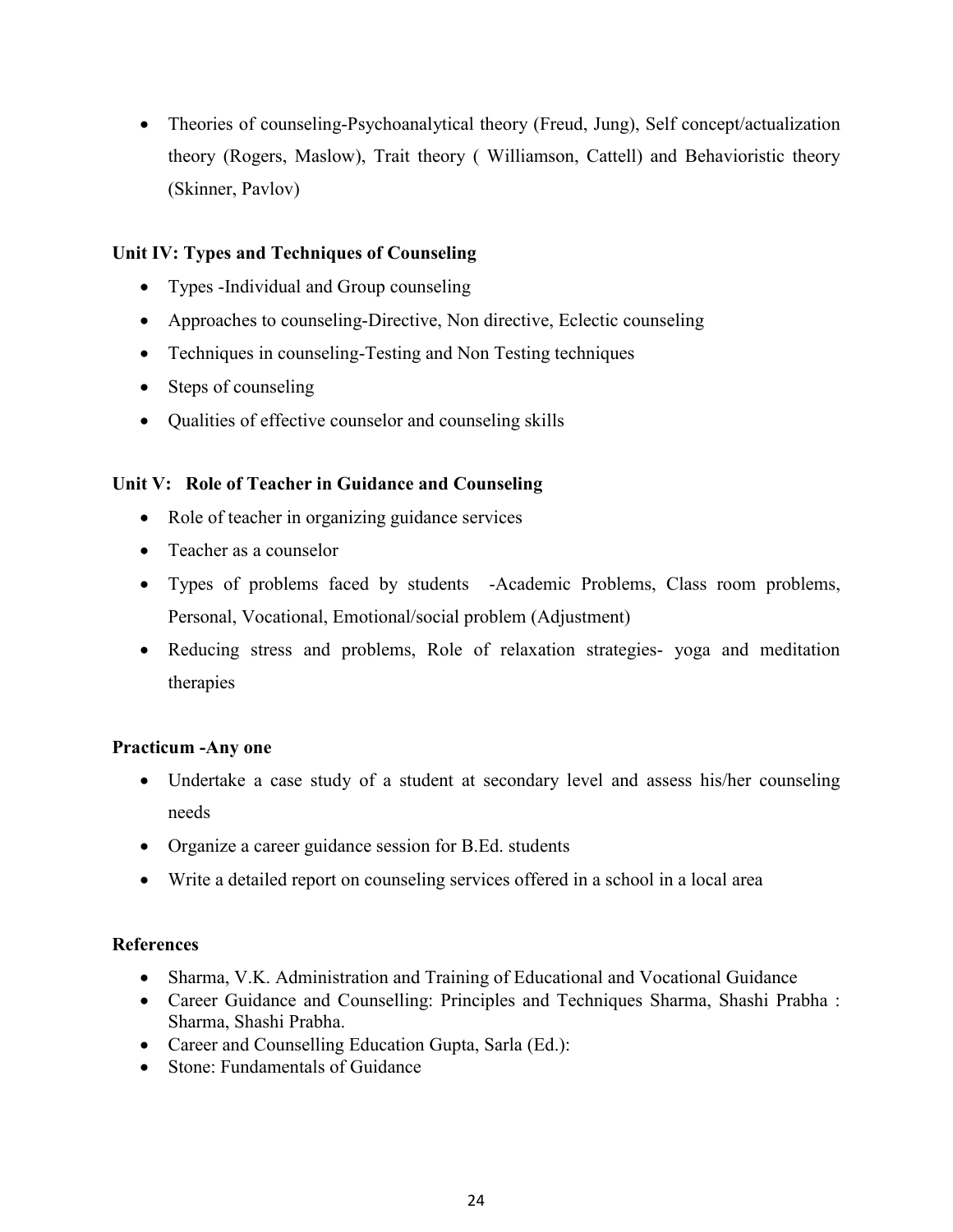# **PRACTICUM**

# **INTERNSHIP IN TEACHER EDUCATION INSTITUTIONS**

Internship in Teacher Education Institution will be minimum 02 weeks full time activity. It will be of maximum 25 marks and will be a sort of attachment of the M.Ed. student with a Teacher Education Institution engaged in pre-service and/or in-service teacher education programmes.

Internship in Teacher Education Institutions (under supervision of M.Ed. teacher in charge and School mentor teachers) would include the observation /conduction of institutional activities-

- Classroom Supervision
- Lesson Planning Correction
- Observation of the Practice in Teaching
- Classroom Teaching
- Supervisory activities-Laboratory work , Library activities, ICT laboratory
- Participation and organization in/of the various curricular and co-curricular activities in the institution respectively.

# **FIELD BASED ADMINISTRATION OF TOOLS**

Field Based Administration of Tools will be of maximum 25 marks. It will involve the detailed knowledge of 05 Psychological Tools and the administration of 02 Psychological Tools in the field along with preparation of a file.

The Psychological Tools (any five) may be chosen from the following areas:

- Intelligence (IQ, EQ, SQ)
- **Personality (Projective, Non-Projective)**
- **Learning (Laws of Learning, Transfer of Learning)**
- Adjustment
- Aptitude

# **SEMINAR AND WORKSHOP**

Seminar and workshop will be of maximum 50 marks and will involve the participation of the student in a seminar and/or workshop organized by the concerned Teacher Education Institution on a relevant topic.